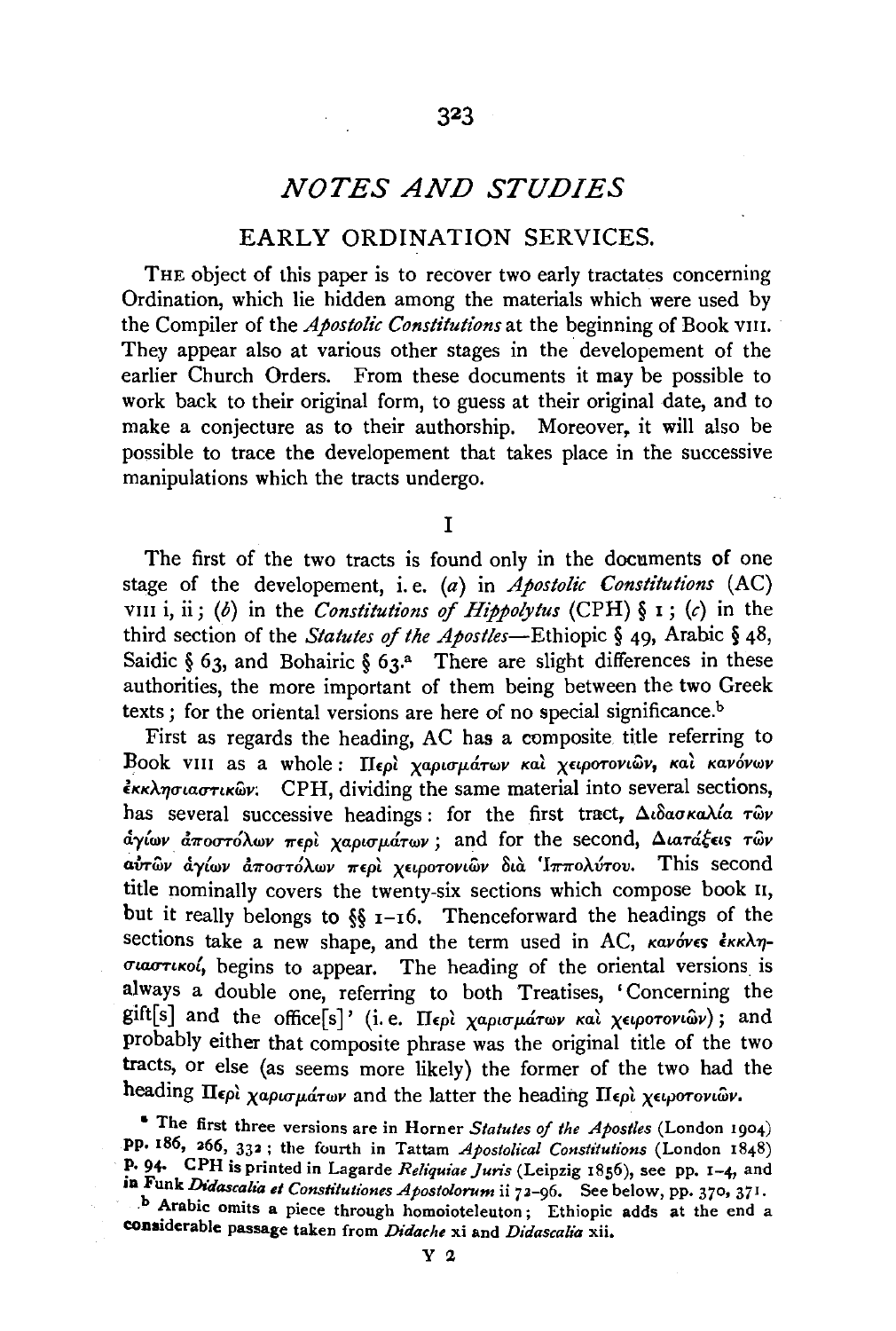There is a general agreement as to the contents in all the sources, which seems to shew that we have the former tract, preserved substantially in its original form, in AC and in CPH. Such slight modification as appears to have taken place lies in the credal passage (AC vIII i 9–11).

(i) For ούκ έστιν άνθρωπος πιστεύσας διά Χριστού είς τον Θεόν, δς ούκ είληφεν χάρισμα πνευματικόν.

CPH has διά Χριστού του Θεού ήμων είς αυτόν τε και τον άχραντον αύτου πατέρα και το πανάγιον και ζωοποιον αύτου πνεύμα, δς κτλ.

The oriental versions vary thus

in Christ the Son of God Eth.

in God by His holy Son Ar. and (substantially) Said. and Boh.

(ii) Again, while AC continues thus

αύτό τε γάρ τὸ ἀπαλλαγῆναι πολυθέου ἀσεβείας καί πιστεύσαι Θεώ πατρί διά Χριστού,

χάρισμα έστι Θεού,

CPH has Θεώ ζώντι και άληθινώ, χάρισμα κτλ.

Eth. has 'believed in God the Father and in Christ His Son'.

 $A$ r, has 'the entrance into the faith of the Father and the Son and the Holy Spirit'.

The two Coptic versions substantially agree with  $Ar$ ,

(iii) A little later, where AC has

συγχωρήσει θεού σταυρόν υπέμεινεν αίσχύνης καταφρονήσας, ο θεός λόγος,

and the oriental versions agree,

CPH has οίκεία συγχωρήσει και βουλή σταυρόν..., θεός ων λόγος.

(iv) Once more, where AC, followed by the oriental versions, has

διάφορα γάρ είσι τα του θεου χαρίσματα, παρ' αύτου δια Χριστου διδόμενα,

CPH has διά Χριστού και του άγίου πνεύματος διδόμενα.

These four modifications shew some theological and christological sensitiveness, especially on the part of CPH.<sup>a</sup> They belong to a passage which on other grounds is suspected to shew, at any rate in AC, the hand of the compiler, because its language is characteristic of

<sup>&</sup>lt;sup>a</sup> Funk deduces from them that CPH is later than AC (see his Testament unseres Herrn pp. 180 and ff, and his Didascalia II xiv), but if they both had the same original before them and treated it differently, this conclusion does not follow. There is a similar occurrence in the prayer of the bishop in  $\S$ 5: where again CPH seems to give the later form of the passage in question, but the earlier and uninflated form of the prayer as a whole.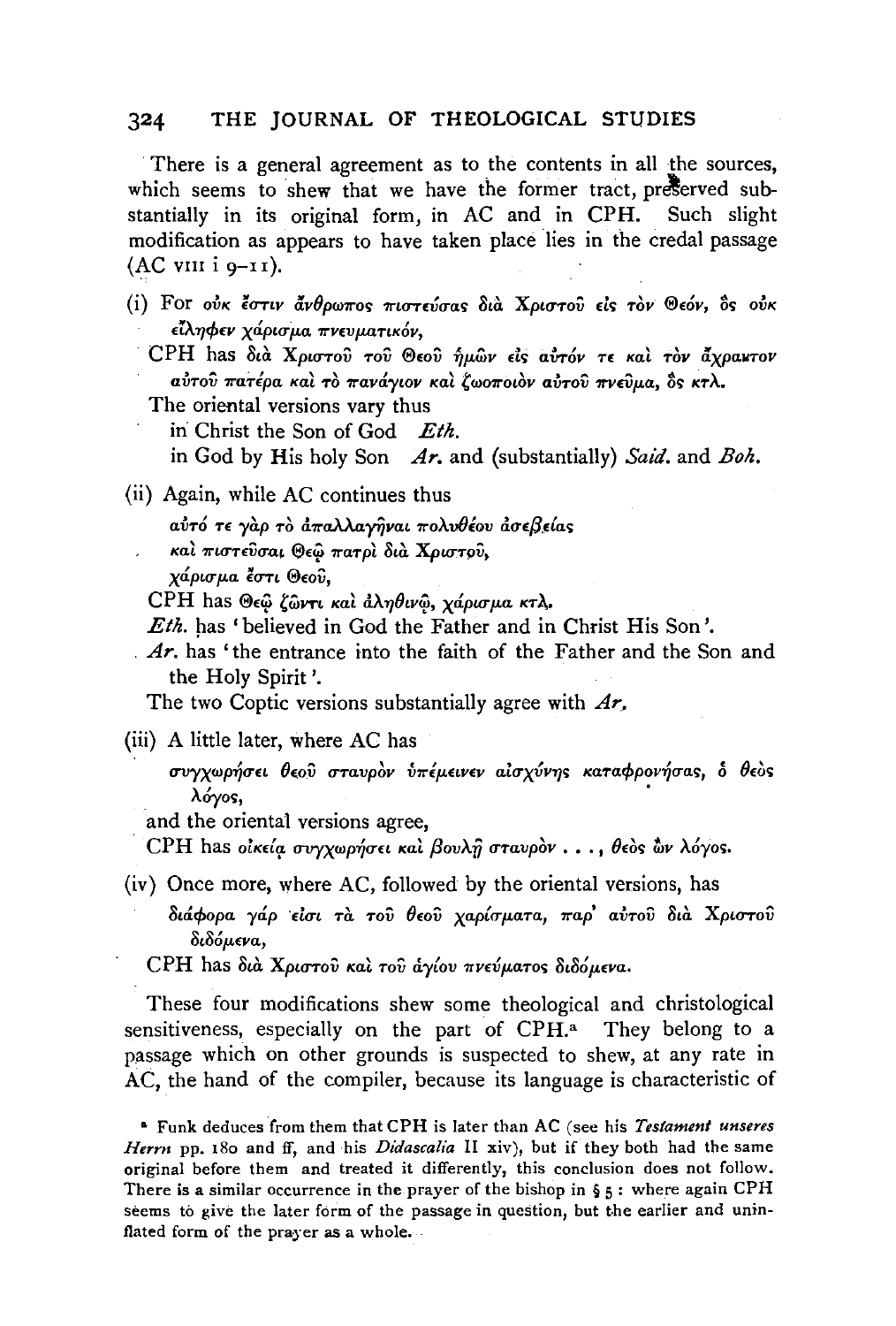him and parallel with other passages in AC.<sup>a</sup> There has also been some other editorial hand busy in CPH : but probably independently of AC. Setting this passage aside, as suspect on both grounds, we may yet incline towards the conclusion that the main bulk of the treatise has not been substantially modified by its successive editors. <sup>b</sup>

The scope and object of this part of the work are fairly clear. The writer feels it necessary to define the position with regard to two points-charismatic gifts and ordination. He writes in the name of the Apostles. Possibly the phrase in § *z,* which contains this adoption of Apostolic style, *TOVTWV TWV xapurp.d.TWV 7rpOT£pov p.£v* ~p.'iv *oo8€vTWV* TOt~  $\frac{\partial \pi}{\partial \sigma}$   $\frac{\partial \pi}{\partial \sigma}$  (i.e. to an editor: for the editor in the case of AC and CPH was all along working on that line. But the equivalent of the phrase is found in the oriental versions also ; and there the editor was not otherwise working on that line : for he does not put the subsequent directions into the mouths of Apostles, as do the editors of AC and CPH. Therefore it seems more probable that the treatise was originally thus written in the name of the Apostles.

The purpose of the writer in the former tract,  $\Pi \epsilon \rho \hat{i} \chi_{\alpha \rho \mu \sigma \mu} a \tau \omega \nu$ , is to secure a right estimate of charismatic gifts. They exist for the sake of the unbeliever, that he may be convinced of Christian truth; not for the sake and credit of those who have them. They often fail to convince now, as they did in Biblical days. Those who have such ·gifts, then, must not esteem themselves over those who have not. Further, it is insisted that all Christians have some *charisma,* for conversion from heathenism or heresy can only come about through such a gift. Therefore, those who have an unusual gift have no cause to exalt themselves over those who have the ordinary gifts. 'Let no man therefore exalt himself above his brother, even though he be ,a prophet or a wonder-worker.' Those in authority, whether civil or ecclesiastical, must not despise others; for that would destroy all corporate life. The bishop must not exalt himself above the deacons or the presbyters; nor the presbyters above the laity. All authority is .simply due to the gift of God.

In the second section (AC vIII ii) the writer goes on to deal with false -claims to charismatic gifts. Not every one who prophesies or exorcizes is holy. There are false prophets as there were of old, and people in office who do not deserve their title ( $\psi \in \delta \omega \nu \psi$  ou). This is said, not to ,discredit true prophecy, for which there is excellent precedent, among women as well as men; but to shew up impudent charlatans. Finally,

<sup>.. •</sup> Achelis *Canones Hzppolyti* (in *Texte und Untersuchungen* vi, Leipzig 1891). pp. 272-274,278.

<sup>&</sup>lt;sup>b</sup> The biblical references which constantly appear in the Treatise may as well be part of the original as part of the compiler's work.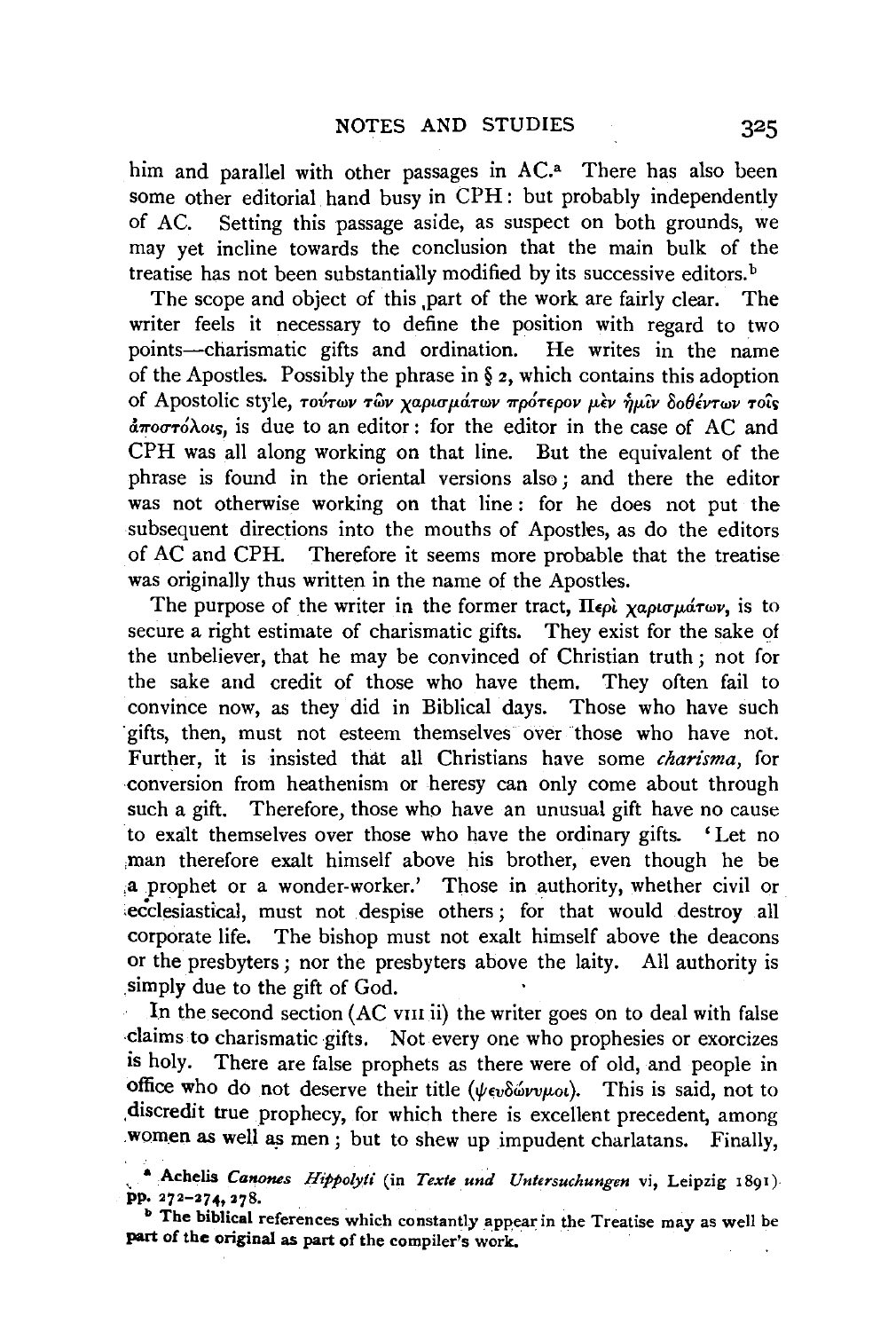it is noted that humility is the sign of the true recipient of *charismata,*  whether man or woman.

This summary of the first treatise will help to determine its provenance and date. It probably comes from a Greek-speaking source; for the oriental versions, and especially the Coptic pair, seem to point to a Greek original. The points controverted are those which became crucial after the rise of Montanism. There are two ways in which the need and significance of modesty are emphasized and the reverse is deprecated. In viii  $\overline{1}$  2 and  $\overline{1}$  the arrogance contemplated is that of the man who claims *charismata*, setting himself up against the ordinary Christian : but in § 20 ecclesiastical aggression is also deprecated, though, so far, in general terms. In VIII ii, when false prophecy is in question, a more pointed criticism is made of the ecclesiastical hierarchy. Neither gifts nor office make up for personal unworthiness. The bishop may be disqualified  $\partial_x\gamma$ vo $\partial_\alpha$  or  $\kappa$ akovo $\partial_\alpha$ ; then he is no bishop but  $\psi$ ευδώννμος, and such false bishops and presbyters shall not escape the judgement of God. The writer seems here to digress from his main subject on to other ground; he soon returns, but the digression may be significant.

II

It is quite possible that the  $\Pi \epsilon \rho \hat{i} \chi \alpha \rho \omega \sigma \mu \hat{\alpha} \tau \omega \nu$  had a prologue; but if

*Ethiopic Version,* Homer, p. 196, I. 20. And this word shall not be hidden concerning the gifts which God gave to the youths as they wished, and as they acquire the similitude of those who dwell in falsehood, and are moved because of alien spirits. And God appointed impious men to be such as either prophesied or did signs.

And now the word will guide us to that which is better for the ordinance of the Church : that ye indeed, the bishops whom we ordained and sent from ourselves by the commandment of our Lord Jesus Christ-if ye know this ordinance from us-that ye might do all and not neglect anything, as our Lord Jesus Christ commanded, as the ordinance which we gave to you. And ye know that he who heard from us is he who heard from Christ, and he who heard from Christ heard from God the Father; to whom be glory for ever and ever. Amen.

*,Arabic Version,* Homer, p. 273, I. 4·

First we sent out these words concerning the gifts which God gave to the men according to His will. As they indeed acquire for themselves the simi· litude of those who take to falsehood and are moved by alien spirits : so God causes reprobate men to prophesy and work signs.

And now the words will draw us on to come to the chapter which is for the definitions of the Church, that ye who have become bishops through us by the command of Christ having learnt this arrangement from us,

might do every~ thing according to the commands of Christ as the statute which he gave to you: And know that he who receives from us receives from Christ and receives from God the Father ; to whom be glory for ever. Amen.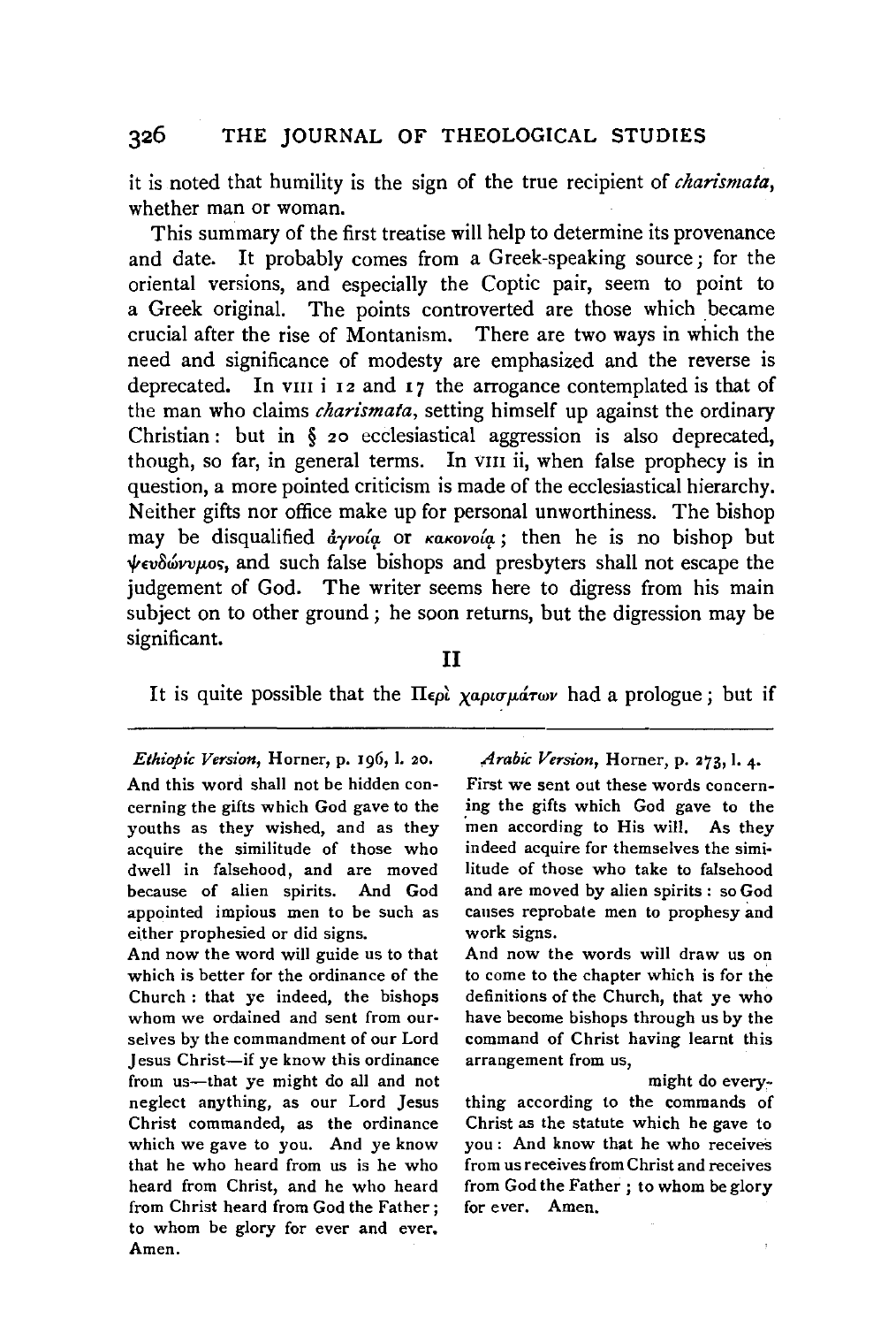so, it has not been preserved. There is, however, extant an epilogue, which serves to sum up the first tractate,  $\prod_{\epsilon \rho} \chi_{\alpha \rho \iota \sigma \mu \alpha \tau \omega \nu}$ , and to lead on to the second one. A very similar passage is prefixed as a prologue When we reach it, our real difficulties begin. to the  $\Pi \epsilon \rho \hat{i}$  χειροτονιών. It will be well therefore to have the epilogue before us, that we may use its help in understanding the Second Treatise with its prologue. This epilogue is not to be found in CPH, but the Greek Text, as given in AC vIII iii, is as follows :-

Τα μεν ούν πρώτα του λόγου εξεθέμεθα περί των χαρισμάτων, όσαπερ δ θεός κατ' ίδίαν βούλησιν παρέσχεν άνθρώποις, και δπως τῶν ψευδή έπιχειρούντων λέγειν ή άλλοτρίω πνεύματι κινουμένων ήλεγξε τον τρόπον, και ότι πονηροίς πολλάκις απεχρήσατο ο θεός πρός τε προφητείαν και τερατοποιΐαν. Νυνί δε έπι το κορυφαιότατον της εκκλησιαστικής διατυπώσεως ο λόγος ήμας επείγει, όπως και ταύτην μαθόντες παρ' ήμων την διάταξιν, οί ταχθέντες δι' ήμων γνώμη Χριστού επίσκοποι, πάντα κατα τας παραδοθείσας ήμιν έντολάς ποιήσθε, είδότες ότι " ο ήμων άκούων, Χριστού άκούει, ο δε Χριστου άκούων, του θεου αύτου και πατρος άκούει" · ώ ή δόξα είς τους αίωνας. Αμήν.

The four oriental versions have preserved the epilogue; they interpret it with varying degrees of success, as may be seen below; but we need not concern ourselves much with them at this point.

Bohairic Version in Tattam, p. 114. We have put forth this first discourse concerning the gifts which God gives to men according to his holy will; and how he reproved the appearance of those who attempted to speak falsehoods, being moved by strange spirits. And that God has been pleased that the wicked should prophesy and should perform signs and wonders.

But now the discourse draws us to come to the principal point of the constitution of the Church; that you, who have been ordained bishops by us, at the command of Christ, when you have known this order from us, may do everything according to the command which has been delivered unto you: knowing that he who hears us, hears Christ, and he who hears Christ, hears God the Father, to whom be glory for ever. Amen.

Saidic Version, Horner, p. 340, l. 2. In the first (part) of this discourse we have declared concerning the gifts which God is wont to give to men according to his holy will. And how he rebuked the form of those who set to work to speak lies, being moved by the alien spirits; and that God is often wont to cause wicked ones to prophesy and do signs and wonders.

Now then the word leads us on to enter upon the chief matter (kephalaion) of the ordinance of the Church, that ye who have been ordained bishops by us, with the commandment of the Christ, when ye know this order through us, may do every thing according to the commandment which was delivered unto you, knowing that he who hears us is hearing the Christ, and he who hears the Christ is hearing God the Father ; to whom be the glory for ever. Amen.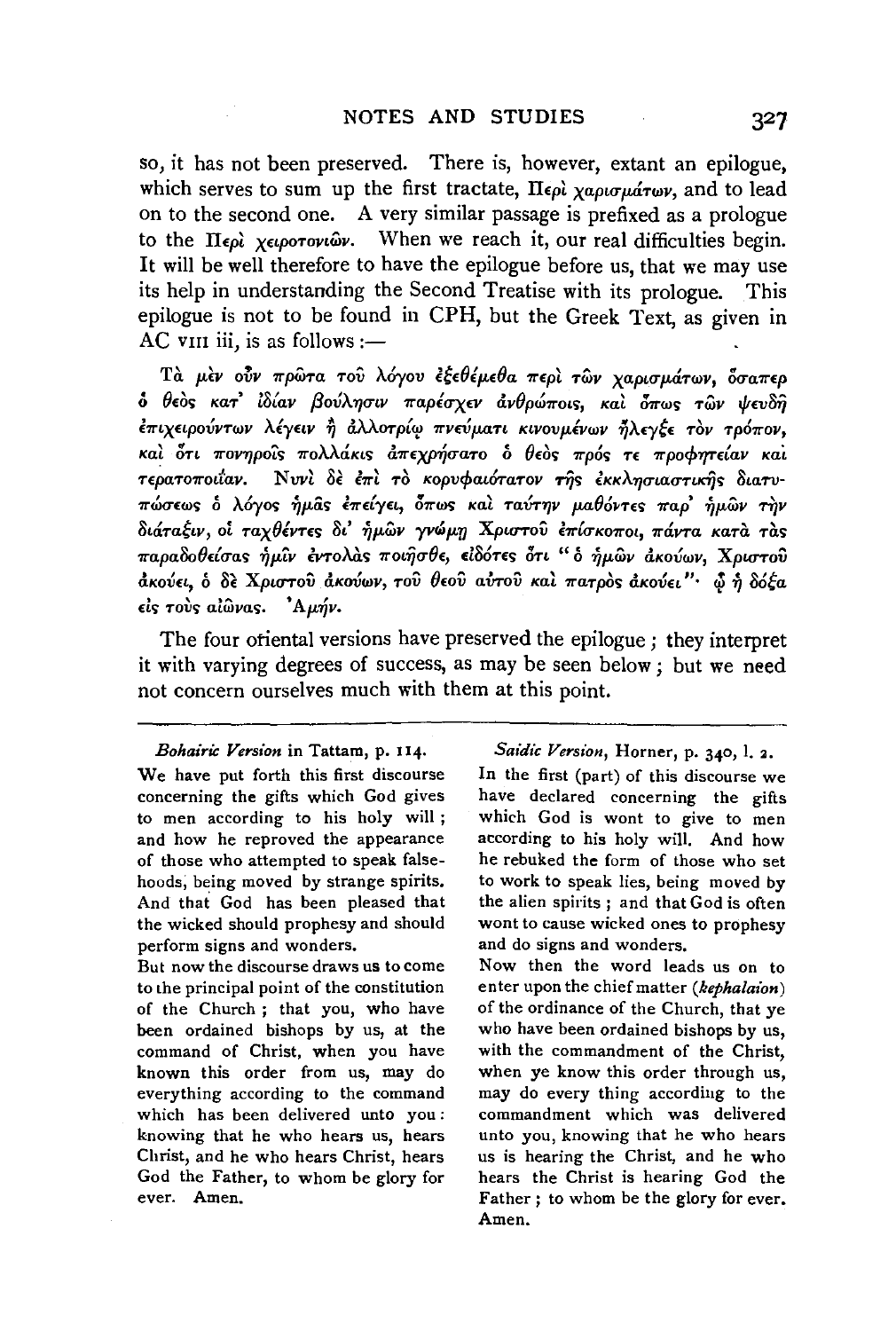### Ill

When we approach the second tract,  $\Pi_{\epsilon} \rho \partial \chi_{\epsilon}$  *x* $\epsilon_{\mu} \rho \sigma_{\sigma} \partial \nu \partial_{\nu} \phi$ , there is a more complicated task before us; and we must describe more fully those four groups into which the documents fall, the third of which was the group to which all the authorities for the former tract belonged. These  $\int$  four groups are as follows :—

1. A Church Order; to be found in five versions, Ethiopic, Arabic, aidic, Bohairic, and (in part) Latin. This is here called CO<sup>1</sup>. The first three versions are in Horner *Statutes of the Apostles*, the fourth in Tattam *Apostolical Constitutions,* the fifth in Hauler *Didascaliae Apostolorum Fragmenta.* 

2. *The Canons of Hippolytus* (CH). These are to be found in Arabic in Haneberg's edition with a Latin translation which is printed in a revised form by Achelis and in *Monumenta Ecclesiae Liturgica.*  A German version from an improved text is in RiedeL Professor Burkitt has been kind enough to make an English version for use in this enquiry.

3· The second Church Order, to be found in two Greek forms  $\overline{AC}$  and CPH) and in four oriental versions (see above): called CO<sup>2</sup>.

4. *The Testament of our Lord (Test.)*, printed in Syriac with a Latin version by Rahmani: and in an English version by Cooper and Maclean<sup>a</sup>

These four groups probably fall, historically. speaking, into the order in which they are set above-at any rate so far as the documents now in question are concerned : though in some respects a later source may retain an earlier form; and *Test.* does so especially.

The handling of the two treatises in these documents varies considerably. The former tract  $(\Pi \epsilon \rho)$  *xapwuarwv*) was not utilized by the compiler of CO'. The controversy which had evoked that tract was probably over, and the compiler therefore made no use of this, while he adopted and enlarged the second tract. His object was apparently liturgical. The compilers of CH and *Test.* seem to have had similar objects and ideas : hence they also ignored the former tract and adopted the latter as the basis of part of their liturgical prescriptions.

Consequently  $\Pi_{\epsilon}$  *xaplo-párov* appears only in the third group, where a literary interest seems to have existed beside the practical one: but *II<sub>ερ</sub>ί χειροτονιών* appears in all four groups.

The method of handling this tract in the different documents composing the first and third groups also varies. Therefore, in order to gain a clear view of it; we shall do well to have before us in detail the evidence to be gained from the earliest group and from CH ; and to compare with this, where necessary, the evidence to be drawn from the various components of the third group, and from *Test.* 

a Full references are given at p. 371 below.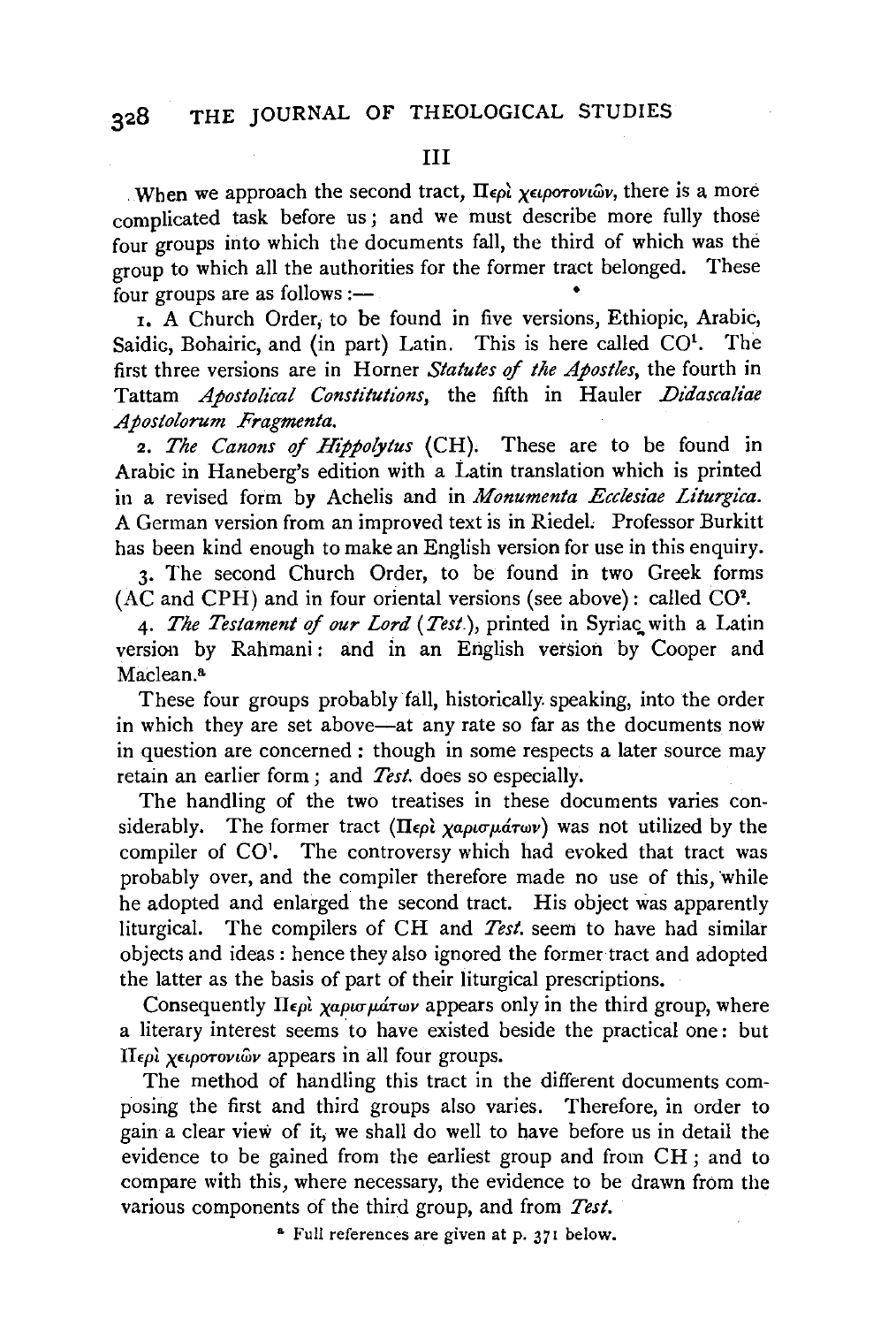2:  $251$ > 2: t:l STUDIES

<sup>~</sup>\0

THE PROLOGUE TO THE  $\Pi$ <sub>Ept</sub> *xELPOTOVLOV.* 

*Latin Version* ; from Hauler, p. 101. lxvii

Ea quidem quae verba fueruntdigne posuimus de donationibus quanta quidem dens a principio secundum propriam voluntatem praestitit hominibus offerens sibi eam imaginem quae aberrauerat. Nunc autem ex caritate,

quam in omnes sanctos. habuit, producti ad verticem traditionis quae catechizat ad ecclesias perreximus,. ut hi qui bene docti sunt eam, quae permansit usque nunc, traditionem, exponentibus nobis, custodiant ;

et agnoscentes firmiores maneant propter eum, qui nuper inuentus est,

per ignorantiam lapsus vel error : et hos qui ignorant praestante sancto spiritu perfoctam gratiam eis qui recte credunt ut cognoscant quomodo oportet tradi et

custodiri omnia eos qui ecclesiae praesunt.

*Ethiopic Version*; from Horner, p. 162.

40. CONCERNING THE ORDINANCE OF THF. GIFT WHICH IS OF THE APOSTLES, ACCORDING. TO THE ORTHODOX WORD.

We have written concerning graces

so far as God our Lord has granted to us of his own counsel.

Formerly he gave it to man while bringing near to him that which had gone astray in type: and now (He gave) the beloved Son who is in all the holy ones. Having come, to the source of the proper tradition in the churches we have attained that (men) should learn well what has been (received) until now ; they handed them on and kept them as our ordinances :

yet though they knew that they were quite firm concerning that which had been found for them,

now unawares they slipped away. And those indeed who knew not, (to them) the Holy Spirit is giving the perfection of grace. For them who believe rightly as they know, how seemly it is that they should hand on and keep those things which are established in the Church.

*Canons of Hippolytus.* 

PROLOGUE,

I. First of all we will speak of the holy and true faith in our Lord Jesus Christ, the Son of the living God. We have stated it in a faith whereto we assent with all steadfastness. We say then in truth that the Trinity which is equal and perfect in honour is also equal in majesty, and It has no beginning or ending. The Word is the Son of God and creator of all creation visible and invisible. This we have stated, and we hold concerning those, who err and speak monstrous things about the Word of God, as our Lord Jesus Christ has spoken about them. And so we have united all the closer together with power in God, and have separated them because they do not agree with the Church in God, nor with us the disciples of the Scriptures. On this account we have separated them from the Church and left their affair to God, who shall judge the creation in righteousness. To the ignorant we make this known without prejudice, in order that they may not fall upon an evil death as heretics, but may attain eternal life, and teach their children and successors this one faith.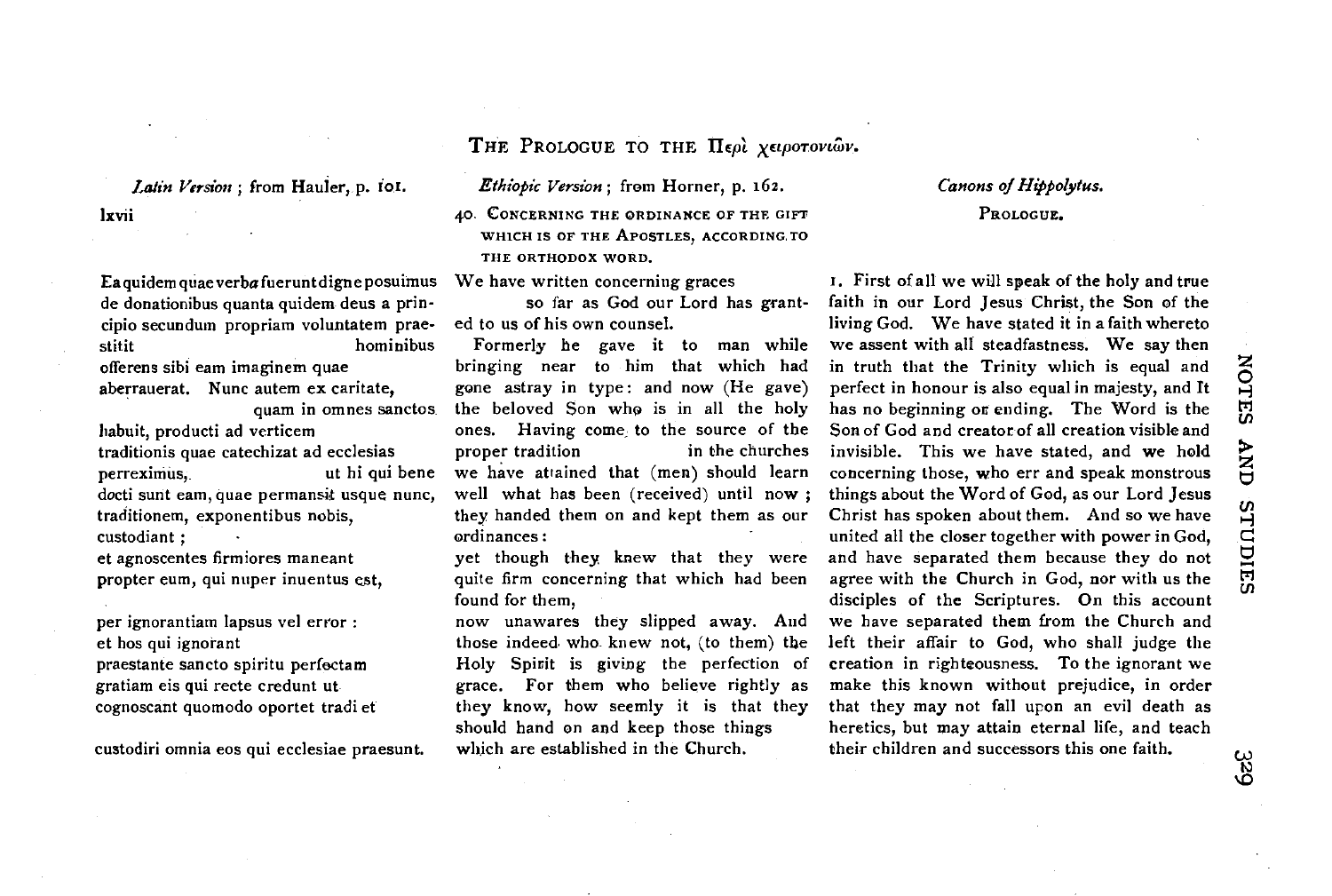The Prologue to the  $\Pi \epsilon \rho \lambda \chi \epsilon \rho \rho \sigma \sigma \nu \omega \omega \nu$  is less well attested than the tract is as a whole. It has survived only in two of the available sources: (i) in CO<sup>1</sup> Latin, where it occupies its proper place; and (ii) in CO<sup>1</sup> Ethiopic, out of place, being prefixed to an interpolated section concerning Baptism.

It is to be interpreted in conjunction with the Epilogue of the  $\text{If } \epsilon \rho \lambda$ *xapwp.&.rwv.* The use of the first person plural continues as in the previous document; so this tract also must be taken as written in the name of the Apostles jointly and addressed by them to the bishops whom they have ordained.

The first sentence of the Prologue corresponds with the second half of the preceding Epilogue, and the Greek of the latter explains the Latin of the former.

| Nunc autem ex caritate,                | $\mathbf{N} \hat{\mathbf{v}}$ $\mathbf{v}$ $\mathbf{\delta} \hat{\mathbf{c}}$ |
|----------------------------------------|-------------------------------------------------------------------------------|
| quam in omnes sanctos habuit, producti |                                                                               |
| ad verticem traditionis                | έπι το κορυφαιότατον της                                                      |
| quae catechizat ad ecclesias           | έκκλησιαστικής διατυπώσεως                                                    |
| perreximus.                            | δ λόγος ήμας έπείγει,                                                         |
| ut hi qui bene                         | δπως και κτλ.                                                                 |

It would seem that the Latin translator was puzzled by some Greek phrase similar to that of the Epilogue, which the Saidic translator there rightly turned thus  $:=$ 

'The word leads us on to enter upon the chief matter *(kephalaion)* of the ordinance of the Church.' a

We must attempt therefore to get behind his version.

Both in the epilogue and in the prologue there is one chief point to be made, viz. the transition from one subject to the other. Leaving the *chan'smata,* and embarking upon the question of the ministry, the author in the former case describes it as 'the chief matter of ecclesiastical ordinance', in the latter as *verticem traditionis quae catechizat ad ecclesias.*  The Ethiopic has 'Having come to the source of the proper tradition in the churches'. In view of these versions the Greek may perhaps be reconstructed as follows:-

Nົ<sup>y</sup> δέ, τη άγάπη τη είς πάντας τους άγίους (Eph. i 15) αναχθέντες,  $t^2$ τι το *κορυφαιότατον* (or *την κορυφην*) της παραδόσεως η καθήκει ταίς εκκλησίαις κατήλθομεν,

and this may account for the differences in the versions. The Ethiopic translator's word 'source' seems to be a mistake; but the end of his sentence is then correct. The Latin translator would seem to have dealt correctly with the first half; but to have mistaken  $\kappa a \theta \eta \kappa \epsilon \iota$  for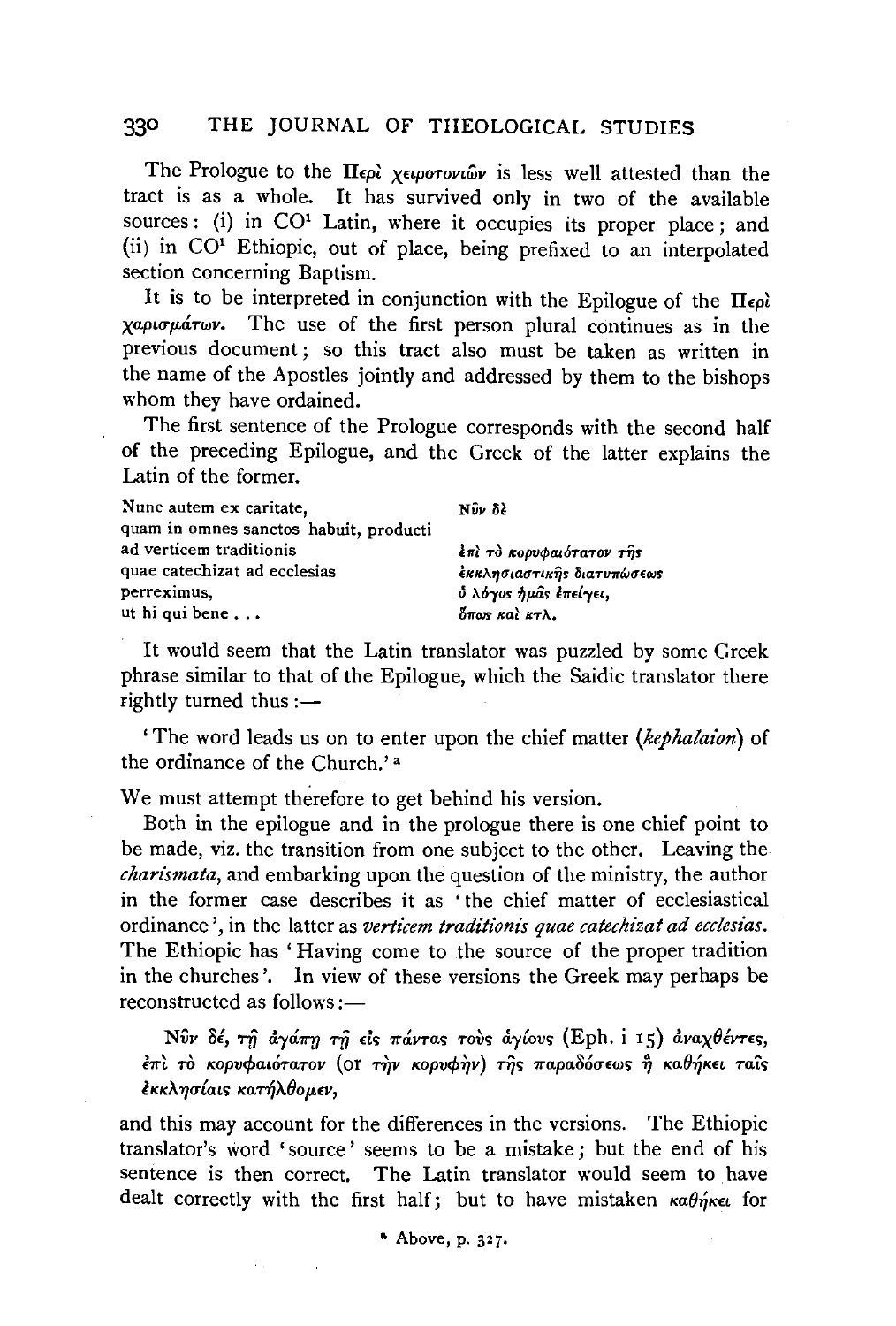*KaT1Jx£i,* and so produced the meaningless phrase *quae calechizat ad ecclesias.* 

Thenceforward all is clear. Writing in the name of the Apostles the author goes on to deal with the main point of ecclesiastical tradition, namely, the ministry. He notes that some are already firm in the tradition, and only need to be encouraged by the apostolic exposition of the subject, in face of a recent lapse or error; while others are ignorant, and need by the grace of the Holy Spirit to be instructed in the right tradition and observance of Holy Order.

If this is a right interpretation of the passage, and of the position in general, the view of Scherman is mistaken, and his position is not tenable.<sup>a</sup> He divorces this treatise from the  $\Pi_{\epsilon}$  *yapurprovi*; takes the writer here to be Clement of Rome, speaking in the plural; he strikes out the *ad* before *ecclesias,* and then interprets *verticem traditionis quae calechizat ecclesias* of the papacy.

What was the new error which the writer wished to oppose? Its general character seems clear. It was apparently an attempt made by those who relied upon spiritual gifts against the apostolic tradition of the ministry. This is the well-known position of Montanism. Its adherents opposed the *spirilalem hominem* to the episcopate.<sup>b</sup> and gave to the spiritual man the powers of the ministry : they made great boasting of *charismata*. It seems probable then that these little tracts form a reply to Montanism. Every line of the first one has Montanist claims in view, and notably the passage about female prophets; while the second one equally fits into the position. They seem also to belong to the early stage of the controversy; for in meeting the claims of the new prophecy they do not adopt the policy of denying the survival of prophecy in the Church, but maintain the opposite point of view-that prophecy is continuing, only the false needs to be distinguished from the true. This point of view is that of the end of the second century: while later, in the third century, the other and more negative policy was adopted, and the Church came to regard prophecy as extinct.

The prologue to the Canons of Hippolytus is of quite a different character, and has in view a different set of circumstances altogether. The treatise *Concerning Gifts* is not to the compiler's purpose, so he does not use it; and with it he omits its epilogue and the prologue to the treatise *Concerning Ordinations.* In place of the last, there is an introduction concerning a right faith, in which the Apostles collectively expound the doctrine of the Trinity and then proceed to condemn

& *Ein Weiheritual der Romischen Kirche am Schlusse des ersten ]alu·hunderts*  (München-Leipzig 1913) pp. 4 sqq.

b Tert. *De pudic.* 21.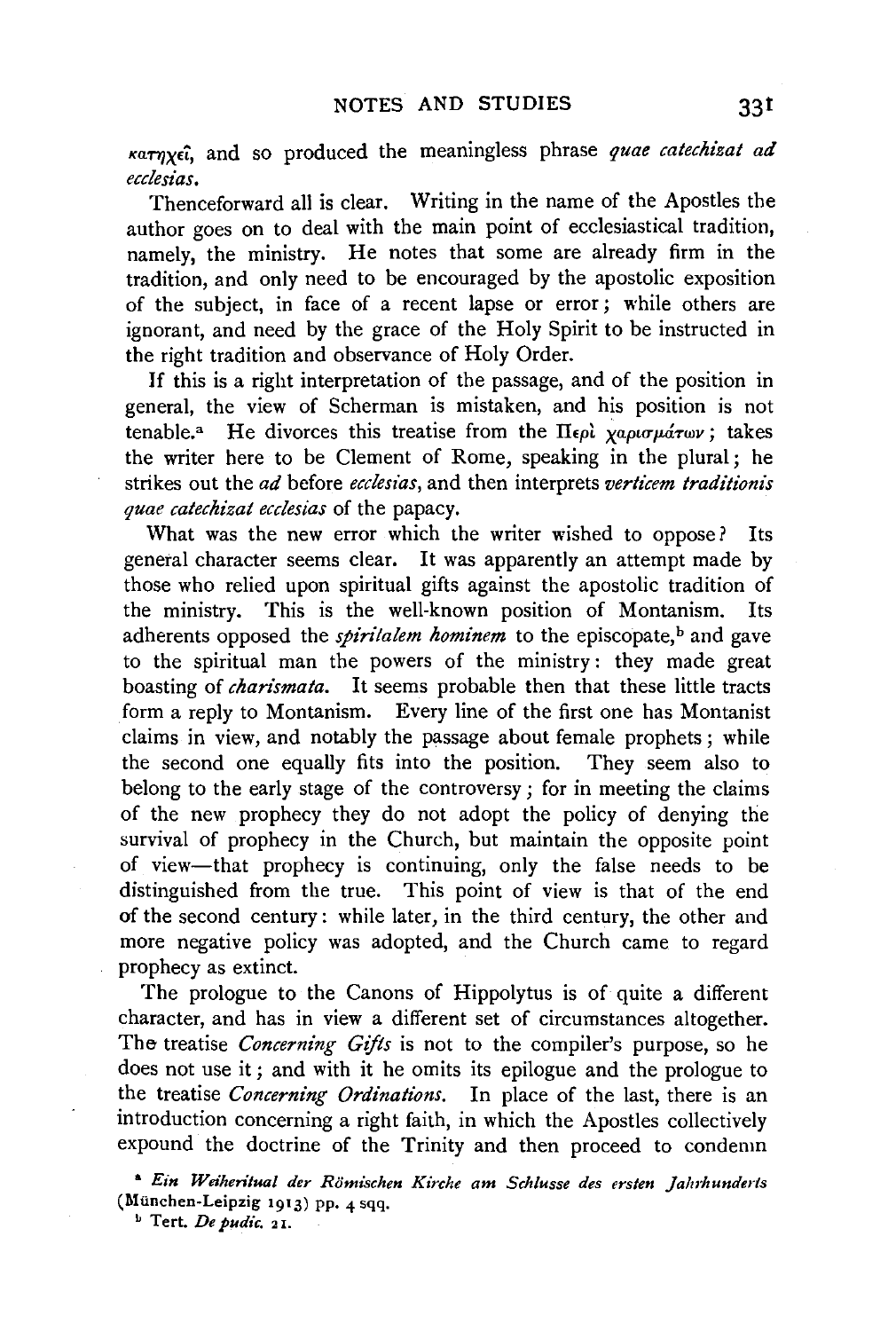·excommunicate heretics who teach pernicious views about the Word of God. This change in atmosphere prepares us to find the treatise in a modified form in this source ; though, in point of fact, change is not so evident in the body of the work as in the prologue. The chief thing which the redactor seems to have kept is the name Hippolytus; for it seems likely that that name stood at the head of the two little tracts and that he took it thence to give a good introduction to his compilation of Canons.

### , IV

We have next to determine, as far as may be, the length and contents of the original treatise *Concerning Ordinations.* It is linked with other material in all the four collections in which it figures, viz. the first Church Order (C01 ), *The Canons of Hippolytus* (CH), the second Church Order (C02 ), and the *Testament.* A comparison of the four indicates fairly clearly the point at which the original treatise ended.<sup>a</sup> The first six sections of CO<sup>1</sup> contain the rites for Bishop, Priest, Deacon, Confessor, Widow, Reader, Virgin, Subdeacon. These correspond fairly with the sections  $2-\rho$  of CH; and (a little less closely) with sections  $r-14$  of CPH; also in different degrees with the corresponding passages in the test of the group of documents classed together as representing C02 • It may be supposed therefore that at least these six sections formed part of the treatise.

Was there also more? The next section in  $CO<sup>1</sup>$  deals with the proving of converts ; it does not therefore seem to belong naturally to a treatise *Concerning Ordinations.* 

On the other hand, it is found also in CH, in  $CO<sup>2</sup>$ , and in *Test.*; and it is the only section besides those six which is common to all these four sources. This seems to suggest that it should be reckoned with them.

But against this are to be set two contrary arguments. First the section itself varies greatly in contents and wording in the different sources, and lacks therefore the uniformity which characterizes the previous sections. Secondly in CPH this section is not only separated from the preceding, but is distinguished from them ·by a different heading, and by a different method of statement ; and in *Test.* this section is still further marked off by forming the beginning of Book ii.

It seems wisest therefore, at any rate for the present purpose, to exclude this section; and to reckon as belonging to the original treatise no more than the six sections directly concerned with Ordinations. Even the whole of these six may. prove not to have been part of the original document. But a discussion of that question and also of

\* See the comparative table printed below, pp. 370, 371.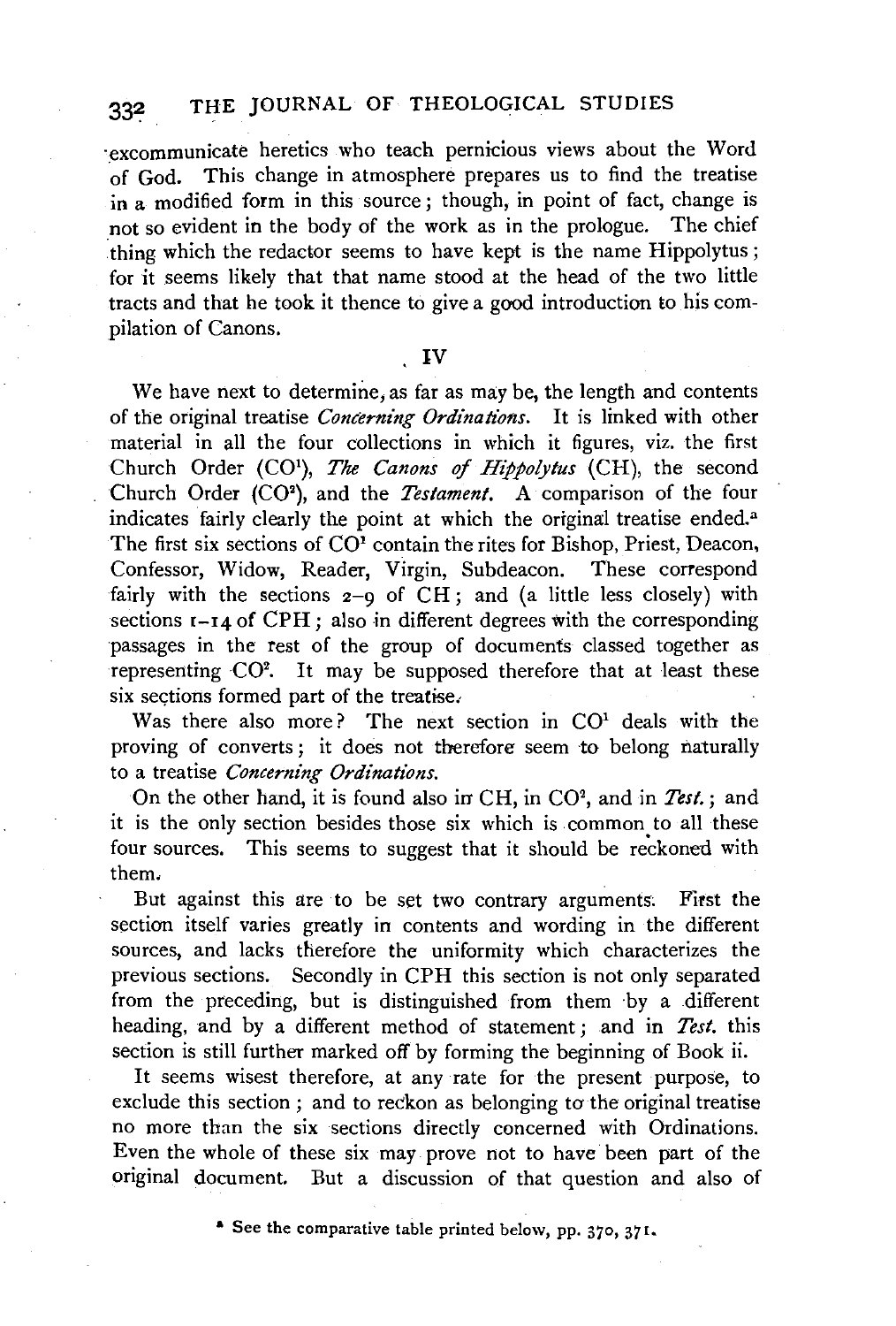the additional sections on Ordination which are added in CO<sup>2</sup> will come best at the later stages.

. We have now to go through the successive sections, to discover as far as may be the original form of the  $\Pi_{\epsilon}$  *x* $\epsilon_{\epsilon}$ *iorori* $\omega_{\epsilon}$ , and to note first the modifications that take place in the four main groups of sources-CO<sup>1</sup>, CH, CO<sup>2</sup>, Test.—and secondly, any variations that there are of importance in the different authorities comprised under the general headings of CO<sup>1</sup> and CO<sup>2</sup>.

Since CO<sup>2</sup> belongs to the second half of the fourth century, and Test. is later still, we can watch the transition that the tract goes through in the course of perhaps a couple of centuries.

 $\overline{\mathbf{V}}$ 

First we note as regards the heading of the section about the Bishop that in AC and CPH it is introduced by a new attribution of the Constitutions to the Apostles, with whom are now associated St Paul and St James the bishop, with the rest of the presbyters and the Seven Deacons.

This is a fuller developement of the more reticent use of the character of the apostles in the original tract which we have already noted. St Peter begins a series of apostolic pronouncements by laying down this constitution. There has been much modification: but in spite of the alterations, which they have undergone, these sources are particularly valuable because they help to determine the original Greek of the Treatise.

The directions for the Bishop's consecration consist of three parts: (a) the preliminaries, (b) the service, and (c) the Ordination prayer. In all we have to attempt to ascertain the original form of the Treatise, and then note the later modifications.

 $CO<sup>1</sup>$  Latin seems to have preserved the old form; and the Greek in  $CO<sup>2</sup>$  (CPH and AC) goes closely with it so far as  $(a)$  is concerned, though with considerable additions.

| $(AC$ vIII iv 2.)                                  |
|----------------------------------------------------|
| <del>ίπίσκοπον</del> χειροτονεῖσθαι . <b>. .</b> . |
| ύπὸ παντὸς τοῦ λαοῦ ἐκλελεγμένον.                  |
| ού όνομασθέντος                                    |
| καὶ ἀρέσαντος                                      |
| συνελθών δ λαδς                                    |
| ίμα τῷ πρεσβυτερίφ                                 |
| καὶ τοῖs παροῦσιν ἐπισκόποιs                       |
| έν ήμέρα κυριακῆ                                   |
| (+ CH συνευδοκείτω)                                |
|                                                    |

(Hauler, p. 103.)

- (a) Episcopus ordinetur, electus ab omni populo: quique cum nominatus fuerit, et placuerit omnibus, conueniet populus una cum presbyterio et his qui praesentes fuerint episcopi, die dominica.
- $(b)$  Consentientibus omnibus, imponant super eum manus, et presbyterium adstet quiescens. Omnes autem silentium habeant

και σιωπής γενομένης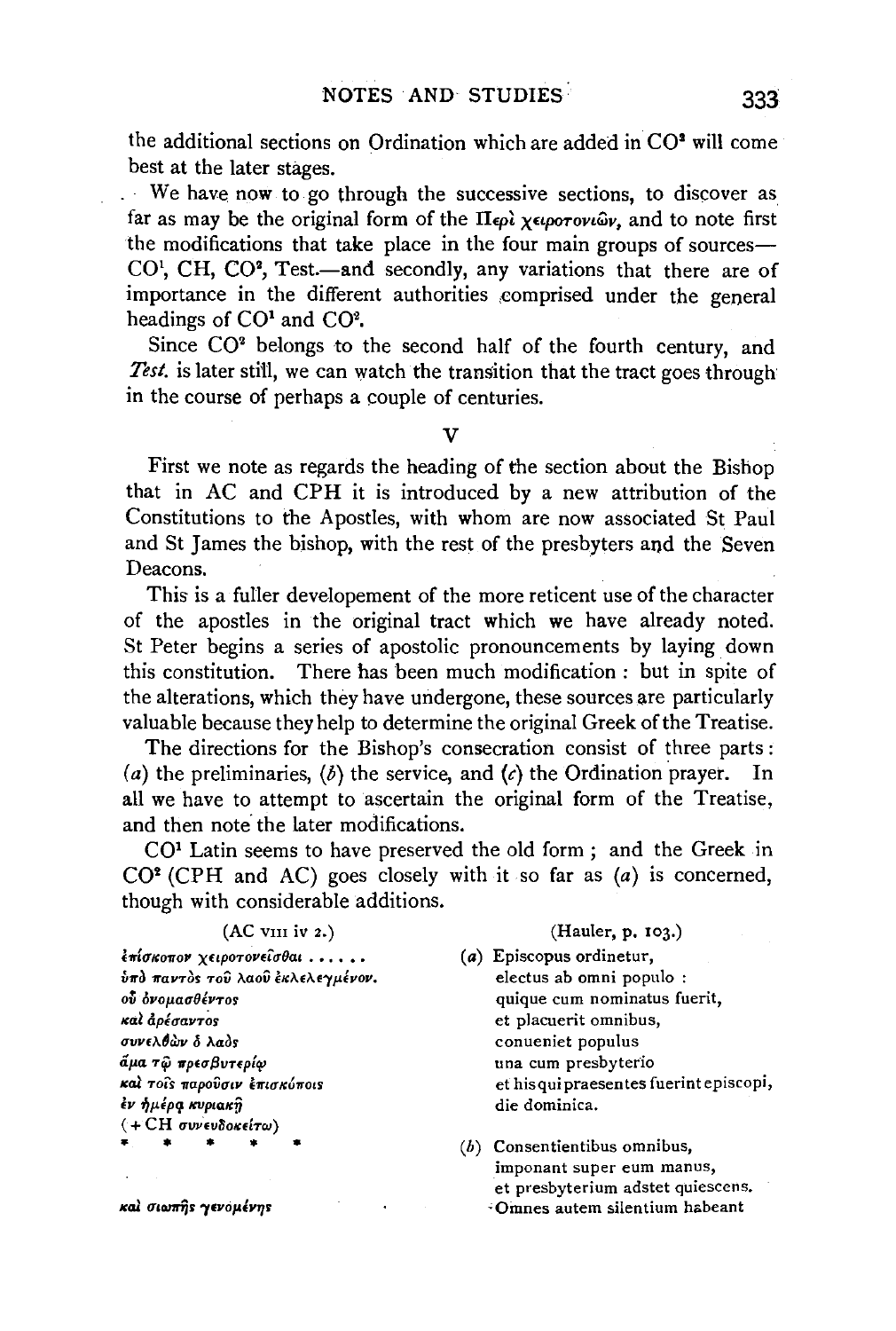| $(AC \text{ vIII} \text{ iv } 6.)$ | (Hauler, p. 103.)                                                  |
|------------------------------------|--------------------------------------------------------------------|
|                                    | orantes in corde<br>propter descensionem spiritus.                 |
| ίζε τῶν πρώτων ἐπισκόπων           | Ex quibus unus de praesentibus<br>episcopis<br>ab omnibus rogatus, |
|                                    | imponens manum ei qui ordinatur<br>episcopus,                      |
| λεγέτω πρὸς θεόν·                  | oret ita dicens.                                                   |

The oriental versions of  $CO<sup>1</sup>$  agree together in (a) except that they substitute ' deacons ' for 'bishops ' at the end, and modify the beginning

| Latin Version, Hauler, p. 103.                                                                                                                            |
|-----------------------------------------------------------------------------------------------------------------------------------------------------------|
|                                                                                                                                                           |
| Episcopus ordinetur                                                                                                                                       |
| electus ab omni populo:                                                                                                                                   |
| quique cum nominatus fuerit,<br>et placuerit omnibus,<br>conveniet populus una                                                                            |
| cum presbyterio et his qui praesentes<br>fuerint episcopi die dominica.                                                                                   |
| Consentientibus omnibus,                                                                                                                                  |
| imponant super eum manus,<br>et presbyterium adstet<br>Omnes autem silentium<br>quiescens.<br>habeant, orantes in corde<br>propter descensionem spiritus. |
| Ex quibus unus de praesentibus epi-<br>scopis ab omnibus rogatus, imponens<br>manum ei qui ordinatur episcopus,<br>oret ita dicens :                      |
|                                                                                                                                                           |

of  $(b)$  accordingly. In CH very little of  $(a)$  is preserved. On the other hand in  $(b)$  a developement begins to shew itself in CH which is continued in  $CO<sup>2</sup>$ , namely the elaboration of a ceremony of Confirmation or Recognition which CH calls  $\partial^2$ <sub>6</sub>  $\rho$ . In CO<sup>2</sup> this finally takes a triple form<sup>a</sup>; and as this developement comes in, a primitive feature disappears. The original Treatise seems to have prescribed first a joint laying on of hands by the assembled episcopate. In this the presbytery in some way co-operated; but all was done in

 $\overline{a}$  $\sim$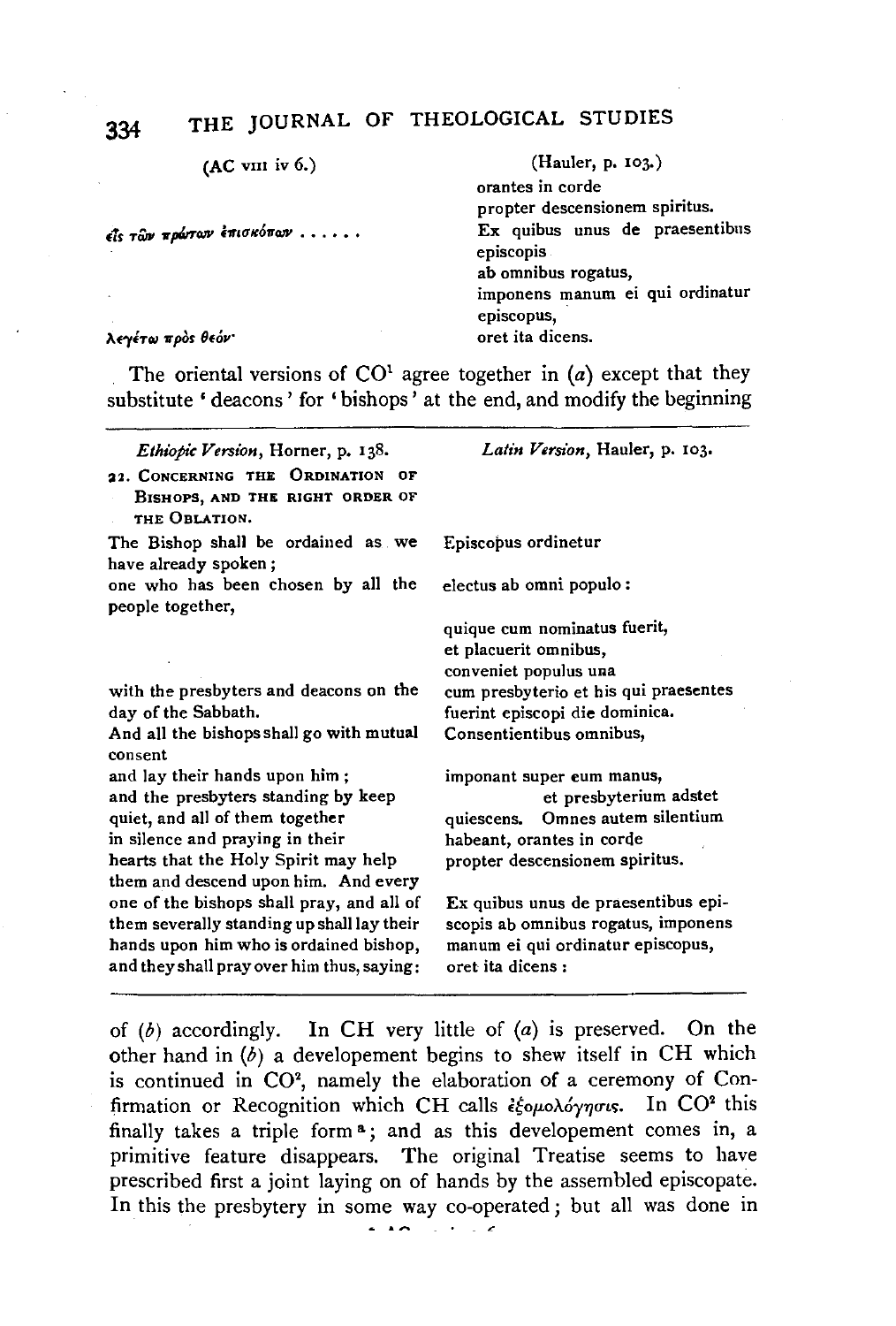silence, while all prayed in their hearts for the descent of the Holy Spirit.

Only when this was over did a single bishop, chosen for the purpose, say the Consecration prayer, accompanied by the imposition of his hand. This double imposition of hands did not find favour as time went on. Divergences begin to appear in the oriental versions of  $CO<sup>1</sup>$ . Ethiop. makes all the bishops give the second imposition of hands and say the Consecration prayer. Arab.,<sup>a</sup> Said., and Boh. add that all are to stand during the prayer, but keep the two different impositions.

| Saidic and Bohairic Versions, Horner<br>and Tattam.<br>31. CONCERNING THE BISHOPS.                                                                                                                                                                                                              |
|-------------------------------------------------------------------------------------------------------------------------------------------------------------------------------------------------------------------------------------------------------------------------------------------------|
| The bishop shall be ordained, according<br>to the word which we said before,<br>having been chosen from all the<br>multitude and being without sin.<br>When he has been named                                                                                                                   |
| and they are pleased with him, the<br>whole people shall assemble themselves<br>together and the presbyters with the<br>deacons on the Lord's Day<br>with the consent of all the bishops.                                                                                                       |
| <sup>b</sup> who have laid their hand <sup>b</sup> upon<br>him. And the presbyters also stand<br>by waiting. And they all hold their                                                                                                                                                            |
| peace together and pray in their<br>heart that the Holy Spirit may<br>come upon him.<br>And <sup>c</sup> they request one of <sup>c</sup> the bishops,<br>while all stand up, <sup>d</sup> that he should lay<br>his hands <sup>d</sup> upon him who is to be made<br>bishop and pray over him. |
|                                                                                                                                                                                                                                                                                                 |

### CH. 2, CONCERNING THE BISHOPS.

The bishop shall be chosen out of the whole assembly. He shall be without reproach, as is written of him in the Apostle.<sup>6</sup> In the week in which he is ordained let all the people say 'We have chosen him'. And there shall be silence in all the flock after the exhomologetas ( $\ell \epsilon \omega \omega \Delta \gamma \gamma \sigma \omega$ ); and all shall pray for him and say '0 God, establish him whom Thou hast prepared for us'. And one of the bishops and presbyters shall be chosen and he shall lay his hand upon his head, and pray and say  $:-$ 

• It is probably merely by mistake that Arab. substitutes 'people' for 'presbytery '· b-b B 'and the bishops shall lay their hands '•  $e^{-c}$  B ' He who is worthy out of . . '  $d-d$  B ' putteth his hand'.

 $\bullet$  Tit. i  $\tau$ ; I Tim. iii 2.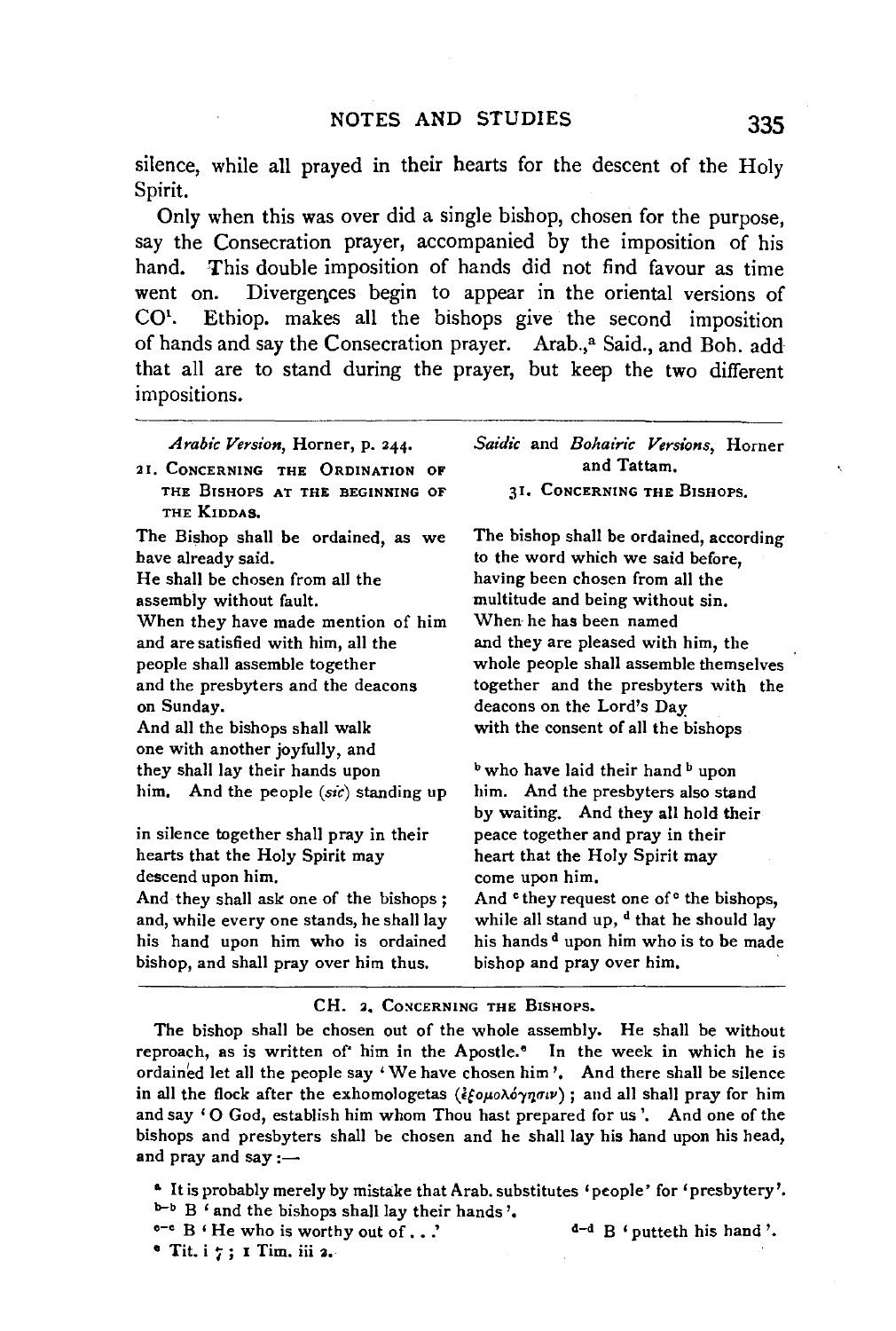In CH and  $CO<sup>2</sup>$  the first imposition has disappeared and the  $\epsilon$ *ξερμολόγησι*s seems to fill the place. The double imposition is, however, preserved in *Test.*, side by side with much of the original phraseology: but after the silence a prayer is provided for the bishops to say jointly during their laying on of hands. Thereupon follows the second imposition by the one bishop, and the Consecration prayer.

In CH the single consecrator is described as 'one of the bishops and presbyters '—a phrase which apparently points to a stage in which a bishop is always regarded as a presbyter, but one differentiated from the rest by the episcopal authority which he possesses.

We must note also a fuller developement of the ceremonial in CO<sup>2</sup>. The consecrator is. supported by two bishops, following Apostolic Canon no. I. He stands with them near the altar and says the prayer alone, while the other bishops and presbyters pray in silence. The deacons meanwhile hold the open Gospel-book over the head of the candidate. Curiously enough in the process of revision CO' has lost all express directions for any laying on of hands.

| Ethiopic Version (continued).                                                 | Latin Version (continued).                      |
|-------------------------------------------------------------------------------|-------------------------------------------------|
|                                                                               |                                                 |
| God the Father of our Lord Jesus Christ                                       | Deus et pater domini nostri Iesu Christi,       |
| Father of mercies and Lord of all                                             | pater misericordiarum et deus totius            |
| comforts,                                                                     | consolationis.                                  |
| who dwelt with the lofty and yet sees                                         | qui in excelsis habitas et humilia              |
| the humble                                                                    | respicis,                                       |
| and who knew all before it came to                                            | qui cognoscis omnia antequam nascan-            |
| pass.                                                                         | tur,                                            |
| Thou gavest an ordinance to the Church                                        | Tu qui dedisti terminos in ecclesia             |
| by the word of Thy grace;                                                     | per verbum gratiae tuae                         |
| Thou who foreordainedst originally a                                          | praedestinans ex principio genus                |
| family of righteous men from Abraham                                          | iustorum Abraham, principes et                  |
| thou ordainedst judges and priests;                                           | sacerdotes constituens                          |
| and Thou didst not leave Thy sanctuary                                        | et sanctum tuum sine ministerio                 |
| without ministers;                                                            | non derelinquens:                               |
| And ever since the creation of the world<br>Thou hast desired to be glorified | Ex initio saeculi bene tibi placuit             |
| in the (place) which Thou choosest.                                           | in his quos elegisti praedicari:                |
| Now pour out from Thee the might                                              | Nunc effunde eam virtutem quae a te             |
| of the Holy Spirit                                                            | est principalis spiritus,                       |
| which Thou gavest to Thy beloved Son                                          | quem dedisti dilecto Filio Tuo                  |
| Jesus Christ                                                                  | Iesu Christo,                                   |
| which Thou grantest to us Thy holy                                            | quod donauit sanctis apostolis                  |
| apostles Thy helpers in Thy Church                                            | qui constituerunt ecclesiam per<br>singula loca |
| with the plough of Thy cross                                                  |                                                 |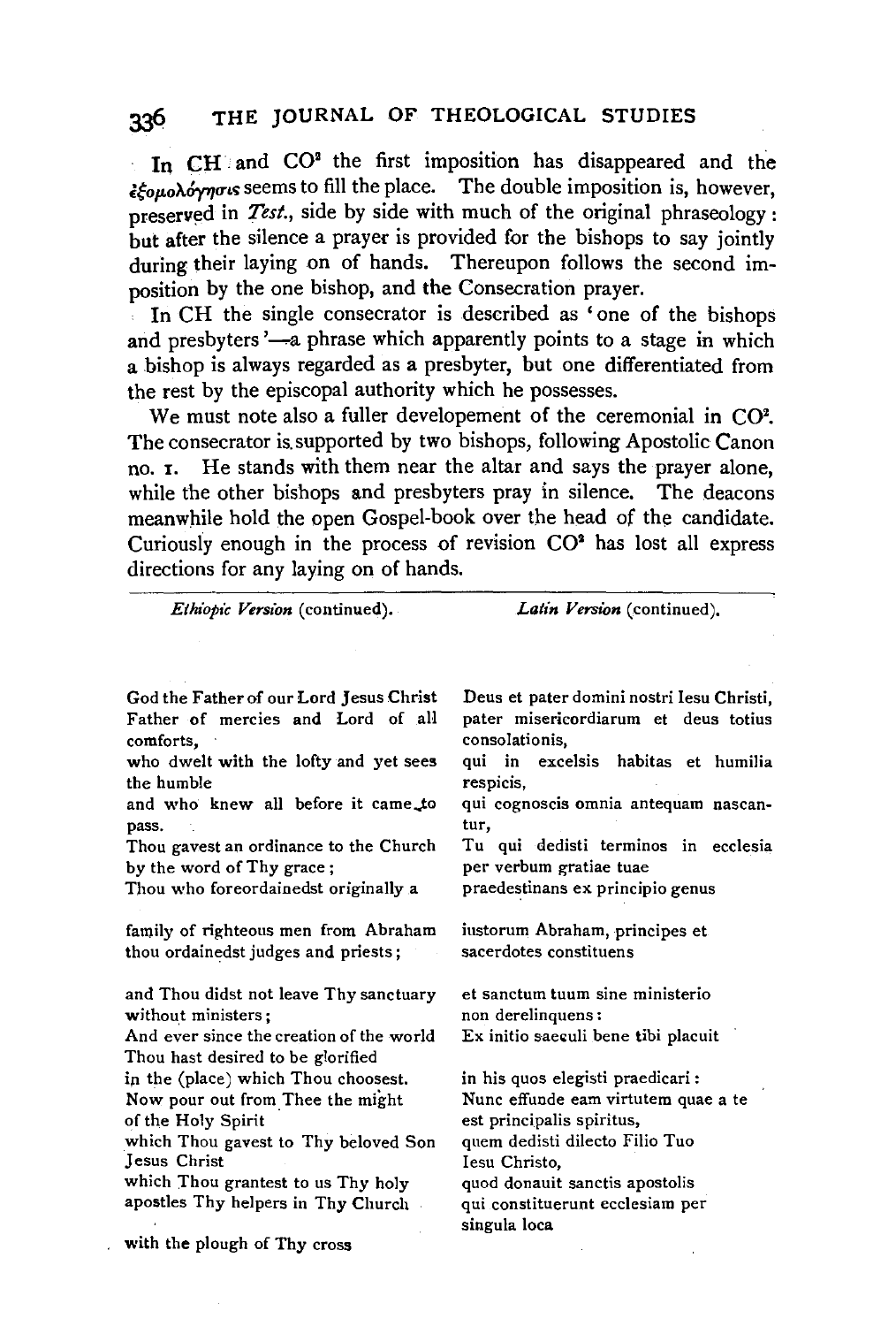(c) The Ordination prayer, which survives in  $CO<sup>1</sup>$  Latin and Ethiopic, is probably the prayer of the original tract, though in some degree modifications are traceable. With these two sources the Greek of CPH is in close agreement, while AC and *Test.* have enlarged forms of the same prayer.\* It is not suggested that the text in  $\overline{CPH}$  is exactly the original text, for it gives a suspiciously different phrase as compared with Eth. and Lat. in the central passage beginning with Kai vvv  $\epsilon \pi i_{\chi \epsilon \epsilon}$ , where there is some divergence. It is to be observed that the prayer itself is not in CPH (nor Latin) put into the mouth of the Apostles: it is so in Ethiop., + but then there are other signs there of alteration at this point. On the other hand CPH has

\* Here as in § I greater theological propriety is found in CPH than in AC ; and it has apparently modified a passage in the original which AC took over unaltered. See Zahn II xiv, and above, p. 324. AC has πνεύματος, Όπερ διακονείται τω ήγαπημένω  $\sigma$ ov  $\pi a_0$ i: thus agreeing with CO<sup>1</sup> in speaking of the Holy Spirit as given 'to our Lord and to the Apostles', instead of 'through our Lord to the Apostles'.

t But in. a later passage even in Ethiop. the apostles are mentioned in the third not the first person.

| $CH$ (continued).                                                                                                                                      | CPH $\S$ 4; Funk, ii p. 78.                                                                       |
|--------------------------------------------------------------------------------------------------------------------------------------------------------|---------------------------------------------------------------------------------------------------|
| 3. THE PRAYER FOR HIM WHO IS TO BE<br>MADE BISHOP; AND THE ORDERING OF<br>THE KIDDAS.                                                                  |                                                                                                   |
| O God the Father of our Lord Jesus Christ                                                                                                              | Ό Θεύς καὶ Πατήρ τοῦ Κυρίου ἡμῶν Ἰησοῦ                                                            |
| Father of mercies and God of all<br>consolation.                                                                                                       | Χριστού, ό Πατήρ τῶν οἰκτιρμῶν καὶ θεὸς<br>πάσης παρακλήσεως,                                     |
| who<br>dwellest in the highest and<br>beholdest the lowly                                                                                              | ό εν ύψηλοῖs κατοικῶν καὶ τὰ ταπεινὰ<br>ἐφορῶν,                                                   |
| who knewest all things before they were<br>made.                                                                                                       | δ γινώσκων τὰ πάντα πρὶν γενέσεως<br>αὐτῶν.                                                       |
| Thou who hast appointed the frontiers                                                                                                                  | Σὺ ὁ δοὺs ὅρουs ἐκκλησίαs                                                                         |
| of the Church,                                                                                                                                         | διά λόγου χάριτός σου,                                                                            |
| Thou who hast ordained from Adam that<br>there should remain a righteous race                                                                          | δ προορίσας τε άπ' άρχῆς γένος                                                                    |
| through this bishop who is the great one, $\cdot$ δίκαιον ες 'Αβραάμ, άρχοντάς τε καί<br>Abraham: Thou who hast appointed<br>prelacies and princedoms: | ίερεῖs κατασ <b>τή</b> σαs .                                                                      |
|                                                                                                                                                        | τό τε άγίασμά σου μή καταλιπὼν<br>άλειτούργητον,                                                  |
|                                                                                                                                                        | ό άπό καταβολής κόσμου εύδοκήσας                                                                  |
|                                                                                                                                                        | έν οίς ηρετίσω δοξασθήναι                                                                         |
| Look upon N. Thy servant with Thy<br>power and a ruling spirit <sup>a</sup>                                                                            | Καὶ νῦν ἐπίχεε τὴν παρὰ Σοῦ δύναμιν<br>τοῦ ἡγεμονικοῦ πνεύματος,                                  |
| whom (sit) Thou gavest through our<br>Lord Jesus Christ Thine only Son                                                                                 | όπερ διά του ήγαπημένου σου παιδός                                                                |
| to<br>the holy apostles,                                                                                                                               | 'Ιησοῦ Χριστοῦ                                                                                    |
| those who founded the Church in<br>every place                                                                                                         | δεδώρησαι τοιs άγίοιs σου άποστόλοιs,<br>οι καθίδρυσαν την εκκλησίαν κατά τόπον<br>άγιάσματός σου |
| πνεύματι ήγεμονικώ, Ps. 1 (li) 14.                                                                                                                     |                                                                                                   |
| VOL. XVI.<br>z                                                                                                                                         |                                                                                                   |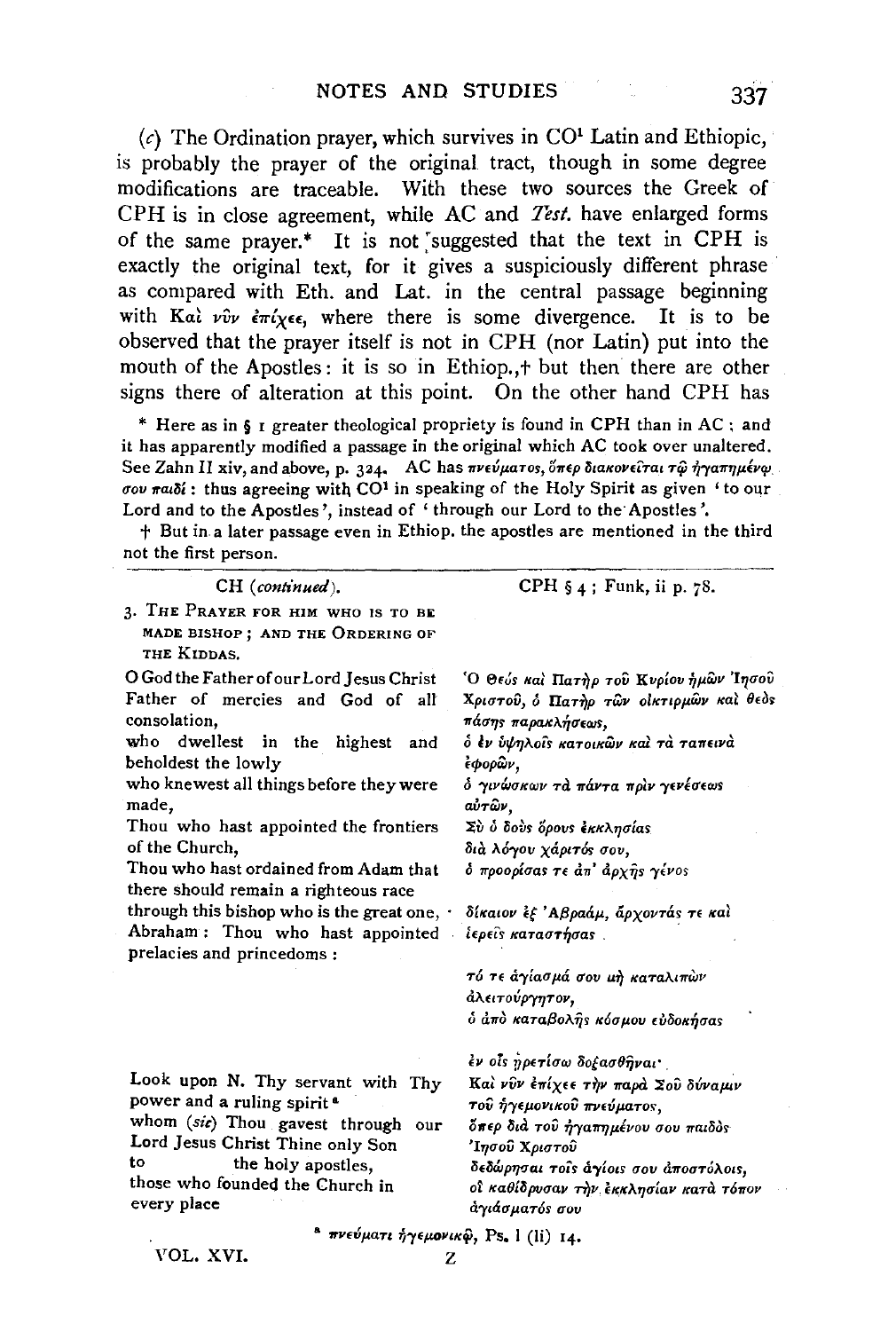lost (perhaps by mere inadvertence) the bracketed words in the phrase  $\lceil \frac{\pi}{2} \sigma \omega \Delta x \rangle$  ov  $\tau \gamma v$   $\dot{\alpha} \gamma$  ( $\alpha v$   $\lceil \frac{\pi}{2} \sigma \omega v \rangle$  which are in AC and are represented in the Latin and Ethiopic versions.

The same prayer underlies the form found in CH: the opening is identical, but differences begin after a few lines, through some omissions and the introduction of a reference to Adam as well as that

*Ethiopic Version* (continued). and in the place of Thy holiness-To Thee be glory and praise unceasingly to Thy name. Give, Thou knower of the heart, and send the Holy Spirit upon Thy servant whom Thou hast chosen for the pontificate, that he may feed Thy flock and minister as priest to thee without blame, serving thee by day and night, and supplicating to see Thy face worthily. That he may offer Thine oblation in Thy Holy Church ; In the holy spirit of the priesthood having authority to forgive sin according to Thy commandment and to give the ordination of Thine ordinance, and loose all bonds of iniquity according to the. authority which Thou gavest to Thine apostles; and that he may please Thee with gentleness and purity of heart, offering to Thee a sweet savour, through Thy Son Jesus Christ, through whom to Thee be glory and might and honour, to the Father *Latin Version* (continued). sanctificationem tuam in gloriam et laudem indeficientem nomini tuo. Da, cordis cognitor pater, super hunc seruum tuum, quem elegisti ad episcopatum, pascere gregem sanctam tuam ; et primatum sacerdotii tibi exhibere sine reprehensione seruientem noctu ac die ; incessanter repropitiari uultum tuum. Et offerre dona sancta ecclesiae tuae ; spiritu primatus sacerdotii habere potestatem dimittere peccata secundum mandatum tuum, dare sortes secundum praeceptum tuum, soluere etiam omnem colligationem secundum potestatem quam dedisti apostolis; placere autem tibi in mansuetudine et mundo corde, offerentem tibi odorem suauitatis, per puerum tuum Iesum Christum per quem tibi gloria et potentia et honor, patri et

and the Son and the Holy Spirit, in Thy holy Church, now and always and for ever and ever. Amen.

filio et spiritui sancto, et nunc et in saecula saeculorum. Amen.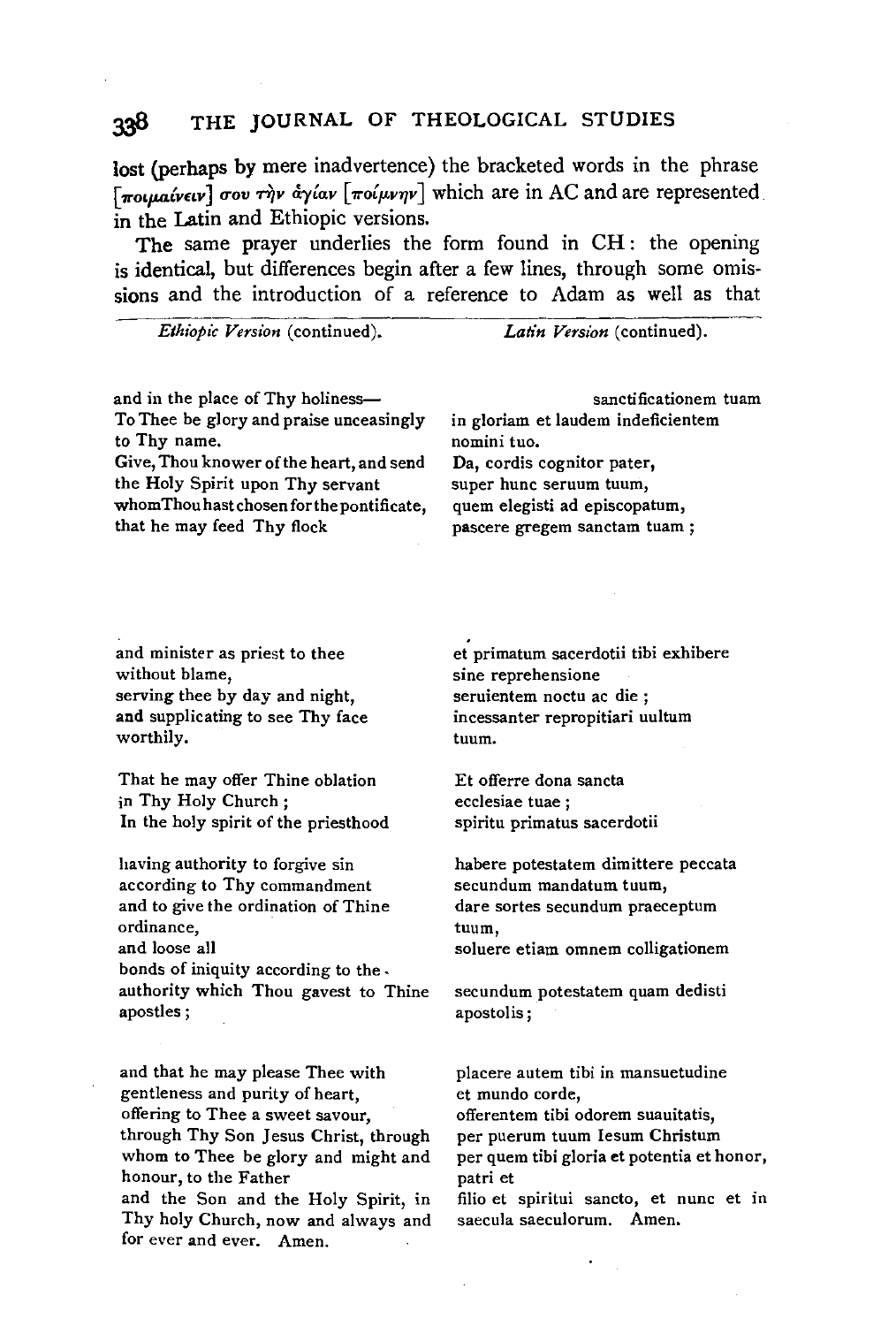to Abraham. In the central section CH supports CPH when the divergence in the CO<sup>1</sup> group takes place. After καρδιογνώστα πάντων CH omits the term  $\epsilon \pi u \sigma \kappa \sigma \pi \gamma \nu$ , perhaps because it has already been brought in through the earlier modification, and is to appear again. It has the<br>phrase about feeding the flock, and adds after it a piece of its own about the bishop's moral pre-eminence and example. Thenceforward the

| 3. THE PRAYER FOR HIM WHO IS TO BE<br>MADE BISHOP ; AND THE ORDERING<br>OF THE KIDDAS (continued).                                                                                                                                                                                                                                                                                | CPH § 4; Funk, ii p. 78(continued).                                                                                                                                                                                                                        |
|-----------------------------------------------------------------------------------------------------------------------------------------------------------------------------------------------------------------------------------------------------------------------------------------------------------------------------------------------------------------------------------|------------------------------------------------------------------------------------------------------------------------------------------------------------------------------------------------------------------------------------------------------------|
| for honour and glory to Thy Holy<br>Name.<br>Because Thou art He that knoweth each<br>one's heart, grant him that<br>he may see Thy people without sin,<br>that he may be worthy to feed Thy flock,<br>the great and the holy.<br>And grant that his life may excel that<br>of all the people without accidents,<br>and that he may be envied for his<br>excellence by every one. | είς δόξαν και αίνον αδιάλειπτον<br>του ονόματός σου.<br>καρδιογνώστα πάντων,<br>δός έπι τον δούλόν σου τούτον,<br>δν ἐξελέξω εἰς ἐπισκοπήν,<br>[ποιμαίνειν] σου την άγίαν [ποίμνην],                                                                       |
| And accept his prayers and oblations<br>which he presents to Thee day and<br>night,                                                                                                                                                                                                                                                                                               | καὶ ἀρχιερατεύειν σοι<br>αμέμπτως,<br>λειτουργούντα νυκτός και ήμέρας,<br>άδιαλείπτως τε ίλάσκεσθαι τω προσώπω<br>σου                                                                                                                                      |
| and let them be to Thee a strong savour.                                                                                                                                                                                                                                                                                                                                          | και προσφέρειν σοι τα δώρα της<br>άγίαs σου έκκλησίαs,                                                                                                                                                                                                     |
| And give unto him O Lord the episcopate<br>and a mild spirit, and                                                                                                                                                                                                                                                                                                                 | καὶ τῷ πνεύματι τῷ ἀρχιερατικῷ                                                                                                                                                                                                                             |
| authority to forgive sins,                                                                                                                                                                                                                                                                                                                                                        | ἔχειν ἐξουσίαν ἀφιέναι ἁμαρτίαs<br>κατά την έντολήν σου,<br>διδόναι κλήρους κατά τὸ πρόσταγμά<br>σου,                                                                                                                                                      |
| and give him power to loose all the<br>bonds of iniquity                                                                                                                                                                                                                                                                                                                          | λύειν τε πάντα σύνδεσμον κατά τὴν<br>εξουσίαν, ήν έδωκας τοις αποστόλοις,                                                                                                                                                                                  |
| of demons, and to heal all weaknesses,<br>and bruise Satan under his feet shortly:                                                                                                                                                                                                                                                                                                |                                                                                                                                                                                                                                                            |
| in our Lord Jesus Christ, through whom<br>be the glory to Thee with Him and the<br>Holy Spirit, for ever and ever. Amen.                                                                                                                                                                                                                                                          | εὐαρεστεῖν τέ σοι ἐν πραότητι καὶ<br>καθαρŷ καρδία<br>προσφέροντά σοι όσμήν εὐωδίας,<br>διά του παιδός σου 'Ιησού Χριστού<br>τοῦ Κυρίου ἡμῶν, μεθ' οῧ σοι δόξα, κράτος,<br>τιμή, σύν αγίω πνεύματι, νθν και αεί, και<br>είς τους αίώνας τών αίώνων. 'Αμήν. |

339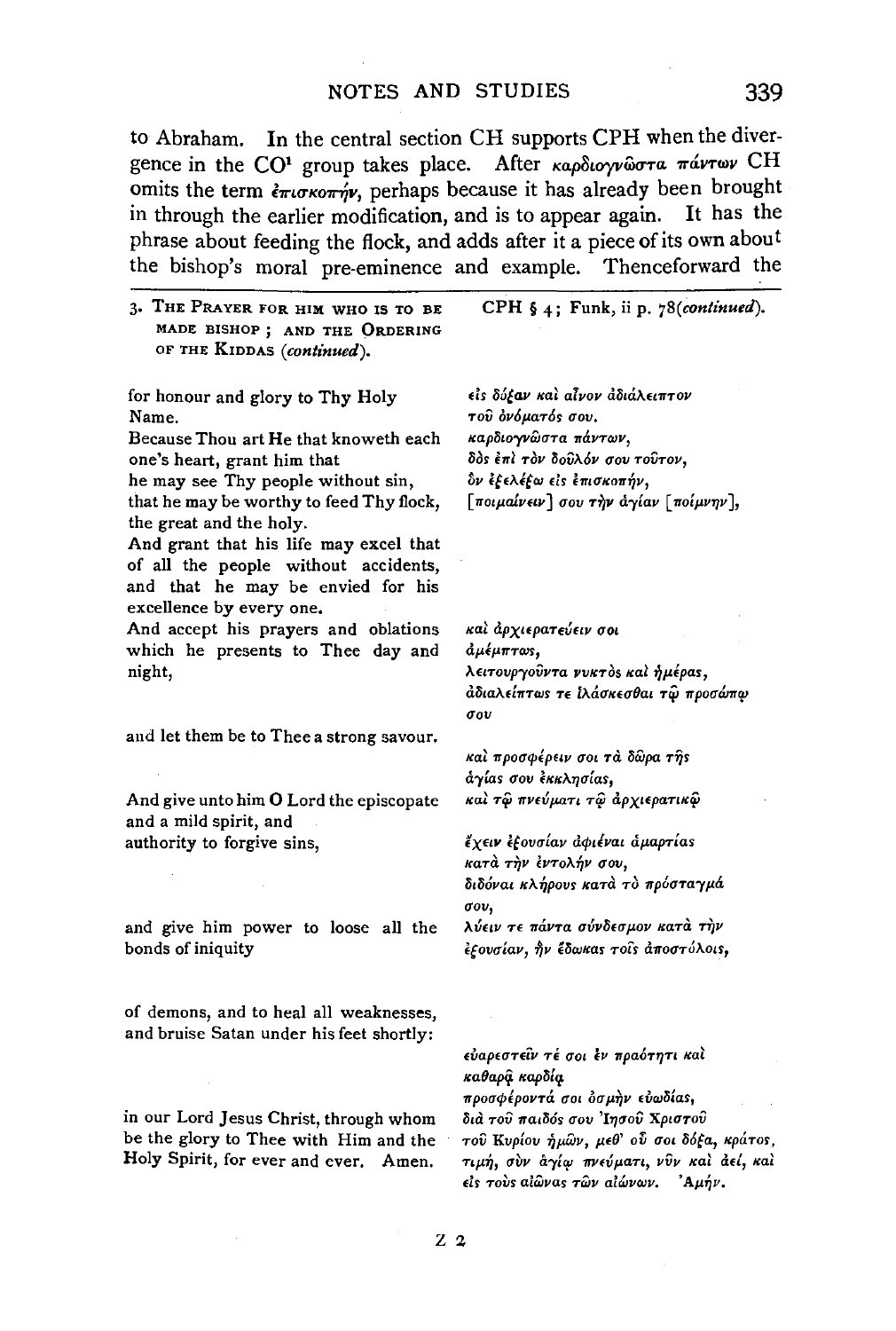differences multiply; the most notable one is that which introduces a reference to gifts of exorcism and healing. An express order for the congregation to say 'Amen' follows the prayer, which is found also in an enlarged form in AC.

VI

| In CPH the section closes with this Amen, and the next section takes                                                                                                                   |                                                                                                            |
|----------------------------------------------------------------------------------------------------------------------------------------------------------------------------------------|------------------------------------------------------------------------------------------------------------|
| Ethiopic Version (continued).                                                                                                                                                          | Latin Version (continued).                                                                                 |
| And after the bishop has been ordained<br>every one of them shall salute him<br>with the mouth kissing him<br>who has become a bishop,<br>and to whom this grace has been<br>imparted. | Quicumque factus fuerit episcopus,<br>omnes os offerant pacis,<br>salutantes eum quia dignus effectus est. |
| And the deacon shall bring to him<br>the oblation; and he then having<br>laid his hand upon the oblation<br>with all the holy ones and the                                             | Illi uero offerant diacones<br>oblationem, quique imponens<br>manus in eam                                 |
| presbyters shall say, thus giving thanks:                                                                                                                                              | cum omni presbyterio dicat gratias<br>agens:                                                               |
| The Lord (be) with you all.                                                                                                                                                            | Dominus uobiscum.                                                                                          |
| And the people shall say :                                                                                                                                                             | Et omnes dicant :                                                                                          |
| Perfectly with thy Spirit may he be.                                                                                                                                                   | Et cum spiritu tuo.                                                                                        |
| And the bishop shall say:                                                                                                                                                              |                                                                                                            |
| Lift up your hearts.                                                                                                                                                                   | Susum corda.                                                                                               |
| And all the people shall say:                                                                                                                                                          |                                                                                                            |
| We have (them) with the Lord our God.                                                                                                                                                  | Habemus ad dominum.                                                                                        |
| And the bishop shall say:                                                                                                                                                              |                                                                                                            |
| Let us give thanks to the Lord.                                                                                                                                                        | Gratias agamus domino.                                                                                     |
| And the people shall say :                                                                                                                                                             |                                                                                                            |
| Right, it is meet and just.                                                                                                                                                            | Dignum et iustum est.                                                                                      |
| And then the bishop shall say the                                                                                                                                                      | Et sic iam prosequatur,                                                                                    |
| (words) of the oblation as follows:                                                                                                                                                    |                                                                                                            |
| We give thanks to thee $O$ Lord                                                                                                                                                        | Gratias tibi referimus deus                                                                                |
| $\ldots \ldots$ for ever and ever. Amen.                                                                                                                                               | in saecula saeculorum. Amen.                                                                               |
| Concerning the oblation (of oil)                                                                                                                                                       | Si quis oleum offert secundum panis                                                                        |
| Oil he shall offer according as the ob-                                                                                                                                                | oblationem                                                                                                 |
| lation of bread and wine, giving thanks                                                                                                                                                | et uini                                                                                                    |
| as in that ordinance.                                                                                                                                                                  |                                                                                                            |
| Whenever he does not speak the same                                                                                                                                                    | non ad sermonem dicat                                                                                      |
| words, he shall give thanks according to                                                                                                                                               | sed simili uirtute gratias referat,                                                                        |
| the various meaning of each one                                                                                                                                                        |                                                                                                            |
| but also with the other words,                                                                                                                                                         | dicens:                                                                                                    |
| saying thus:                                                                                                                                                                           |                                                                                                            |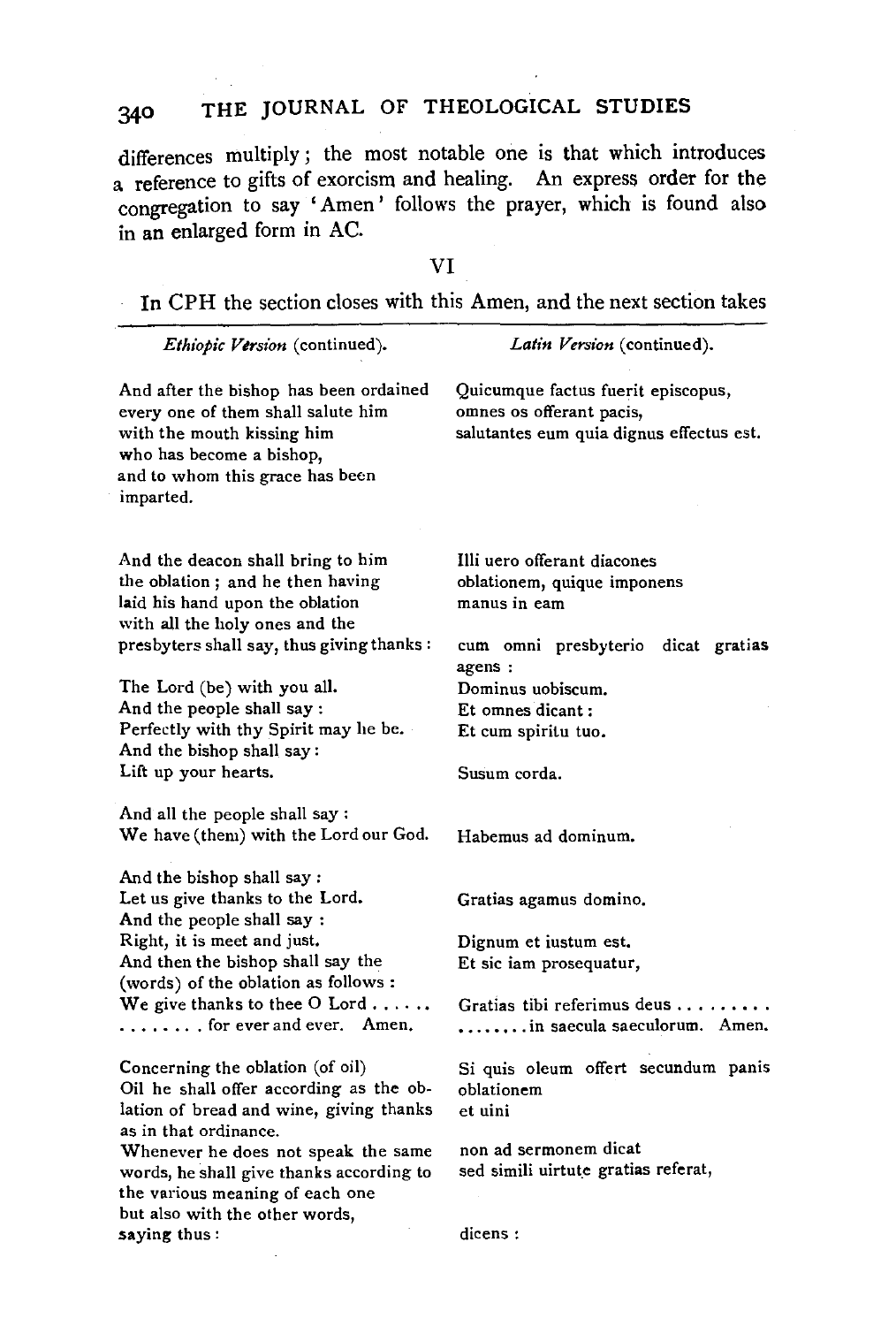up the question of the presbyter. In all the other sources some references to the Eucharist follow. CO<sup>1</sup> Arabic and Coptic, which have not given the ordination prayer, fall now into line again with CO<sup>1</sup> Latin and Ethiopic, prescribing the kiss of peace, and apparently a special acclamation of  $A_{\xi\omega s}$  is  $\sigma\tau\mu^a$  This may be regarded either as the end of the ordination or as the beginning of the Eucharistic Anaphora which follows.

| CH (continued).                                  | Arabic Version (continued from above,                                                            |
|--------------------------------------------------|--------------------------------------------------------------------------------------------------|
| And let all the people say Amen.                 | p.335.                                                                                           |
| And after this let all turn to him               | And when he has become bishop                                                                    |
| kissing him in peace                             | every one shall salute him and kiss                                                              |
| because he is worthy of this.                    | his mouth.                                                                                       |
|                                                  | Saudic (and Bohairic) Version (continued).                                                       |
|                                                  | And when he is made bishop let every<br>one give peace to him with their mouth,<br>saluting him. |
| HERE FOLLOWS THE BISHOP'S FIRST MASS.            | $\lceil$ The same $:$ the Arabic version is similar. $\rceil$                                    |
| And the deacon shall come with the<br>offerings. | Let the deacons then offer to him the<br>oblation.                                               |
| And he that has become bishop shall              | And having put his hand upon the                                                                 |
| lay his hand on the offerings                    | oblation                                                                                         |
| with the presbyters, and he shall say:           | with the presbyters let him say in giving                                                        |
|                                                  | thanks (eukharistou):                                                                            |
| 'Ο Κύριος μετά πάντων.                           | 'Ο Κύριος μετά πάντων ὑμῶν. [ήμῶν Βοh.]                                                          |
| And the people shall say:                        | And all the people say:                                                                          |
| And with thy spirit.                             | Μετά τοῦ πνεύματός σου.                                                                          |
| And he shall say:                                | And he says :                                                                                    |
| '' Ανω ήμων τας καρδίας.                         | 'Aνω ύμων τας καρδίας. [Where are your<br>hearts Arab.                                           |
| And [the people] shall say:                      | And the people say:                                                                              |
| "Έχομεν πρός τον Κύριον.                         | Εύχωμεν πρός τὸν Κύριον. [They are with<br>the Lord Arab.]                                       |
| And he shall say:                                | And he says again:                                                                               |
| Εύχαριστήσωμεν τω Κυρίφ.                         | Εύχαριστήσωμεν τον Κύριον.                                                                       |
| And it shall be said:                            | And all the people say:                                                                          |
| "Aftov και δίκαιον, which is It is meet.         | "Αξιον καὶ δίκαιον.                                                                              |
| And after this he shall say the prayer           | And let him pray also thus, and say the                                                          |
| and finish the Mass.                             | things which come after these according                                                          |
|                                                  | to the custom of the holy oblation. [End.]                                                       |
|                                                  | [And he shall say what comes after this                                                          |
|                                                  | in the rule of the Kiddas. $[End.]$ Arab.]                                                       |
|                                                  |                                                                                                  |

And if there be oil

he shall pray over it thus : and if they have none, these sentences only.

• Cp. *Test.* i 21.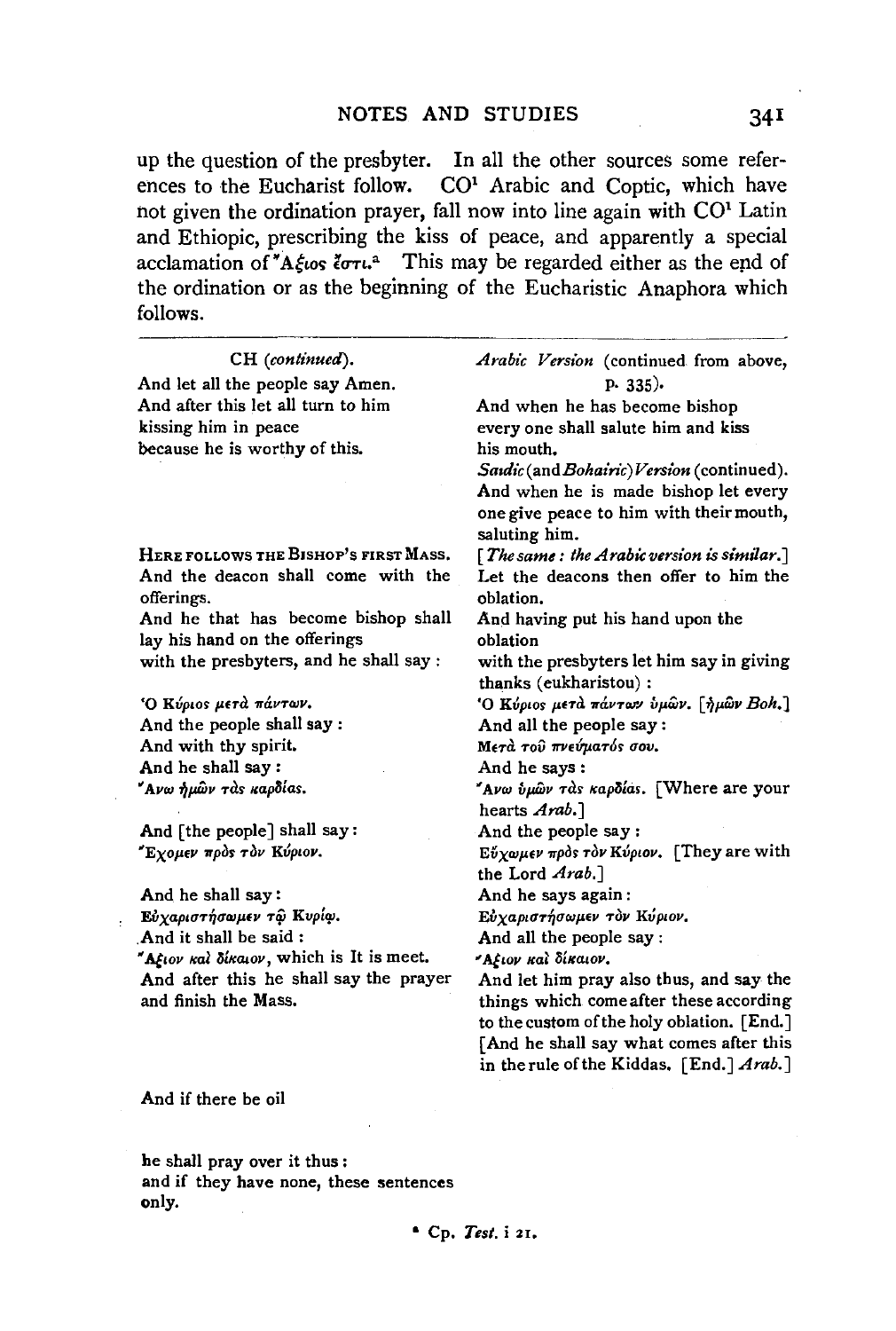*Ethiopic Version* (continued). Having sanctified oil . . . who receive it.

#### *Latin Version* (continued).

Ut oleum hoc sanctificans . . . praebeat. Similiter si quis caseum et oliuas offeret ita dicat:

Sanctifica lac hoc...... sperant in te.

In omni uero beuedictione dicatur :

Tibi gloria patri et filio cum sancto spiritu in sancta ecclesia et nunc et semper et in omnia saecula saeculorum. Amen.

And the people shall say :

As it was, is, and shall be to generation of generation and to age of age. Amen. The bishop shall say :

[Further prayers of the Bishop and Deacon containing the rest of the Liturgy in outline.]

And the deacon shall say Go forth in peace

And after (that) the Keddase is finished. [End.]

#### CH *(continued).*

And if there be firstfruits of anything for food

which any one have brought, let him pray over them and give a blessing over the fruits of which they have brought to him some in the prayer.

And at every prayer there shall be said over everything (there shall be said) at the end of the prayer,

Glory to Thee, 0 Father and Son and Holy Spirit for ever and ever. Amen.  $[End.]$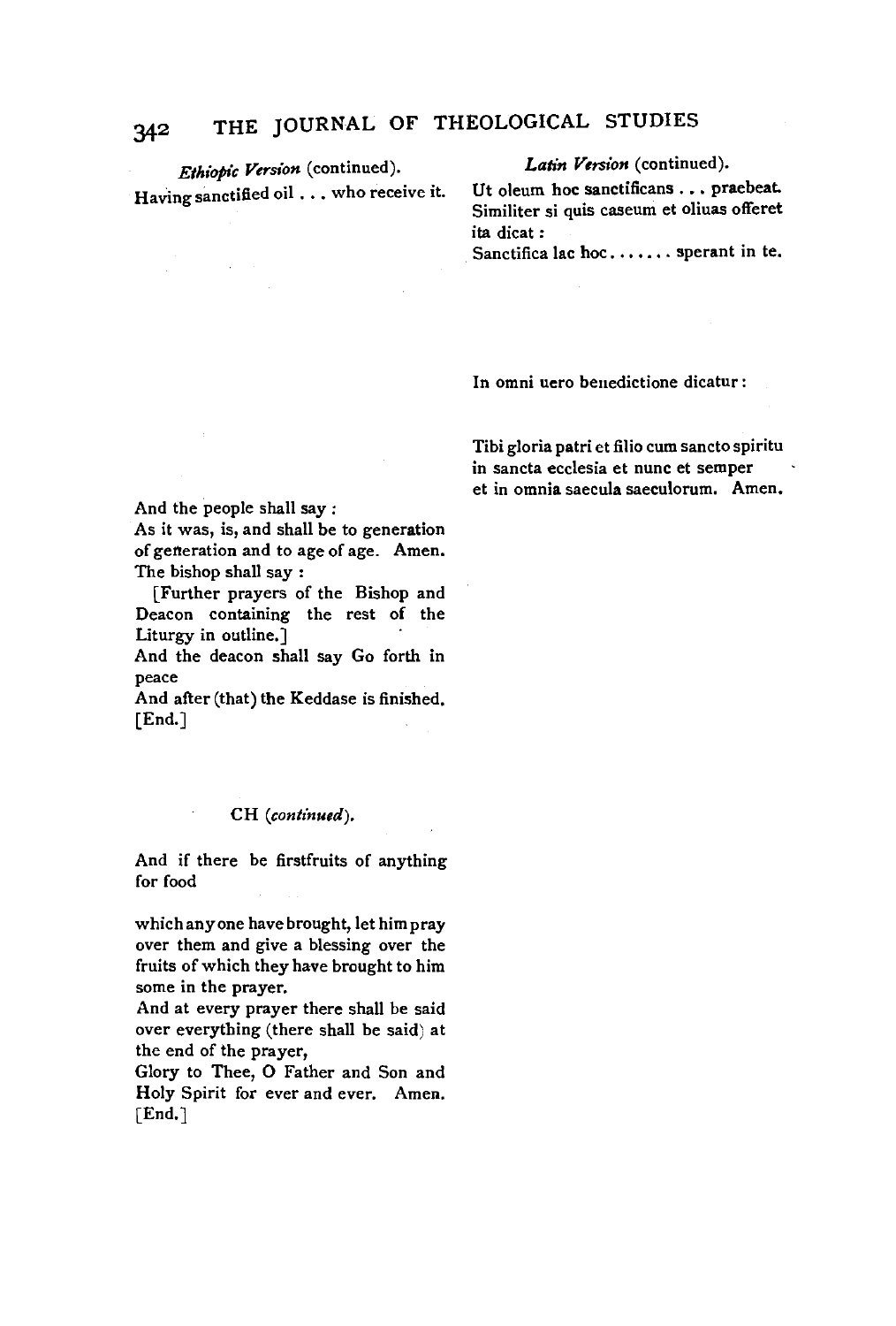In CO<sup>1</sup> and CH the next point mentioned is the Offertory.

CO<sup>1</sup> Latin has: 'Illi uero offerant diacones oblationem: quique imponens manus in eam cum omni presbyterio dicat gratias agens. Dominus uobiscum'. &c.

The oriental versions agree, and so does CH : but since the divergences following are so great,<sup>a</sup> it is probable that the original Treatise did not include more than (at most) the first cues of the prayers : and that all the rest concerning the Liturgy has been added by the compiler of CO<sup>1</sup>.

When we consider  $CO<sup>2</sup>$  we observe that further change has taken place. The act of ordination is set back to an earlier point in the service, preceding the Lessons. This involves further changes, as will be seen from the four forms of CO<sup>2</sup> here subjoined.

| AC VIII v 9-11.                                                                           | $CO2$ Said. (and Boh.) (Horner, p. 341).                                        |
|-------------------------------------------------------------------------------------------|---------------------------------------------------------------------------------|
| καὶ μετὰ τὴν προσευχήν,                                                                   | And when he has finished praying for<br>him.                                    |
| εἶς τῶν ἐπισκόπων ἀναφερέτω τὴν θυσίαν                                                    | let one of the bishops place the<br>oblation                                    |
| έπὶ τῶν χειρῶν τοῦ χειροτονηθέντος.                                                       | upon the hands of him who is ordained.                                          |
| καὶ τῆ ἔωθεν ἐνθρονιζέσθω εἰς τὸν αὐτῷ<br>διαφέροντα τόπον παρά τῶν λοιπῶν ἐπι-<br>σκόπων | and<br>let the other bishops set him<br>upon the seat which is proper for him.  |
| πάντων αὐτὸν φιλησάντων τῷ ἐν κυρίφ<br>φιλήματι,                                          | And when they have saluted him with<br>the salutation which is in the Lord,     |
| καὶ μετὰ τὴν ἀνάγνωσιν τοῦ νόμου                                                          | let them read in the Holy Gospels, &c.                                          |
| $CO2 Arab$ . (Horner, p. 274).                                                            | $CO2 Ethiop.$ (Horner, p. 198).                                                 |
| And one of the bishops shall offer incense                                                | And the bishops                                                                 |
| over the hand of him who is to be<br>ordained.                                            |                                                                                 |
| And the bishops shall cause him to sit                                                    | shall sit down                                                                  |
| upon a seat which was prepared for him.                                                   | upon seats<br><sup>b</sup> and they shall say, He is worthy of it. <sup>b</sup> |
| And when they have all kissed him                                                         | And then all shall salute him                                                   |
| with the kiss of the Lord,                                                                | with the kiss of the Lord,                                                      |
| let them read in the Holy Scriptures,<br>&c.                                              | and they shall read the Holy Scriptures,<br>&c.                                 |
|                                                                                           |                                                                                 |

<sup>a</sup> CO<sup>1</sup> Arabic and Coptic have the versicles down to "Aftov Kal dikatov and there stop. CO<sup>1</sup> Ethiopic and Latin agree in adding the consecration prayer and a Blessing of Oil, but then they diverge ; the Latin adds merely a Blessing of Cheese and Olives, but the Ethiopic continues the Anaphora. CH, after the versicles, gives merely a direction for the rest of the Liturgy, but adds blessings of oil and of firstfruits. In CO<sup>2</sup> and Test. much larger developements take place.

b-b Over erasure.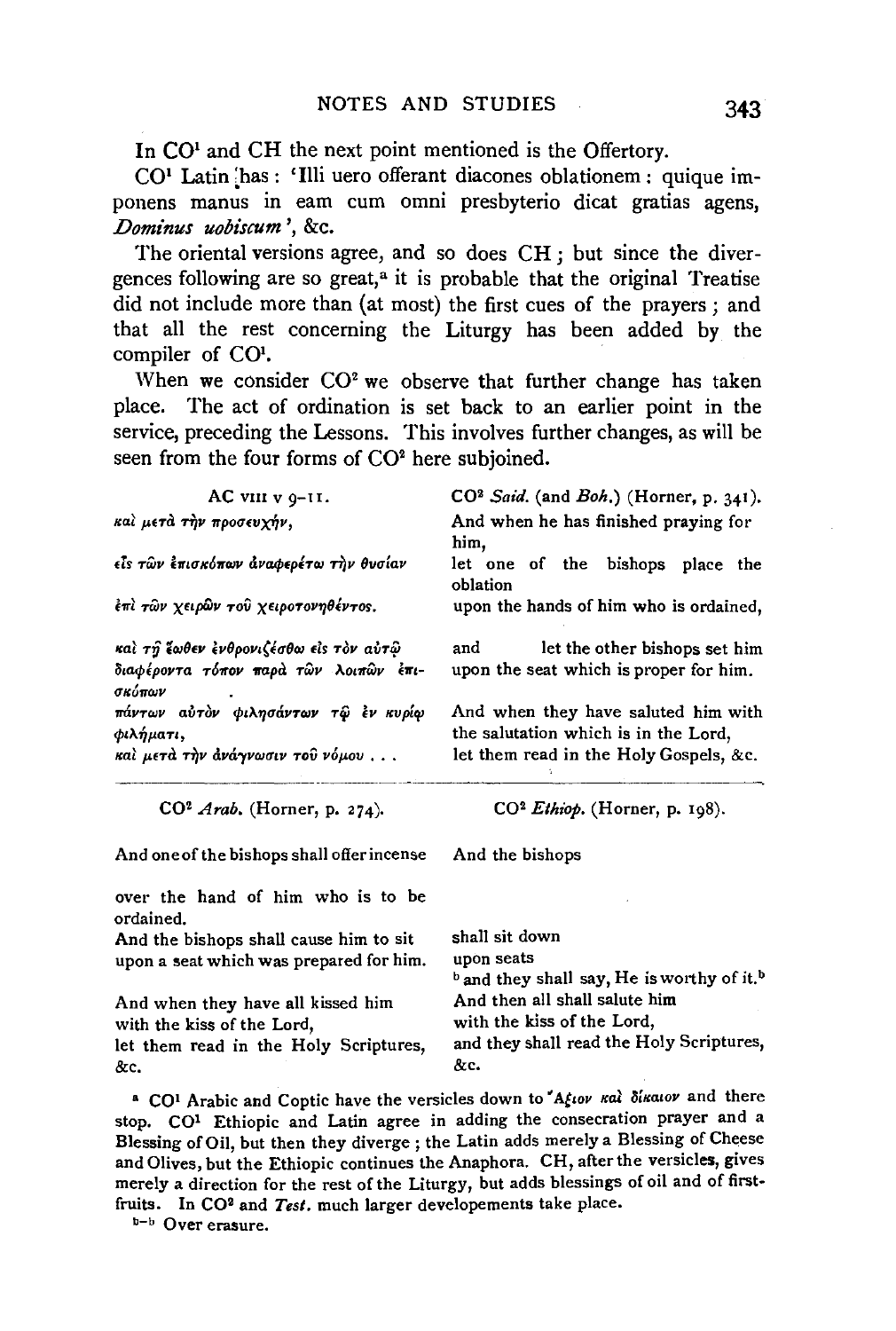What underlies these variants ? It seems fairly clear that when the consecration was put' before the lessons, the bringing to the new bishop of the oblation by the deacons was out of place : for he was not, in these altered circumstances, proceeding at once to the Anaphora. Ethiop. therefore omits the whole sentence. The rest change ' deacons ' into 'bishops', while Arab. goes further and changes 'oblation' into ·• incense'.

An enthronement is introduced, and the kiss of peace is made to belong to this ceremony, being now out of its eucharistic place. Finally AC seems to postpone the enthronement to the next day.

The Testament seems not ·to make these changes but to keep the -earlier plan. VII

## The service for the ordination of a presbyter is briefly described in  $CO<sup>1</sup>$  Latin, and much of its language is paralleled in the Greek of CPH and AC (vIII xvi 2).

\_1tpta{31n-<pov xttporovwv, *<L* E1tlf1K01f<, την χείρα έπι της κεφαλής επιτίθει αυτός,

**ToV** *7rpEU/3VT£piov* **71UpEUTfiJT6s am,**  Ka~ *TWv l),aK6vwv.* 

Cum autem presbyter ordinatur, imponat manum super caput eius episcopus, contingentibus etiam presbyteris,

et dicat secundum ea quae prae· και εύχόμενος λέγε...<br>dicta sunt, sicut praediximus super episcopum,

Here the original seems to have ended: the same prayer was used for the presbyter as for the bishop. This procedure, however, soon -seemed strange; and we trace in the various documents successive

*Ethiopic Version,* Horner, p. 143.

Latin Version, Hauler, p. 108.

#### CoNCERNING THE ORDINATION OF PRESBYTERS.

If the bishop desires to ordain a presby· ter, he shall lay his hand upon his head;

and all the presbyters shall touch him and shall pray over him ; in the form which we said before

Cum autem presbyter ordinatur, imponat manum super caput eius episcopus, contingentibus etiam presbyteris, et dicat secundum ea quae praedicta sunt, sicut praediximus,

super episcopum,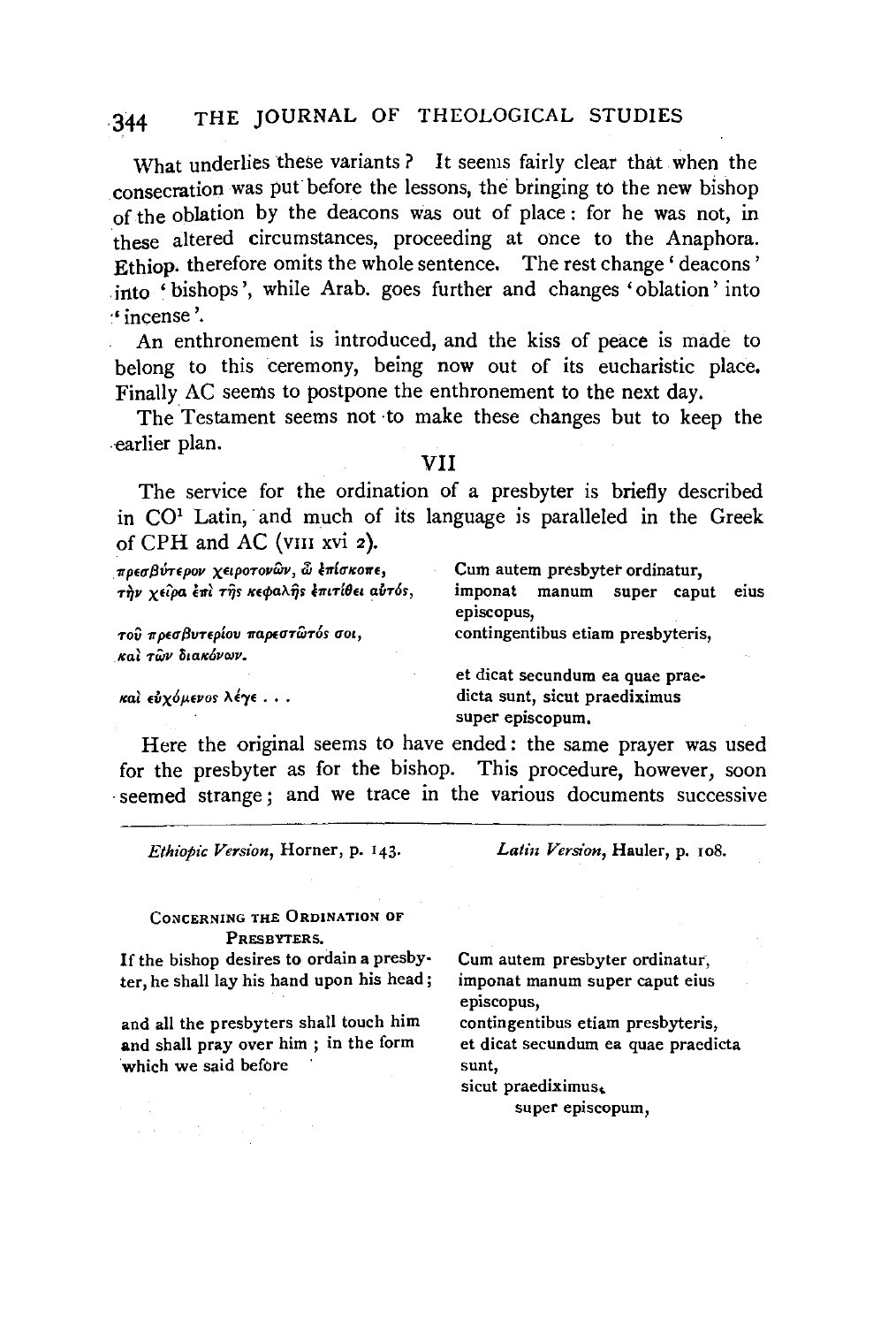changes which were made. C01 Arabic and Saidic perhaps are witnesses to the unchanged state of things; they have no prayer for the presbyter, but only the passage contained in the Latin text above. But as they give no prayer for bishop or deacon either their witness here is doubtful.  $CO<sup>1</sup>$  Latin and Saidic add a prayer for the ordination of the presbyter regardless of the direction (which they retain) to use the form already given (for the bishop).

Further confirmation of the original state of things comes from CH. There is no special prayer provided there for the presbyter because his ordination is to be exactly the same as the bishop's, except that the term 'bishop' is not used. This exception is newly added : and an explanation is also given of the relation of presbyter and bishop, which corresponds with what was said above about bishop-presbyters in CH. We see then the old situation preserved here, but needing some further explanation.\*

The bishop's prayer made no mention of episcopal as distinct from sacerdotal functions and no mention of the power of ordination. It was therefore available, with a change of word, for the presbyter. The later prayer which is substituted for it is found in  $CO<sup>1</sup>$  Lat. and Ethiop. and also in different stages of further expansion and modification in CPH, AC, and *Test.* The differentiating of presbyter from bishop is clearly conceived in its thought and expressed in its choice of precedents and phraseology.

"' That explanation is still more fully given in Haneberg's text of CH than in Riedel's.

·CH.

### 4• CONCERNING THE ORDINATION OF PRESBYTERS.

And when a presbyter is ordained,

*Arabic Version (Saidic* and *Bohairic* in notes), Horner, pp. 245, 307 ; Tattam, p. 34·

22 (32). CONCERNING THE ORDINATION OF THE PRESBYTER.<sup>8</sup>

When the bishop desires to ordain the presbyter, he shall lay his hand <sup>b</sup> upon his head;

and all the priests touched him,<sup>c</sup>

and he prays over him according to the pattern which we have said

concerning the bishop.

all things concerning him shall be done as concerning a bishop, d except taking his seat on the throne.

And the bishop's prayer shall be said over  $him$  entire,<sup>d</sup> except the name bishop ' only. The bishop is in all

• SB 'CoNCERNING THE PRESBYTERS'.

 $\circ$  S 'all the presbyters touching him': B 'shall touch him'.

**b** SB 'hands'. d-d Riedel omits.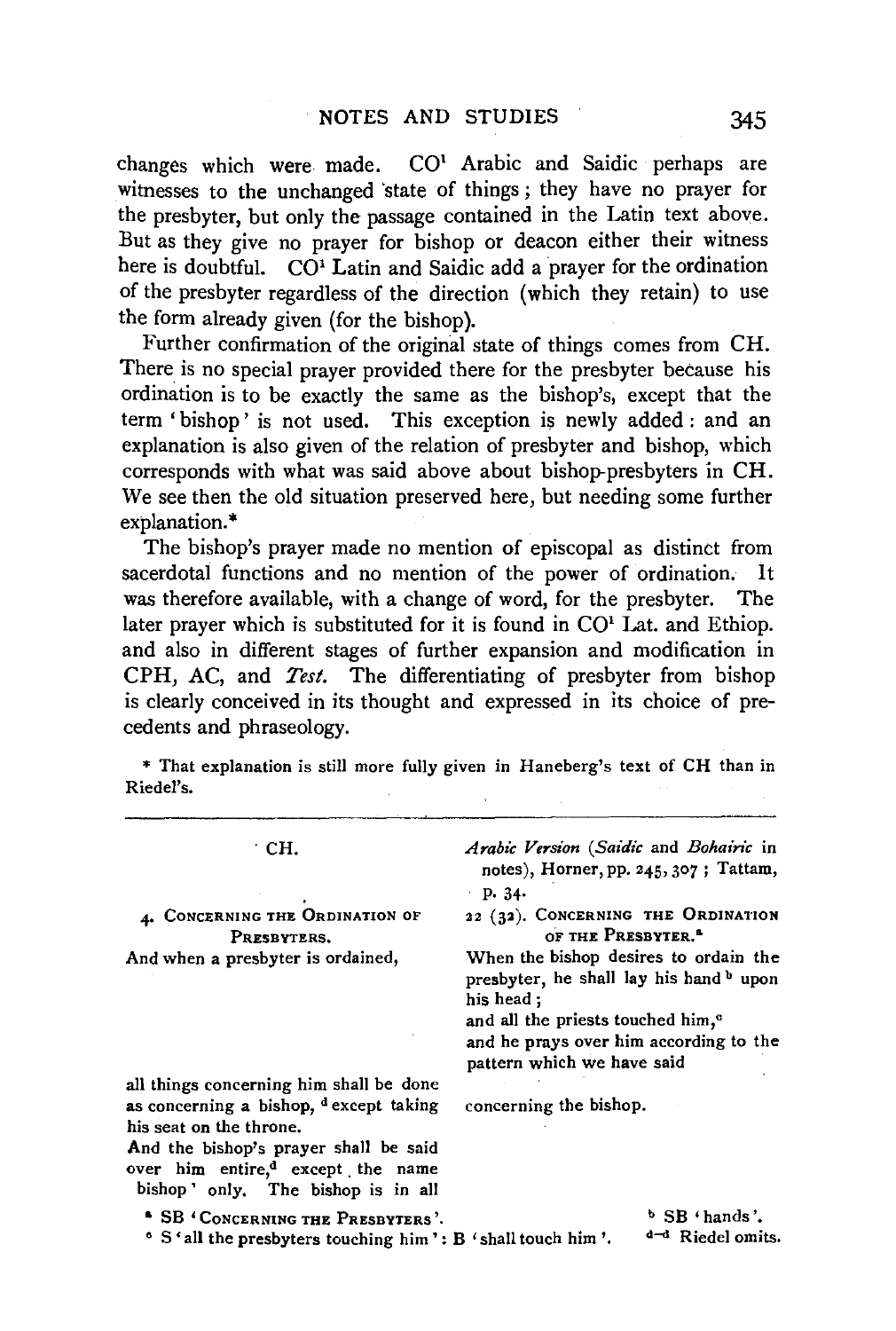*Ethiopic Version* (continued).

*Latin Version* (continued).

he shall pray, saying : My God the Father of our Lord and Saviour Jesus Christ look down upon this Thy servant, and impart to him the spirit of grace and the gift of holiness,

that he may be able to direct Thy people with pure heart. As Thou lookedst upon Thy chosen

people and commandedst Moses to choose

presbyters

whom Thou filledst with the Holy Spirit which Thou grantedst to Thy servant and minister Moses :

So now, Lord give to this Thy servant the grace which fails not, preserving to us the spirit of Thy favour :

And vouchsafe to us, whilst Thou fillest us with Thy worship

in our heart to glorify Thee :

through Thy Son Jesus Christ,

through whom to thee (be) glory and power, to the Father and the Son and the Holy Spirit in the holy Church, now, &c.

orans et dicens : Dens et pater domini nostri Iesu Christi respice super seruum tuum istum et impartire spiritum gratiae et consilii, praesbyteris ut adiuuet et gubernet plebem tuam in corde mundo, sicuti respexisti super populum electionis tuae, et praecepisti Moysi ut elegeret praesbyteros quos replesti de spiritu tuo quod tu donasti famulo tuo;

Et nunc domine praesta indeficienter conseruari in nobis spiritum gratiae tuae : Et dignos effice ut credentes tibi ministremus in simplicitate cordis laudantes te: per puerum tuum Christum Iesum per quem tibi gloria et uirtus patri et filio cum spiritu sancto in sancta ecclesia et nunc et in saecula saeculorum. Amen.

And all the people shall say : Amen and Amen. He is worthy of it.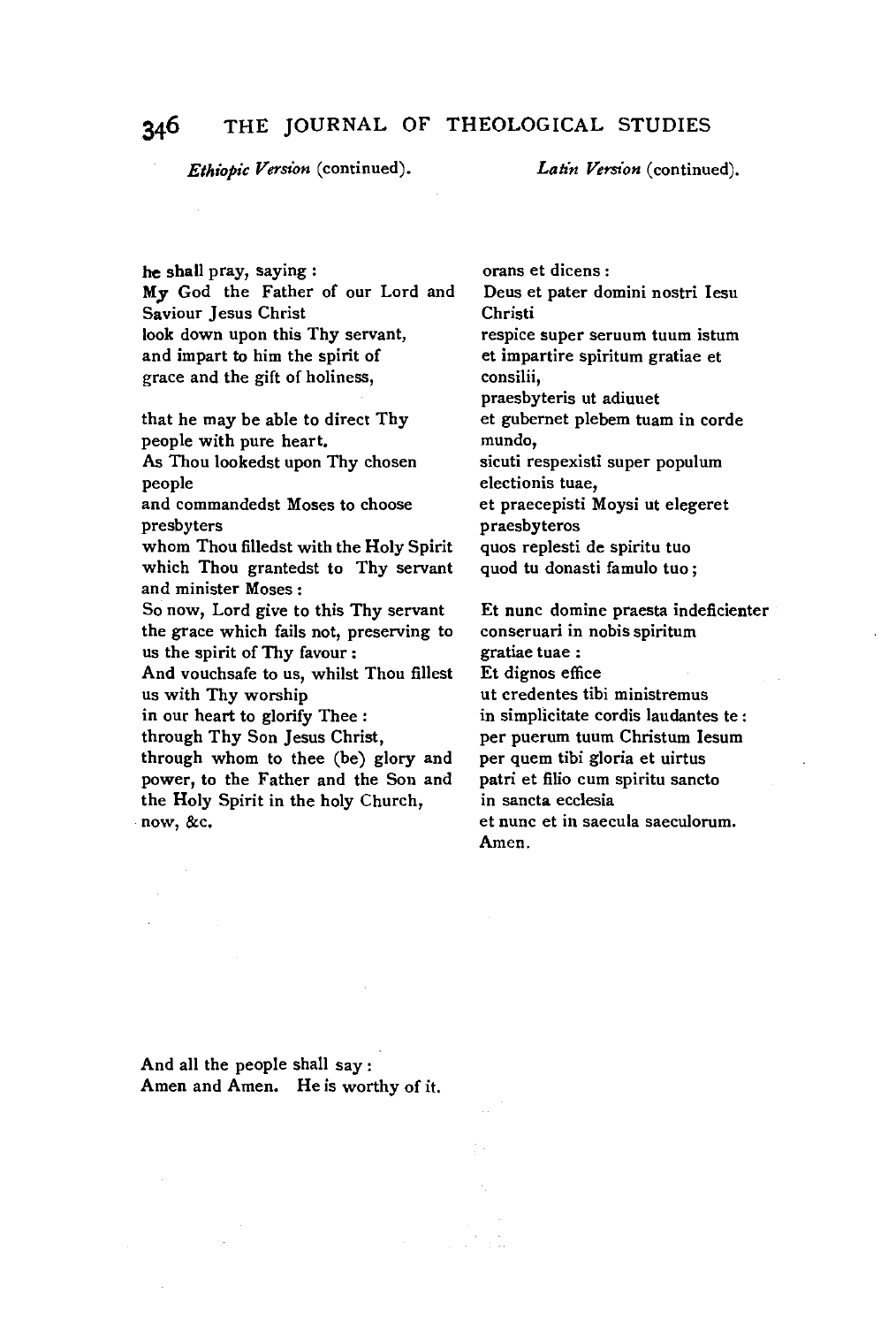### CH (continued),

respects the equivalent of the presbyter. except in regard to the throne and ordination. Because he was not given authority to ordain.

#### Extracts from CPH (Funk, ii 80).

 $\vec{\epsilon}$ πιδε έπι τον δούλόν σου τούτον.... καί έμπλησον αύτον πνεύμα γάριτος καί συμβουλίας

του άντιλαμβάνεσθαι

και κυβερναν τον λαόν σου έν καθαρά καρδία,

δν τρόπον έπείδες έπι λαόν εκλογής σου.

και προσέταξας Μωϋσεί αίρετίσασθαι πρεσβυτέρους,

ούς έπλησας πνεύματος,

όπως έμπλησθείς ένεργημάτων ιαματικών καί λόγων διδακτικών έν πραότητι παιδεύη σου τούτον είλικρινώς έν καθαρά διανοία και ψυχή θελούση, καί τας υπέρ του λαού σου ιερουργίας άμώμως έκτελη,

διά του χριστου σου, μεθ' ού σοι δόξα και σέβας σύν άγίω πνεύματι είς τους αίωνας των αίώνου. 'Αμήν.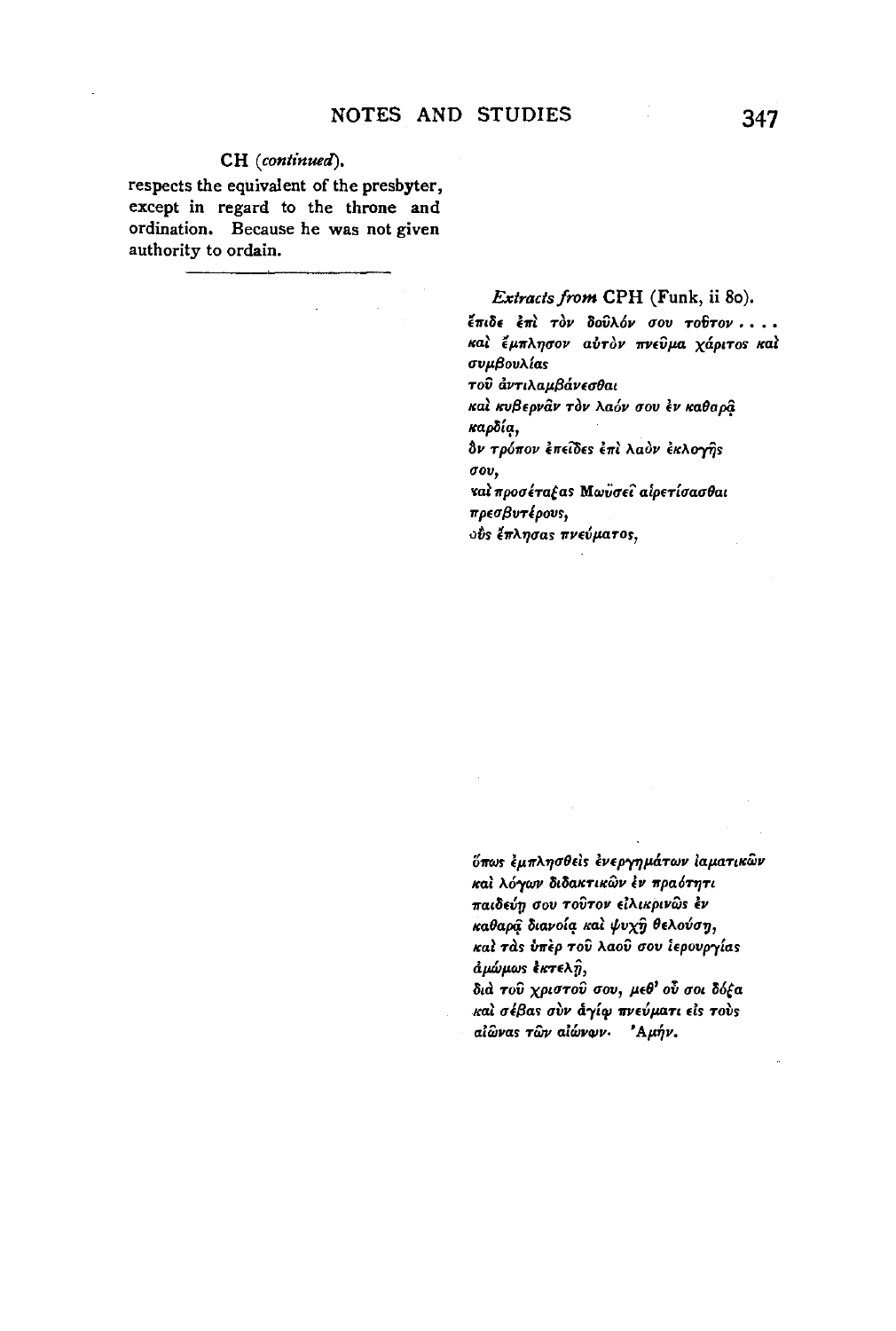### **VIII**

In the present form of the  $\Pi \epsilon \rho \lambda \chi \epsilon \varphi \sigma \tau \circ \nu \omega \omega \nu$  in CO<sup>1</sup>, the theory of ordination is more fully expounded in the section concerning the deacons than anywhere else. It is not very easy to say how much of the exposition belongs to the original form of the tract. In both CO<sup>1</sup> and CH there is considerable disorder, indicating that some interpolation has taken place. Further, this disorder and interpolation is not found in CO<sup>2</sup>, where the section about the Deacon is only quite a short one ; the main part of it runs thus in CPH vii and AC vIII xvii.

> διάκονον καταστήσεις, ω επίσκοπε, επιθείς αύτω τάς χείρας, παρεστώτός σοι παντός του πρεσβυτερίου, καὶ τῶν διακόνων, και επευξάμενος λέγε (AC ερείς).

This very business-like statement is parallel to the equally brief section about the presbyter; and it probably represents (with the usual modifications) the original section of the tract. The compiler of CO<sup>1</sup> makes his section a commentary on this, rather than the equivalent He is evidently handling a point that was in controversy at the of it. CH has also a commentary upon the office rather than mere time. directions: but of a less controversial character.

The divergences may be summarized thus :-

1. The Deacon's election is mentioned in CO<sup>1</sup>, and a reference back to an earlier direction is given here, just as it was also above in the case of the bishop. This refers, no doubt, to the Apostolic Church Order, which precedes CO<sup>1</sup> in the composite work (*The Statutes of the Apostles*) as edited by the final redactor; and the reference is an addition made by him. In CO<sup>1</sup> Eth. and Ar. the election is interpreted to be a choice by the bishop; and this is probably a change from the older method of election by 'all the people', which ApCO in fact prescribes.<sup>a</sup> CH has no mention of election, but has merely a note that the canons are to be observed.

2. After the direction for the imposition of hands, CO<sup>1</sup> goes off into argument, and does not give the corresponding ordination prayer till the argument is done. CH twice leads up to the prayer. It does so at

| Ethiopic Version, Horner, p. 144.   | Latin Version, Hauler, p. 109.  |
|-------------------------------------|---------------------------------|
| 24. CONCERNING THE ORDINATION OF    |                                 |
| DEACONS.                            |                                 |
| And if the bishop desires to ordain | Diaconus uero, cum ordinatur.   |
| a deacon, he shall choose him as    | eligatur secundum ea quae prae- |
| we have already said.               | dicta sunt similiter:           |
|                                     |                                 |

\* See e.g. Statute 16 Ethiopic, = 15 Arabic, = 20 Saidic, in Horner, pp. 135, 241, 303.

 $348$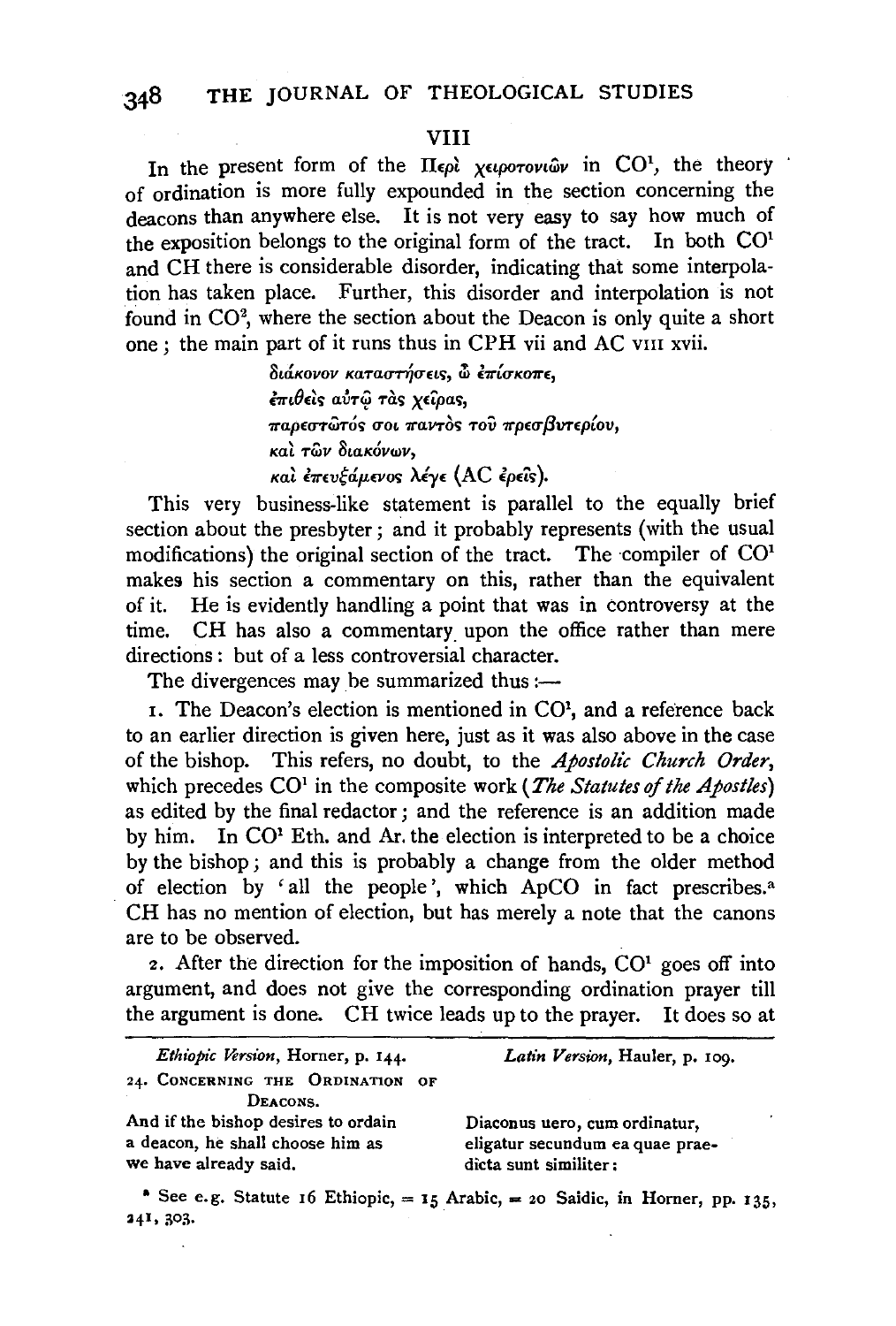the beginning of the section; but then it too is led away into exposition; and only when that is done, does it come back to prescribe the imposition of hands and the prayer. There is little doubt that in both  $CO<sup>1</sup>$ and CH most of the intervening passages are interpolated. It is possible, however, that one further sentence, the only one which is common to  $CO<sup>1</sup>$  and CH, was part of the original; though, if so, it has disappeared in CO<sup>2</sup>. That is the one which runs in Latin thus, ' quia non in sacerdotio ordinatur sed in ministerio episcopi'; and reappears in *Test.* thus, ' because he is not appointed to priesthood, but for the service of attendance on the bishop and the Church'. There seems to be an echo of this in the familiar canon 4 of the *Statuta* Ecclesiae Antiqua :-

Diaconus cum ordinatur, solus episcopus qui eum benedicit manum super caput illius ponat : quia non ad sacerdotium sed ad ministerium consecratur.

This makes an interesting link with the later Latin Rites.

3· For the rest the material in C01 is mainly unlike that in CH, and the circumstances that give rise to it differ. The compiler of C01 is resisting the aggression of the diaconate by protests such as may also be seen in the councils of the fourth century from that at Arles  $(314)$ onwards<sup>a</sup>; or again in the writings of St Jerome. He is careful to distinguish the deacon from the presbyters both by his inferior dignity and office, and by the difference of his functions, which are essentially dependent upon the bishop. The compiler of CH on the other hand shews little if any trace of controversy. He is anxious that the deacon should be an efficient almoner, besides ministering in church.

4· Another point must also be noted in CO'. The writer is anxious that if the deacon is kept in his place, so shall the presbyter be also. Though he receives 'the great spirit' and a more solemn imposition of hands, he may not presume to ordain. The Ethiopic version adds further words, in order to make clear that he may not even ordain a Reader or a Subdeacon.

All these points are of considerable interest for the history of the Ordination Services, though they all seem to be subsequent to the original tract, and to be due to a series of interpolations and modifications, varying in their purpose and provenance.

| CH.                                                                                                | Arabic and two Coptic Versions.                                                                                                                                                          |
|----------------------------------------------------------------------------------------------------|------------------------------------------------------------------------------------------------------------------------------------------------------------------------------------------|
| 5. CONCERNING THE ORDINATION OF<br>DEACONS.<br>And when a deacon is ordained,                      | 23 (33) CONCERNING THE ORDINATION<br>$or$ ] $b$ the Deacons.<br>When the bishop desires to appoint a<br>deacon, <sup>o</sup> he shall choose him <sup>o</sup> as we<br>have said before. |
| * Arles, Canons xv, xviii ; Nicaea, Canon xviii ; Laodicea, Canon xx, &c.<br><sup>b</sup> SB omit. | e-c SB ' who has been chosen'.                                                                                                                                                           |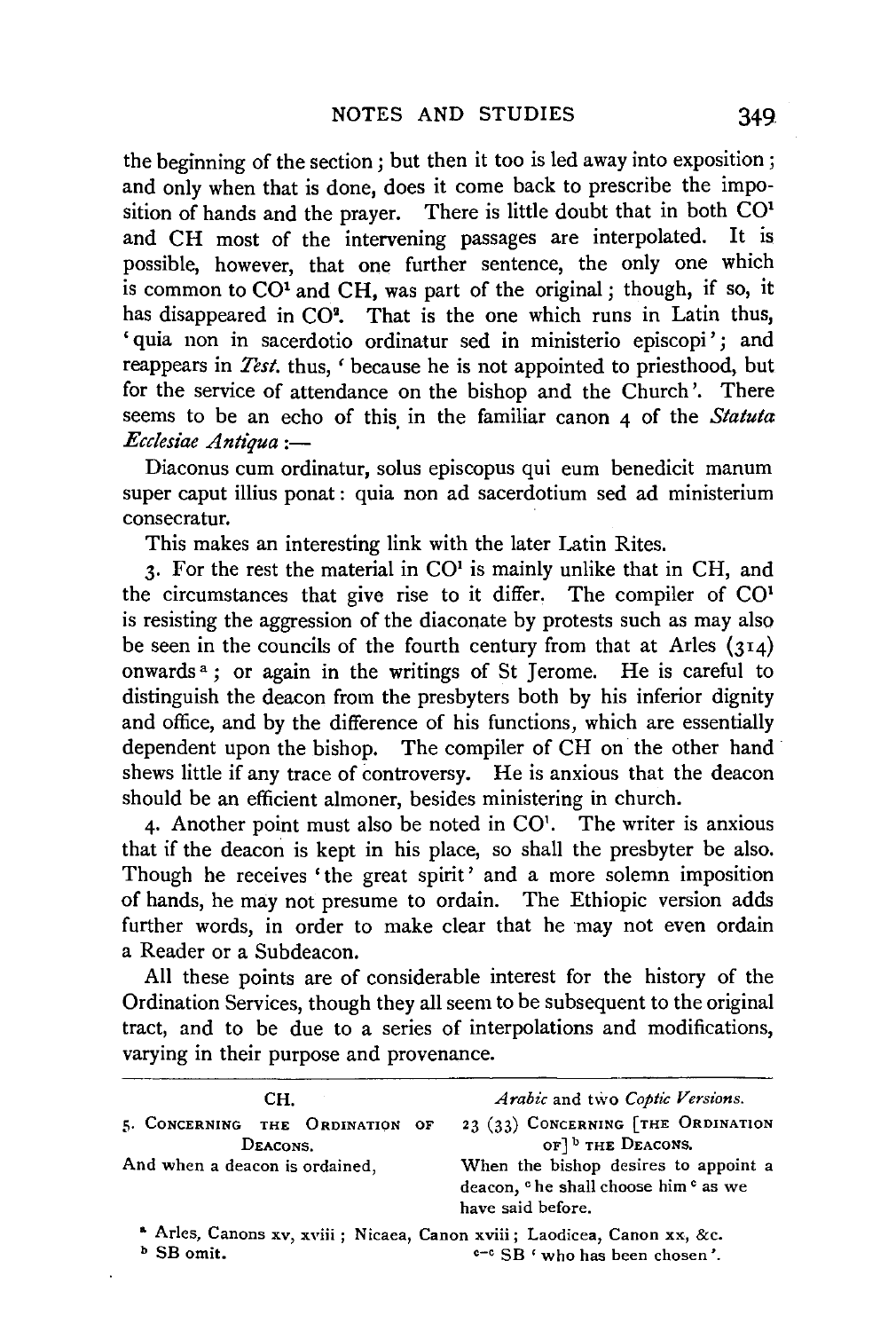### *Ethiopic Version* (continued).

*Latin Version* (continued).

And the bishop alone shall lay his hand upon his head. Why do we say that the bishop alone is he who lays his hand upon him?

For a sign it is of this thing,

that he was not ordained for priesthood, but only for the service of the bishop, that he may perform the commandment with which he was commanded by him. And he was not ordained to be the teacher of all those who are in orders,

imponens manus episcopus solus sicuti et praecepimus. In diacono ordinando solus episcopus imponat manus,

propterea quia non in sacerdotio ordinatur, sed in ministerio episcopi, ut faciat ea quae ab ipso iubentur:

non est enim particeps consilii in clero,

but to be one who will think of what is proper (to be done) and will inform the bishop.

sed curas agens et indicans episcopo quae oportet;

And he was not ordained to acquire the great Spirit,

of which the presbyters partake ; but to occupy himself with that which is proper, that the bishop may trust him ; and that he may acquaint the bishop with that which is fitting (for him to know). The bishop is he alone who shall lay

his hand upon him.

non accipiens communem presbyteri Spiritum eum, cuius participes presbyteri sunt, sed id quod sub potestate episcopi est creditum.

Qua de re episcopus solus diaconurn faciat.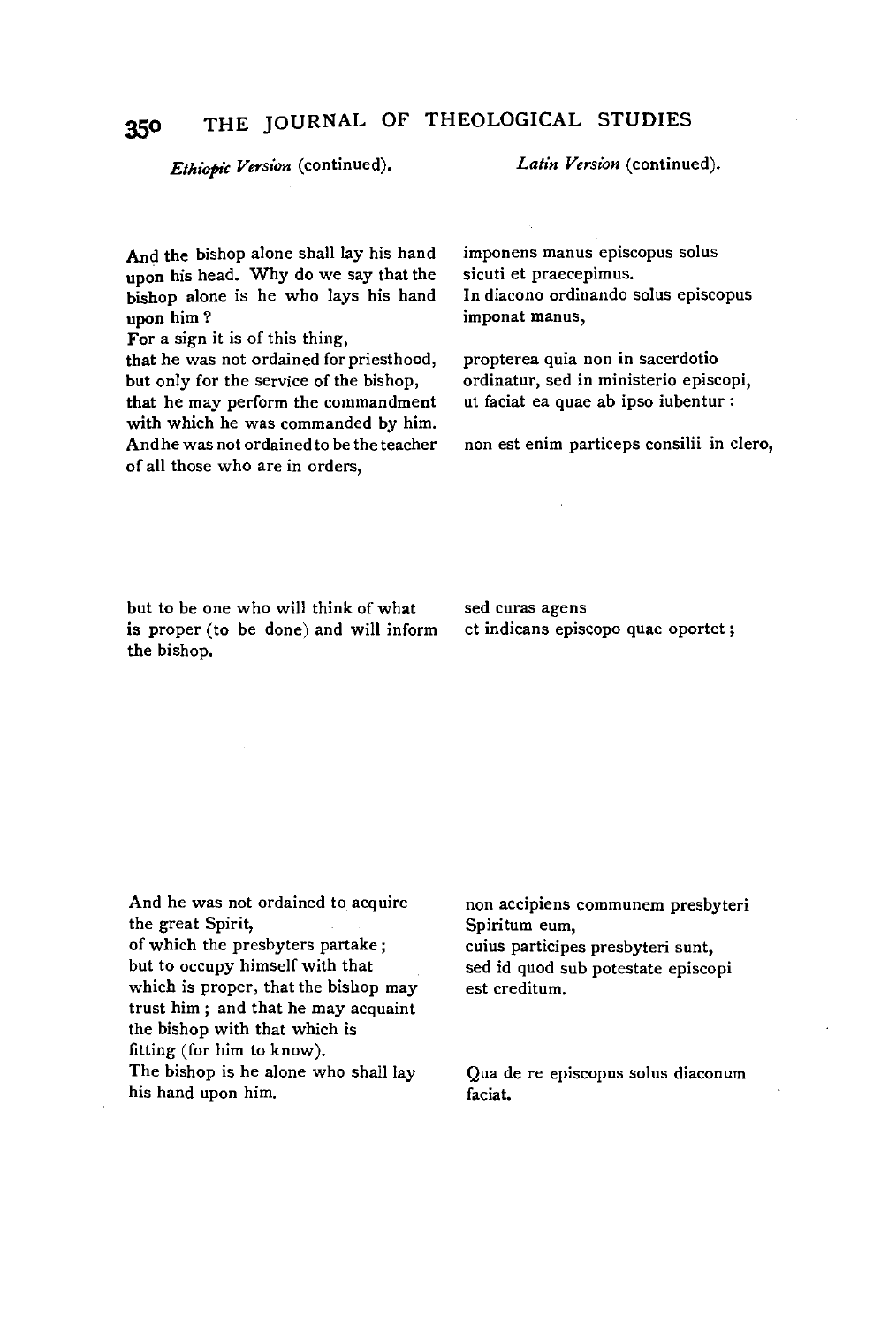#### CH *(continued).*

let it be done according to the various canons, and they shall say this prayer over him.

However he is not (thereby) appointed to the presbyterate, but to the diaconate, as a servant of God.

Let him serve the bishop and presbyters in all things, and not only at the time of the liturgy :

but let him also serve the sick of the congregation, who have no one belonging to them.

Let him inform the bishop,

that he may pray over them giving them what they need : and persons in seclusion also who have need.'

Let them also serve others for whom the bishop has pity, so that perhaps he may be giving to the widows, the orphans, and the poor.

And let him perform all the duties in this way.

Such an one is in truth that deacon, of whom Christ has said :

'If any minister to me, my Father will honour him.' (Jo. xii 26.)

*Arabic* and *Coptzc Versions (continued).* 

The bishop [alone]<sup>8</sup> shall lay his hand<sup>b</sup> upon him. Why have we said that the bishop alone is he who shall lay his hand upon him? The reason of this is that he is not appointed for the priesthood, but he <sup>c</sup> is one of the assistants of this work,<sup>c</sup> that he should perform his commands with which he is commanded by him.

And he is not ordained to be a teacher d of all the clergy

but to <sup>e</sup> be one who will give attention to what is proper (to be done) • and will give the bishop information about it.

And he is not appointed to acquire the spirit of greatness in which the presbyters share, but  $\epsilon$  to give attention, and to be worthy

of the bishop's trust, and to be diligent about what is proper, $g$ because the bishop h alone is he who Jays his hand upon him.

But let the bishop lay his hand upon him,

**a** SB omit. b SB ' hands'.  $\circ$  - $\circ$  SB ' for a (the) service of the bishop'.

 $dS$  'fellow-councillor' : B ' of the counsel'.

•-• SB ' to take care of the sick'.

' Riedel has, ' who ask for advice and are in trouble '.

 $e^{-e}$  SB ' to be worthy for the bishop to entrust to him the things which it is right'.<br> $h-h$  B omits.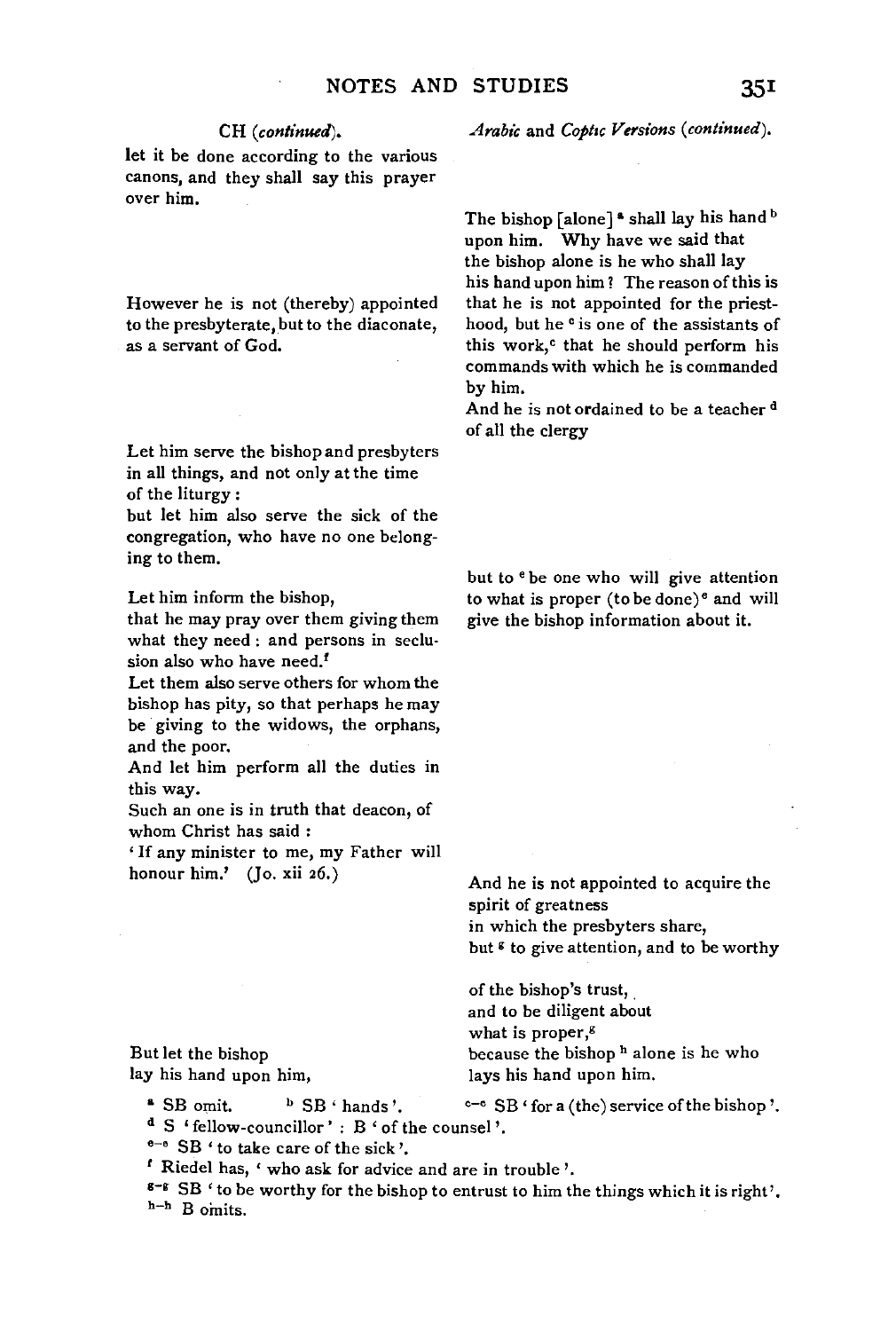### *Ethiop1'c V#rsion* (continued).

Whereas for the presbyters indeed the bishop and all the· presbyters take part with him, and they shall lay their hands upon him ; for it is one Spirit which descends upon him.

And the presbyter alone shall not do it ;

nor have the ordained clergy power to ordain.

And because of this the Reader also and the subdeacon shall not be ordained by the presbyter alone : but the bishop alone. shall ordain and lay his hand upon him.

God who hast created all

### *Latin Version* (continued).

Super presbyterum autem etiam presbyteri superimponant manus, propter communem et similem cleri Spiritum.

Presbyter enim huius solius habet potestatem ut accipiat; dare autem non habet potestatem. Quapropter clerum non ordinat.

The prayer of the ordination of Deacons.

Super presbyteri uero ordinatione consignat, episcopo ordinante. Super diaconum autem ita dicat.

and by Thy word hast set (it) in order, the Father of our Lord and our Saviour Jesus Christ, whom Thou sentest that he might minister according to Thy will and reveal to us Thy secret counsel : grant spirit and grace and diligence unto this Thy servant, whom Thou hast chosen to be a deacon in our Church and to offer in Thy Holy of Holies that which is offered to Thee by Thine ordained Chief Priests to the glory of Thy name.

Deus qui omnia creasti, et uerbo perordinasti, pater domini nostri Iesu Christi, quem misisti ministrare tuam uoluntatem, et manifestare nobis tuum desiderium, da spiritum sanctum gratiae et sollicitudinis et industriae in hunc seruum tuum, quem elegisti ministrare ecclesiae tuae, et offerre \* \* \*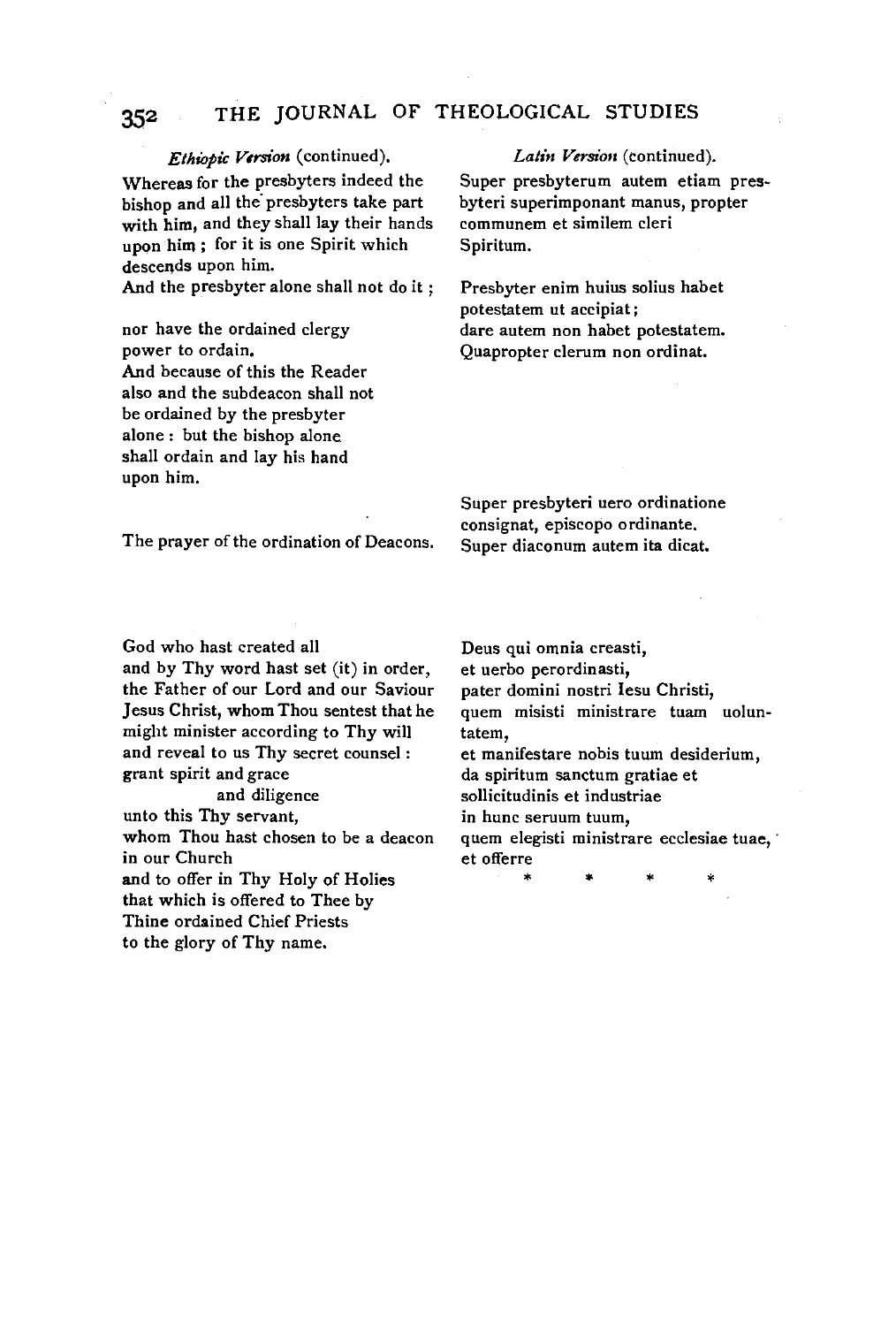### CH (continued).

Arabic and Coptic Versions (continued). As for the presbyters, the bishop and all the <sup>h</sup> presbyters share with him in placing their hands upon him. It is the one Spirit which comes down

upon him.

"And the presbyter is only he who acquires the position of the clergy:

he has not authority;

clergy ordain him.

 $\mathcal{Z}$ 

so because of that he does not appoint clergy.<sup>8</sup>

and say this prayer over him, saying :

[S He only seals the presbyter, while the bishop is to ordain him. B The presbyter is sealed only; the

bishop shall ordain him.]

The presbyter is only ordained, and the

Father of our Lord Jesus Christ,

we earnestly-beseech Thee to pour out Thy Holy Spirit

upon thy servant N.

O God.

CPH; Funk, ii 80. <sup>'</sup>Ο Θεός, δ παντοκράτωρ...

είσάκουσον προσευχής ήμων, κύριε, και ένώτισαι την δέησιν ήμων, και επίφανον το πρόσωπόν σου έπι τον δούλόν σου τόνδε, τον προχειριζόμενόν σοι είς διακονίαν,

and number him with those who serve Thee according to all Thy good pleasure, like Stephen and his companions. Fill him with might and wisdom like Stephen and grant him that he may vanquish all the powers of the devil by the sign of Thy cross, wherewith Thou dost sign him. Make his life that it be without sin before all men, and an example for

καί πλήσον αύτον πνεύματος και δυνάμεως, ως έπλησας Στέφανον, τον πρωτομάρτυρα και μιμητήν τών παθημάτων του Χριστού σου·

a-a SB 'For the presbyter receives only : he has no authority to give orders (B it to the clergy): for this cause he is not to ordain the clergy'.

VOL. XVI.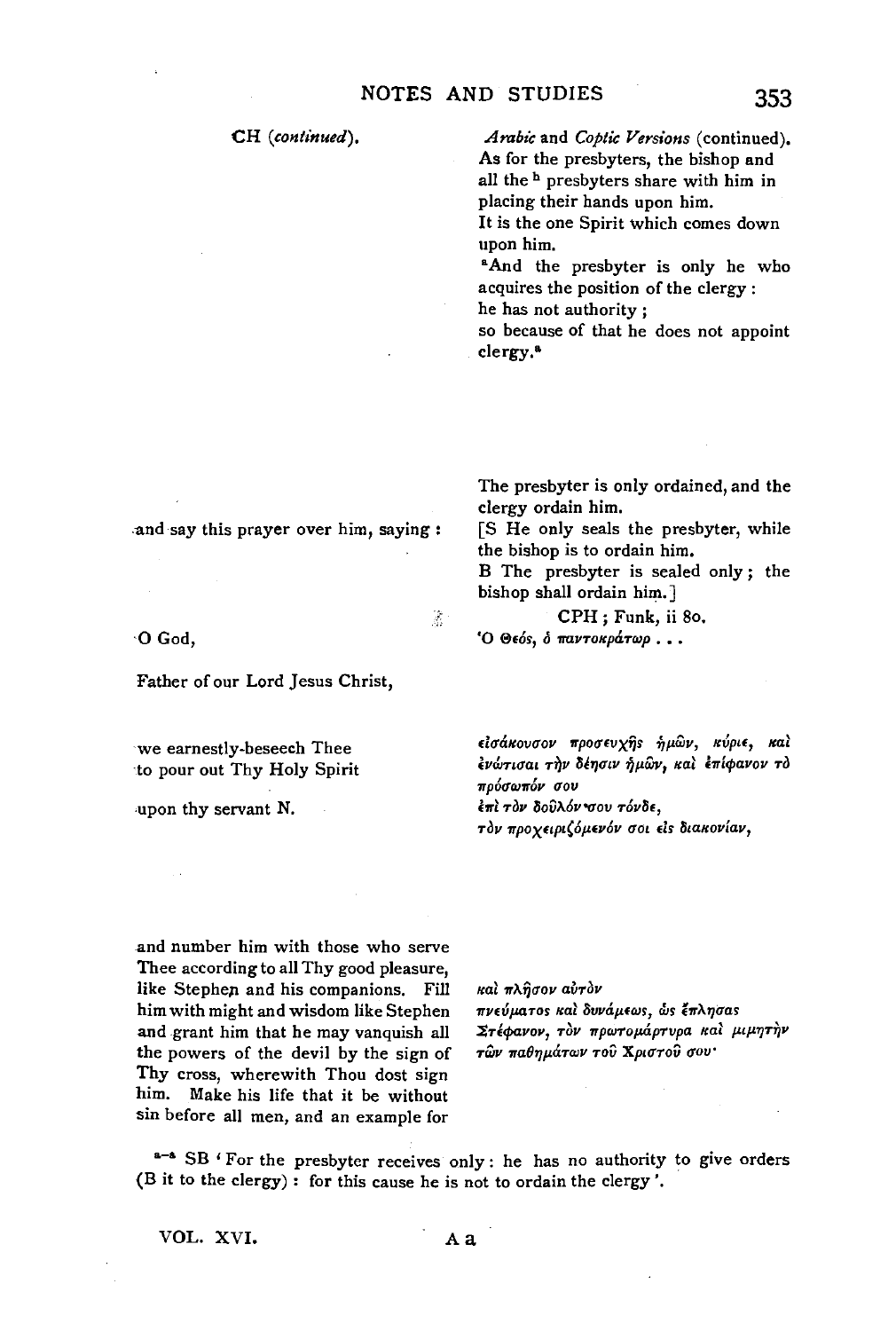#### *Ethiopic Version* (continued).

Thus without blame in pure life having served the degrees of ordination he may attain the exalted priesthood and Thy honour, and glorify Thee :

through Thy Son Jesus Christ our

Lord, through whom to Thee with Him (be) glory and might and power and praise with the Holy Spirit now, &c.

We now come to the deacon's Ordination prayer. Three different formulas appear : the first in  $CO<sup>1</sup>$  Ethiopic and (partly) Latin; the second in CH ; the third at two different stages of developement in CPH and AC. The first is also found in a greatly inflated shape in Test., which thus once again preserves early features. It is not easy to say whether this diversity implies that the original treatise had no prayer; or whether it implies that some original prayer, which it had, has been superseded. If there was one in the tract, and it is any of these, the first has most claim to be considered such, both on the ground of. the external evidence and also on the ground of its own contents. It agrees best of the three in style and character with the Ordination prayer of the Bishop.

There is little that is common to all three except the petition for the Holy Spirit.

### IX

We now reach the point at which the different sources diverge in respect of the order of the topics treated. CO<sup>1</sup>, CH, and *Test*, have next a very important section about Confessors, which in CO<sup>2</sup> has lost importance, and is relegated to a later position. CO<sup>2</sup> inserts after the Deacon a section on the Deaconess, which does not appear in the earlier sources ; it also places the Subdeacon before the Reader, inverting the order observed in C01 and CH (in this point *Test.*  agrees) ; and further, it transforms a subsection on gifts of healing, which closed the series in CO<sup>1</sup> and CH, into a section on the Exorcist.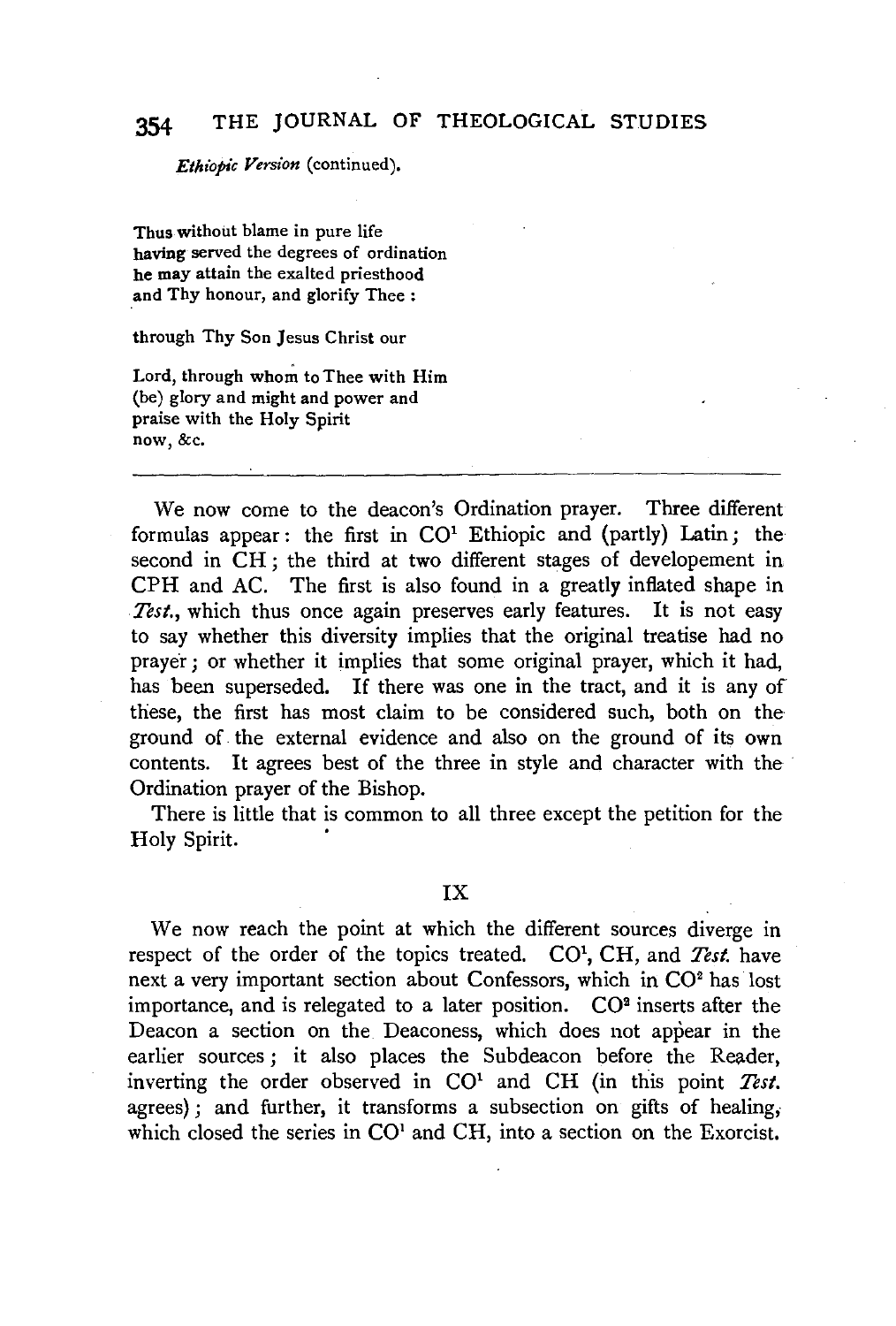).

| CH (continued).                    | Arabic and Coptic Versions (continued                           |  |  |  |  |  |  |  |
|------------------------------------|-----------------------------------------------------------------|--|--|--|--|--|--|--|
| many, whereby he may save a number |                                                                 |  |  |  |  |  |  |  |
| in the Holy Church without fault.  |                                                                 |  |  |  |  |  |  |  |
|                                    | καὶ καταξίωσον αὐτὸν                                            |  |  |  |  |  |  |  |
|                                    | εύαρέστως λειτουργήσαντα την έγχειρι<br>σθείσαν αὐτῷ διακονίαν, |  |  |  |  |  |  |  |
|                                    | άτρέπτως, άμέμπτως, άνεγκλήτως,                                 |  |  |  |  |  |  |  |
| And receive all his service        | μείζονος αξιωθήναι βαθμού,                                      |  |  |  |  |  |  |  |
| through our Lord Jesus Christ,     | διά της μεσιτείας του Χριστου σου<br>τού μονογενούς Υίου σου·   |  |  |  |  |  |  |  |
| through whom be the glory to Thee  | μεθ' οὗ σοι δόξα τιμή και σέβας                                 |  |  |  |  |  |  |  |
| with Him and the Holy Spirit       | σὺν ἁγίφ Πνεύματι                                               |  |  |  |  |  |  |  |
| for ever and ever. Amen.           | είs τοὺs alῶνas τῶν alώνων.<br>Άμήν.                            |  |  |  |  |  |  |  |
|                                    |                                                                 |  |  |  |  |  |  |  |

Alterations in the position of the Widow and the Virgin complete the list of changes in order.<sup>a</sup>

These changes seem to shew that, while all but one of the above sections belonged to the original tract, it was found advisable, as time went on and changes in the hierarchy took place, to modify the original sequence, and to intercalate also at last in CO<sup>2</sup> a new section about the Deaconess.

By far the most important of these sections, in its original form, is the one on the status and relation to the clergy of confessors. It is also one that has undergone continual modification. Henceforward, for  $CO<sup>T</sup>$  the Latin version is wanting; and we have to depend upon much less satisfactory Egyptian versions.

 $CO<sup>2</sup>$ 

 $\mathbf{r}$ 

Test

<sup>a</sup> This may be put in tabular form thus :- $CO<sup>1</sup>(Fth)$  and  $Ar \setminus (CO<sup>1</sup>(Said)$  and  $R_0h$ ) [CH]

| Confessor<br>Widow | Confessor | Confessor        | Deaconess           | Confessor<br>Widow |
|--------------------|-----------|------------------|---------------------|--------------------|
| Reader<br>Virgin   | Reader    | Reader           | Subdeacon           | Subdeacon          |
| Subdeacon          | Subdeacon | Subdeacon        | Reader<br>Confessor | Reader             |
|                    | Widow     |                  |                     |                    |
|                    | Virgin    | Virgin           | Virein<br>Widow     | Virgin             |
| Healing            | Healing   | Healing<br>Widow | Exorcist            | Healing            |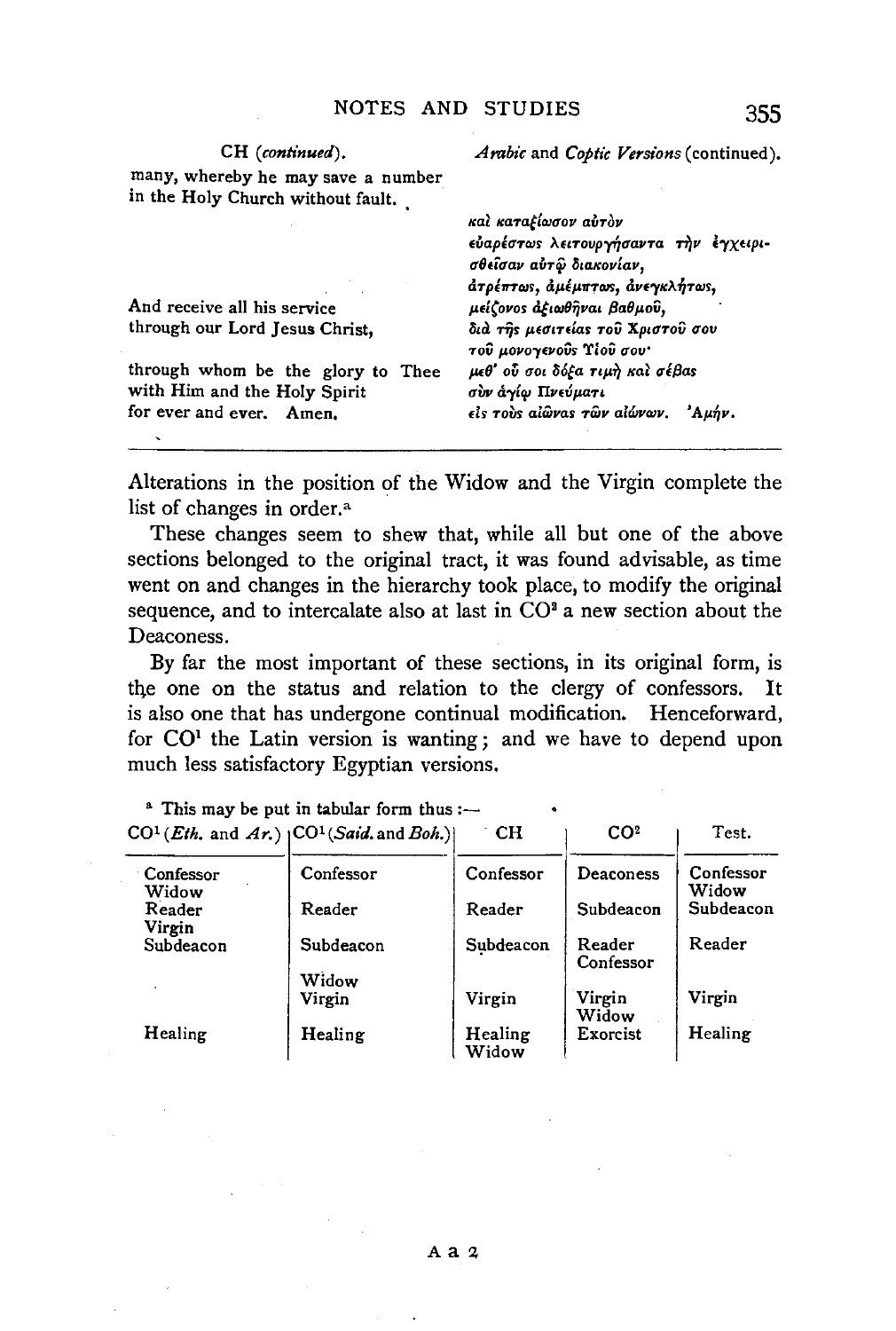#### *Ethiopic Version.*

25. CONCERNING THOSE WHO CONFESSED AND WERE CONDEMNED FOR THE NAME OF OUR LORD jESUS CHRIST.

If the confessor has been in the place of punishment, in chains for the Name of Christ, they shall not lay hand on him for a ministering, for that is the honour of a deacon : but (as for) the honour of the presbyterate though he hath the honour of the presbyterate by that which he confessed, the bishop shall ordain him having laid his hand upon him.

And if the confessor was one who came not before the judges and if he was not punished with chains, nor was shut up in prison, nor suffered any affliction

but withal was only derided

for the Name of the Lord, and was not condemned to the least punishment, yet he professed all the work of the priesthood, which is meet for him,

they shall lay hand upon him and make him a deacon. And the bishop shall give thanks as we have already said.

*Saidic Version* (and *Bohairic* in notes). 34. CONCERNING THE CONFESSORS.

The confessor then, if he has been in chains for the name of the Lord, they shall not lay hand [B hands] upon him for a ministry [B service] or presby· terate:

for he has the honour of the presbyterate by his confession. But if he is to be ordained bishop, then hand shall be laid upon him. [B they shall lay hands on him]. But if he is a Confessor<sup>a</sup> who was not<sup>a</sup> brought before an authority, nor was punished with chains, nor shut up in prison, nor condemned with any sentence [B in any injustice], but in a casual way he was only insulted [B but according to the word, because he has been reviled alone] for the Name of our Lord and he was punished with a punishment of house, though he confessed, hand is to be laid upon him for every office of which he is worthy. [B and hath confessed, he is worthy of every sacerdotal office from them ; they shall lay hands on him.] Now the bishop shall give thanks accord-

And it is necessary that he should mention the things which we have already said, that he should recite clearly and carefully,

It is not altogether [B Truly it is] necessary for him to recite the same words which we said before,

ing to things which we said before.

as if learning to say them by heart [B that he may meditate upon them diligently]

•-• B ' He shall not have been ' : *and so on.*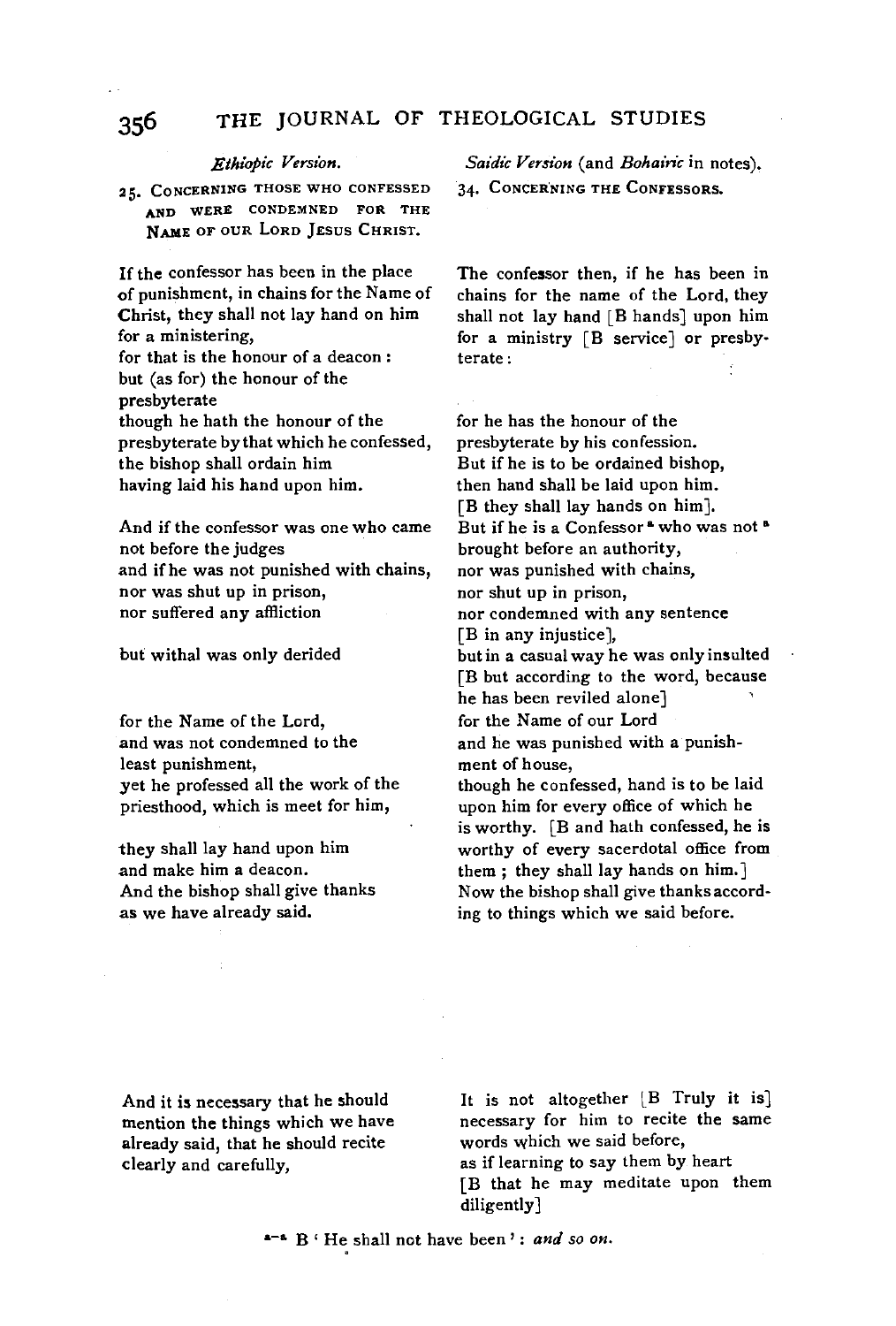### CH.

6. CoNCERNING THOSE wHo HAVE BEEN PUNISHED FOR THE FAITH.

When any one is found worthy to stand in the law-court for the faith and endure punishment for Christ's sake, and afterwards to be saved by a pardon,

he likewise is found worthy of the rank of the presbyterate : through God not for ordination by the bishop ; and indeed his confession is his ordination. But when he becomes a bishop, let him be ordained.

And when any one has confessed,

and was not hurt by punishment

he is worthy of the presbyterate ;

but let him be ordained through the bishop.

If such a one, being some one's slave, underwent punishment for Christ's sake, he likewise is a presbyter for the flock. And if one have not received the form of the presbyterate, yet he has obtained the spirit of the presbyterate. Let the bishop not pray the recitation 'through the Holy Spirit'.

### *Arabic Mrsion.*

24. CONCERNING THE CoNFESSORS WHO WERE PUNISHED FOR THE NAME OF CHRIST, THAT THEY HAVE THE RANK OF THE DEACON AND THE PRESBYTER. If the confessor has been in bonds for the Name of the Lord,

hand shall not be laid for the ministry which belongs to the deacon or the presbyter,

for he has the honour of the presbyterate by his confession. If he is appointed bishop, the hand shall be laid upon him.

If as confessor he was not brought before the authorities and was not punished with bonds or prison and was not put to suffering

but he only came to be ridiculed

and was punished with punishment in the house,

and yet he confessed,

he is worthy of all the rank of the priest· hood;

the hand shall be laid upon him and he shall be made (priest). And the bishop shall give thanks as we have said before.

And it is obligatory that he should mention what we have said before reading clearly and carefully,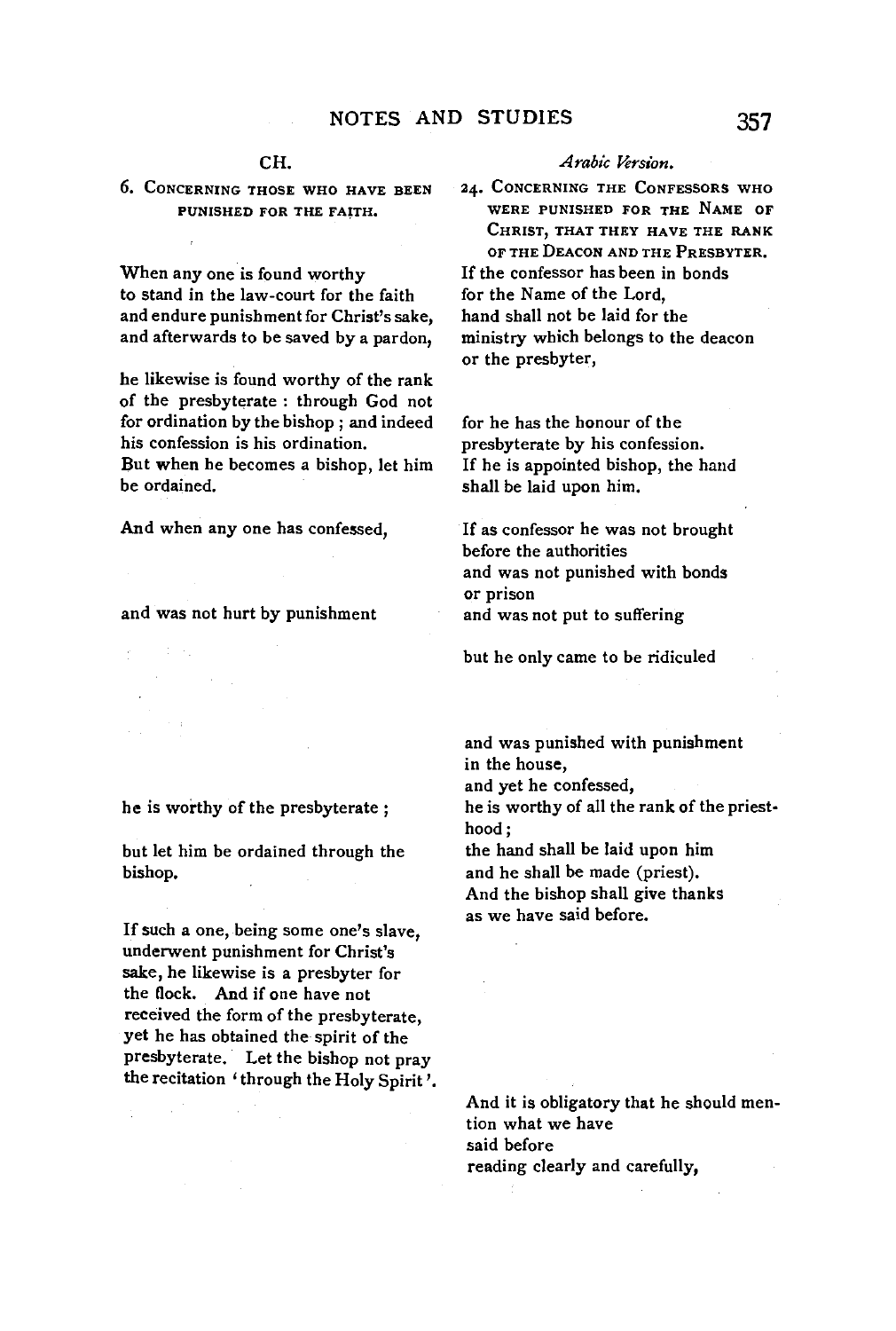| Ethiopic Version (continued).          | Saidic Version (continued).               |
|----------------------------------------|-------------------------------------------|
| and give thanks to God                 | in his thanksgiving to God;               |
| according as it is proper              | but according to the ability of each one  |
| for each to pray.                      | he is to pray $[B$ every one is to pray.  |
| And if there was one who could         | If indeed he is able to pray sufficiently |
| pray with devotion or use a grand      | well with a grand prayer,                 |
| and elevated prayer,                   |                                           |
| and he himself being good;             | then it is good.                          |
| and if he prayed                       | But if also he should pray and recite     |
| and speaks praise with moderation.     | a prayer in (due) measure,                |
| no one shall be prevented from praying | no one may forbid him :                   |
| who is truly                           | only let him pray being sound in          |
| right.                                 | orthodoxy.                                |

The position of the confessor is seen to be declining. In  $CO<sup>1</sup>$ Coptic and Arabic and in CH he has so exalted a position that he ranks as a presbyter, and ordination is only required in case he becomes a bishop; this is also the position which survives in *Test.* 

In CO<sup>1</sup> Ethiopic it seems that, though he has an honorary status as presbyter in view of his confession, yet if he wishes to be a presbyter he must be ordained so by the bishop.

When we come to  $CO<sup>2</sup>$ , the confessor, as such, needs no ordination; he has a status of honour, as a confessor, *ipso facto.* a But if he is to become not only bishop or presbyter, but even deacon, he needs ordination ; and if he proceeds without it to exercise ministerial functions on the strength of his confession, he is to be deposed.

 $CO<sup>1</sup>$  proceeds next to deal with the case of a minor sort of confession which did not involve punishment but only derision ; and decides that in this case too the confession deserves the status of the presbyterate. But if the confessor aspires to the office as distinct from the status, he must be ordained. This clause is reduced to much smaller proportions in CH ; but a fresh clause follows there, providing that a slave who has suffered punishment in his confession is to count as a presbyter. A distinction is here drawn between the form, which he has not, and the spirit, which he has. Consequently if he is ordained to the office, the petition for the Holy Spirit is to be omitted. Neither of these two points seems to be original; and the latter is an innovation in the theory as well as in the statement of the case.

The net result of the whole seems to be that, in the days of persecution, the confessor obtained so high a position, that he sat in the presbytery; and only needed ordination, if he was elected as bishop. But that, as those circumstances disappeared, the privilege was gradually pared down; the distinctions between status and office, and between qualification and ordination, were clearly established ; and only the

 $^{\circ}$  AC vIII xxiii 2-4.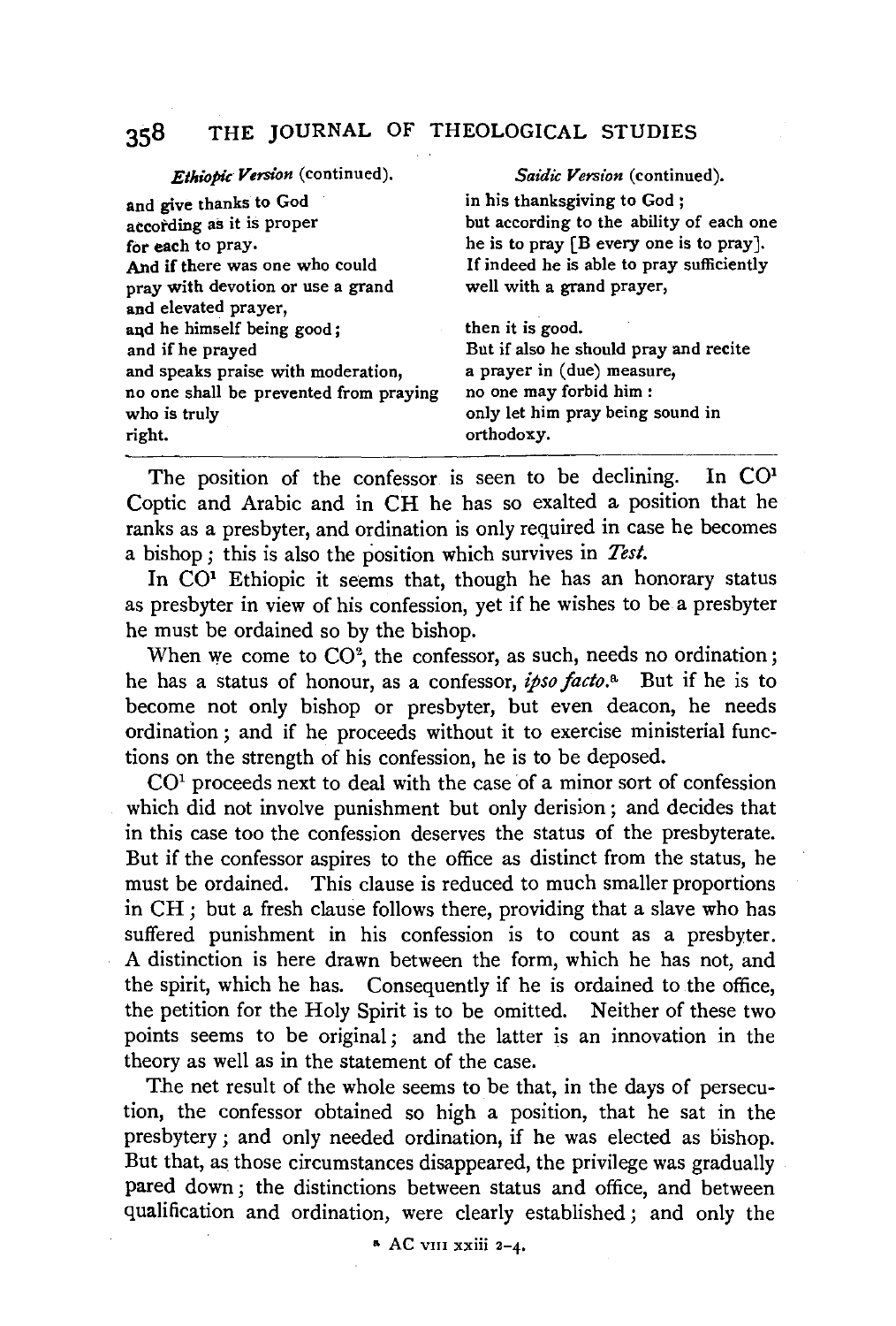#### CH *(continued).*

*Arabic Version* (continued).

and giving thanks to God.

And that according to his power

each one shall pray.

If any one is able to pray fluently,

and it is a grand and

elevated prayer,

and he is a good man,

and if he offers prayer and says the words of praise as he can, no one shall prevent him from offering

prayer if he is correct and right.

### lX, LET (THE PRESBYTER) NOT DWELL IN PLACES NOT HIS ; AND CONCERNING THE HONOURING OF WIDOWS.

A presbyter, when he departs and dwells in places not his, let the clergy of that place receive him, and make enquiries of the bishop of his see, in case he may have fled because of some reason.

If his town is a distant one, enquiry shall first be made whether he is a. student, or whether he be not a model for the priests.

And after that he shall take his place with the rest ; and double honour shall be given him ; and he shall not be ordained afterwards.

former finally remained as the privileges of the confessor. By the time of CO<sup>2</sup> persecution had ceased; the whole matter had lost its interest, and the section was relegated to a subordinate position in a much contracted form.<sup>a</sup> But evidently there still survived some who were anxious to claim the extinct privilege, and to claim, not merely status or qualification, but actual ministerial authority, on the ground of their confession. It had to be made clear to them that such a claim was no longer admissible.

An important passage upon a different subject follows in  $CO<sup>1</sup>$ . • It is not found in CH or CO<sup>2</sup>; but there is a lingering trace of it in Test. Permission is given to the ordaining bishop to use other prayers than those set down, according to his own ability. This passage, which preserves the old freedom of the officiant, as described in Justin Martyr and elsewhere, is early in its character and probably original. The

<sup>a</sup> The Arabic and Ethiopic versions of CO<sup>2</sup> mistake the meaning and mistranslate.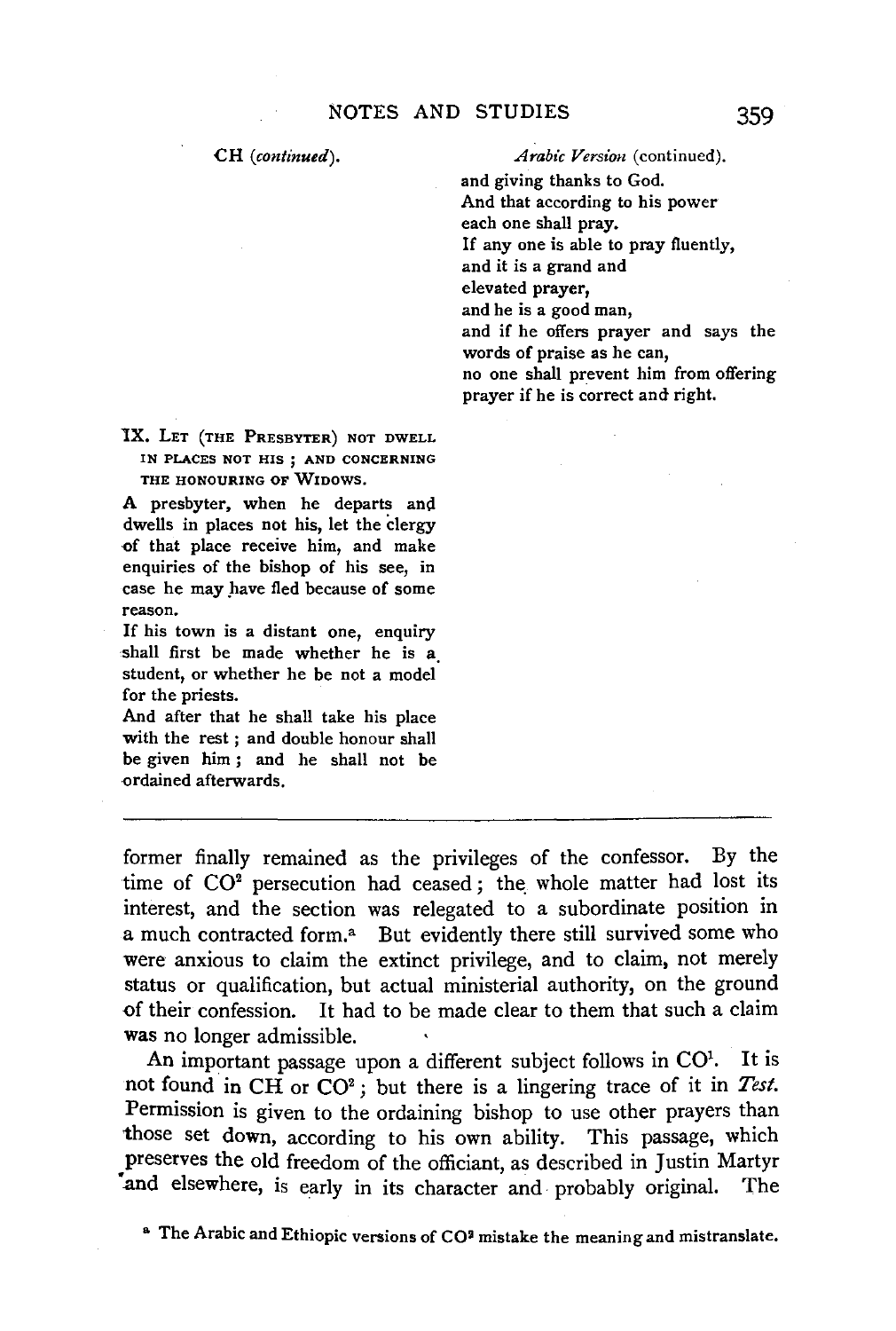reason why it is not found in CH and CO<sup>2</sup> probably is, that the old liberty had disappeared, or become less important, by the time when those forms were compiled. In the days when the original treatise was written such freedom was still being exercised. Moreover, in view of the Montanist claims, it was wise to take the opportunity of asserting the church's liturgical freedom, but linking with it a stipulation for orthodoxy.

X

The position of Widows and Virgins has also gone down in the course of time, and the sections concerning them are in CH and C0<sup>2</sup>

#### *Ethiopic Version.*

~6. CONCERNING THE ORDINATION OF W<sub>IDOWS</sub>. If a widow is ordained, she shall not be sealed, but be made by the name. And if it was one whose husband died a long time, she shall be ordained.

And if it was one whose husband had lately died, she shall not be trusted. And even if she is aged, she shall be tried many days, because lust will contend with those who are ordained to a place. And the widow shall be ordained by word only, and she shall (then) be joined to the rest of the widows.

And they shall not lay hand upon her, because she does not offer the sacrifice nor has she a (sacred) ministry. For the sealing is for the priests because of their ministry, but the duty of widows is about prayer,

which is the duty of all,

### *Saidic Version.*

37• CONCERNING THE WIDOWS.

Further when a widow is appointed, she shall not be ordained  $\cdot$ but she shall be chosen by the name-And if her husband has died a long time before, then let her be appointed. But if she has not tarried long since her husband died, trust her not. But (even) if she has become old, let them prove her by time : for often the passions even grow old withhim who gives place for them in himself. Let them appoint the widow by (mention of) the word only, and enrol her with the rest : but hand shall not be laid upon her, because she does not offer the oblation. nor conduct the public worship. And ordination belongs to the clergy for the sake of public worship. But the widow indeed is appointed for the prayer, and that is the duty of all persons.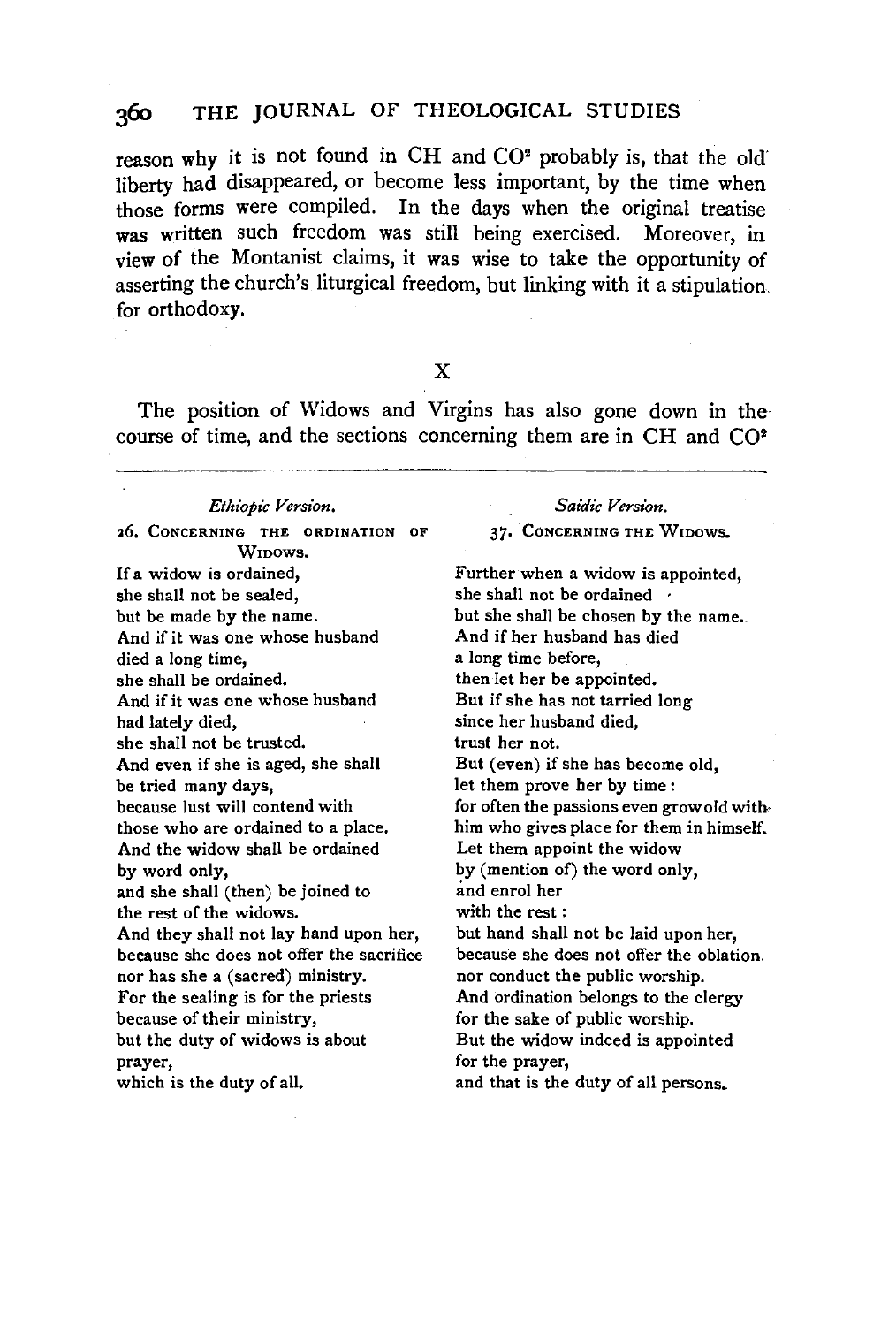put after the sections on the Reader and Subdeacon. The directions about Widows are considerable in  $CO<sup>1</sup>$ , but much curtailed in CH and  $CO<sup>2</sup>$ : there is, however, no change of principle. The widow is not ordained, and has no imposition of hands. ·CH says that ordination is only for men. C01 does not dwell on the difference of sex, but on that of function. She has no ordination because she does not offer the sacrifice, nor conduct public worship. For the method of appointment of widows C01 seems to contemplate only a solemn naming. CH on the other hand speaks of a prayer to be said over them, but gives no form of prayer.

*Test.,* in contradistinction to all this, makes much of the widow, and even provides a prayer for the bishop to say over her.

For widows who are appointed, the orders of the Apostle hold good. They shall not, however, be ordained, but prayer shall be said over them : for ordination is only for men.

CH *(continued).* 

Widows, however, shall be highly honoured for continuance in prayer and the ministering to the sick and in much fasting.

#### *Arabic Version.*

25. CONCERNING THE APPOINTMENT OF THE WIDOWS. When a widow is appointed, she shall not be signed but shall be made by the name, If her husband has been dead a long time, Jet her be appointed. If her husband has lately died,

she shall not be trusted. But if she had become aged let her be tested for a time : for solicitations grow old in him who makes place for them in him. Let the widow be appointed with the word alone, and let her be joined to the rest of the widows. And hand shall not be placed upon her, because she does not offer the oblations nor have any ministry. Signing is for the clergy because of their ministry ; and for the widow (her appointment is) because of prayer, this (being the duty of) every one.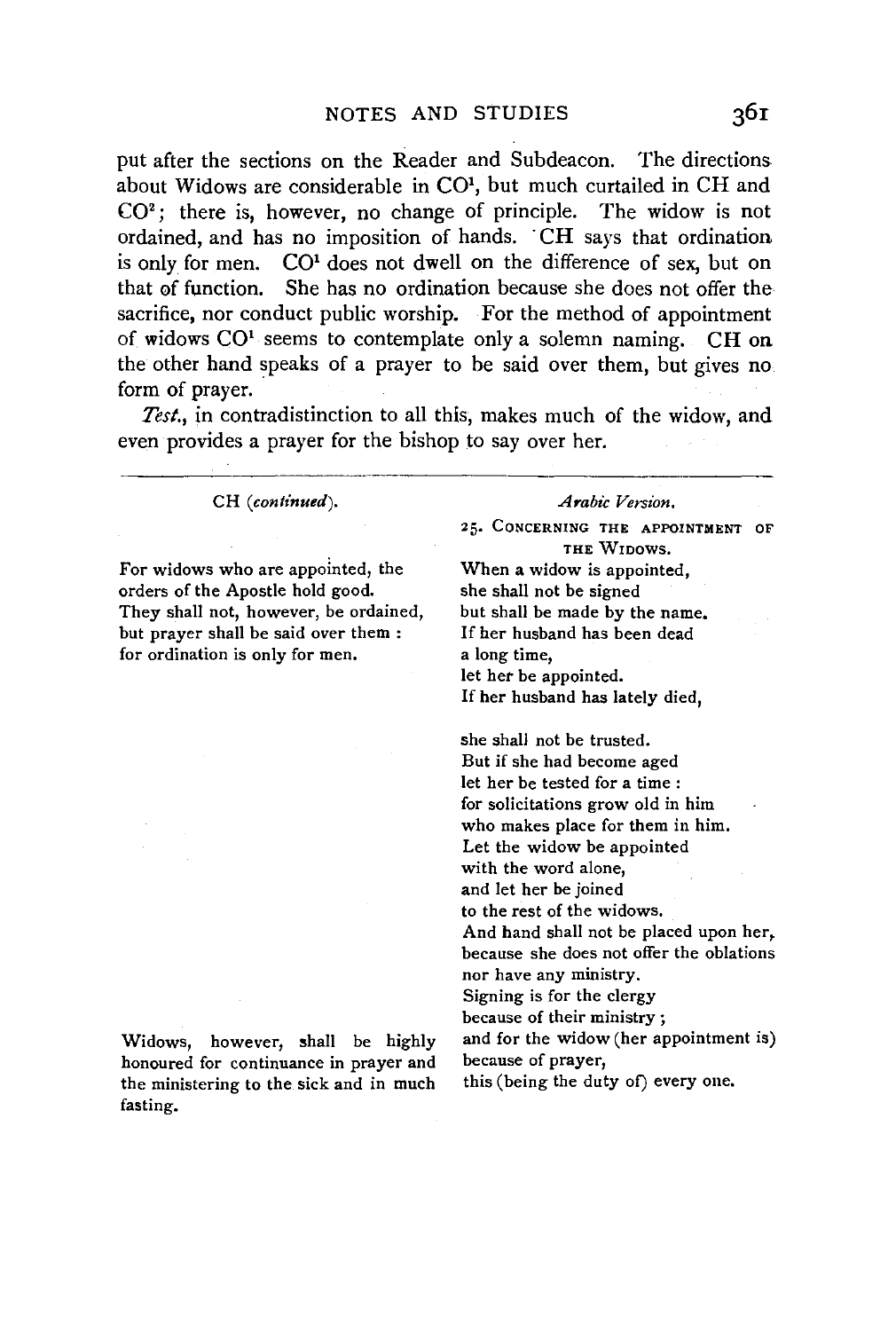#### XI

The closing section in  $CO<sup>1</sup>$  comprises four brief subsections, which are the same in all versions except for a change of order in the Coptic versions. The Reader is appointed by the bishop, without laying on of hands, but by a delivery to him of the Bible. The Subdeacon has neither laying on of hands, nor any delivery of instruments, but only a solemn naming, as in the case of the Widow : he is the attendant upon the Deacon. In the case of the Virgin there is no official action of any kind ; only a recognition of her own interior purpose.

In CH more is made of the Reader, in that it is stipulated, that he should have the same qualifications as the Deacon. He is appointed by a delivery of the Gospel-book; and here it is ordered that the

*Ethiopic Version.* 

27. CoNCERNING THE READER AND THE VIRGINS AND THE SUBDEACONS, AND CONCERNING THE GRACE OF HEALING, To the Reader who is ordained the bishop shall deliver the scripture

and shall not lay hand upon him,

As for the Virgin also, he shall not lay hand on a virgin ; but it is with her heart alone that she became a virgin.

As for the subdeacons, he shall not lay hand upon a subdeacon, but he shall make (mention) over them of their name that they may minister to the deacons.

*Saidic Version.*  35· CoNCERNING THE READER.

The reader shall be appointed by the bishop giving to him the book of the Apostle, and praying over him ; but he shall not lay hand upon him,

38. CoNcERNING THE VIRGINS. Hand shall not be laid upon a virgin, but her purpose alone is that which makes her a virgin.

36, CONCERNING THE SUBDEACON, They shall not lay hand upon a subdeacon, but they shall mention his name

that he may follow the deacon.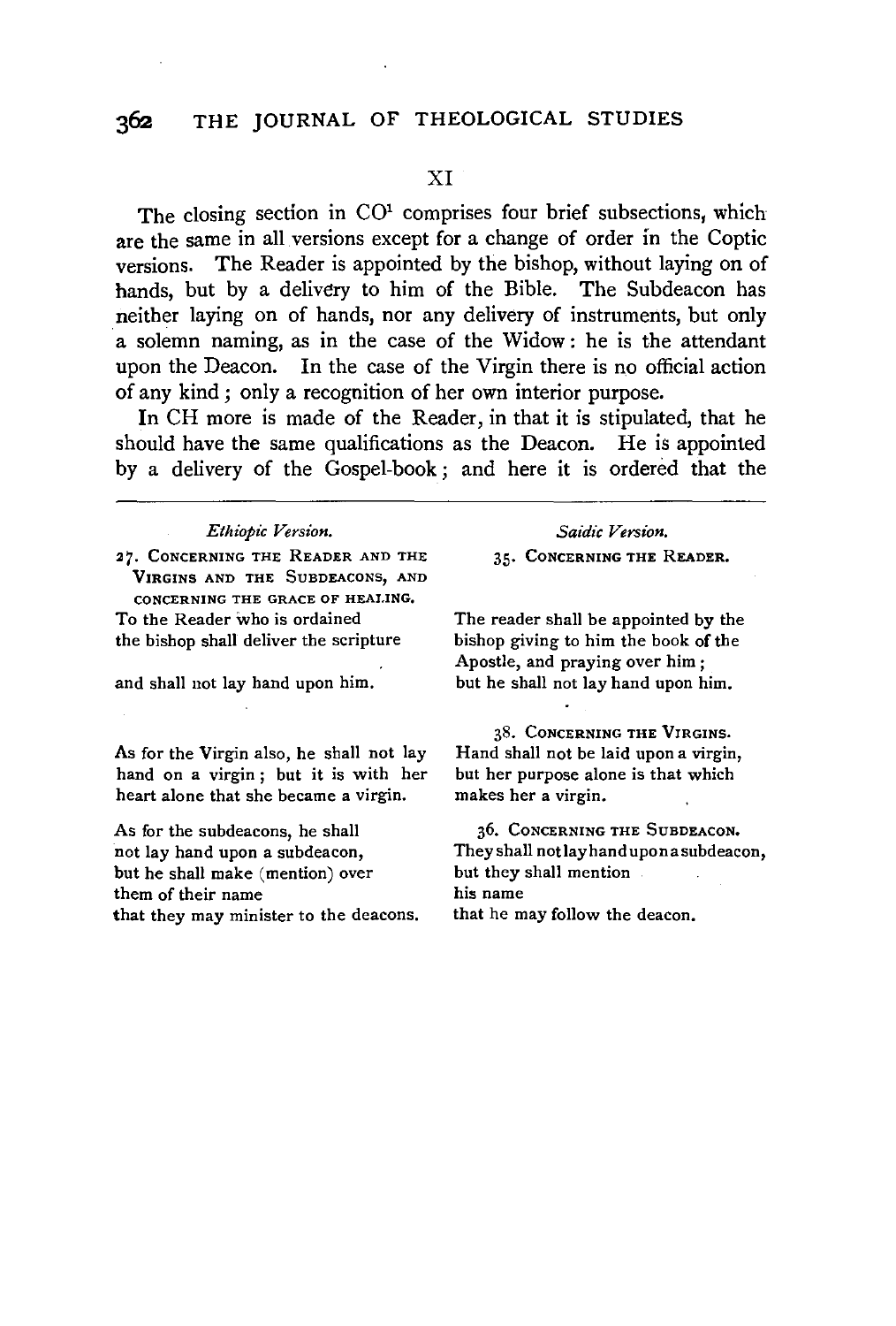Subdeacon is to be appointed in the same way; thus the distinction, which existed in CO<sup>1</sup> has vanished. CH differs also in dealing with celibate men in place of virgins, and in adding a further sentence about Reader and Subdeacon.

Greater changes have come about in  $CO<sup>2</sup>$ . Not only do we find there that the Deaconess is ordained by imposition of hands and with a prayer provided in CPH and AC; but also that the Subdeacon takes precedence of the Reader, and has also imposition of hands and an ordination prayer, with a petition for the gift of· the Holy Spirit in order that he may rightly handle the liturgical vessels. The Reader in CPH remains where he was, being appointed by the delivery of the Book; but in AChe also is advanced to the dignity of having imposition of hands and a special prayer, with a petition for the gift of the Holy

| CH.                                                                                                                                                                                                                   | Arabic Version.                                                                                                           |  |  |  |  |  |  |  |  |
|-----------------------------------------------------------------------------------------------------------------------------------------------------------------------------------------------------------------------|---------------------------------------------------------------------------------------------------------------------------|--|--|--|--|--|--|--|--|
| 7. ON HIM WHO IS CHOSEN READER AND<br>. SUBDEACON.                                                                                                                                                                    | 26. CONCERNING THE VIRGINS AND THE<br>SUBDEACONS, AND CONCERNING THE<br><b>GRACE OF HEALING.</b>                          |  |  |  |  |  |  |  |  |
| When any man is chosen to be a Reader,<br>he shall have the prerogatives of<br>the deacon: but no one shall lay                                                                                                       | The Reader is he who is appointed<br>by the bishop, giving to him the Book:                                               |  |  |  |  |  |  |  |  |
| hand upon him first; only the<br>bishop shall give him the Gospel.<br>For the Subdeacon, all is done in the                                                                                                           | and hand shall not be laid upon him.                                                                                      |  |  |  |  |  |  |  |  |
| same way.                                                                                                                                                                                                             | Hand shall not be placed upon a virgin,<br>but her inmost thought alone<br>causes her to be a virgin.                     |  |  |  |  |  |  |  |  |
|                                                                                                                                                                                                                       | Hand shall not be placed upon a sub-<br>deacon,<br>but a name shall be put upon them<br>that they may follow the deacons. |  |  |  |  |  |  |  |  |
| And he shall not be ordained, if he be a<br>celibate, or if he have no wife, unless<br>testimony is given about him, and he<br>be approved through his neighbours,<br>namely that since being among them <sup>a</sup> |                                                                                                                           |  |  |  |  |  |  |  |  |
| he has kept apart from women. And<br>no one shall lay hand on a man as a<br>celibate, except he has reached full age<br>and can be trusted and have testimony                                                         |                                                                                                                           |  |  |  |  |  |  |  |  |
| given about him.<br>The Subdeacon and the Reader, when<br>these two pray, or one of them, they<br>shall stand behind by themselves, and                                                                               |                                                                                                                           |  |  |  |  |  |  |  |  |

<sup>a</sup> But Riedel has 'being grown up'

the Subdeacon shall minister before the

people.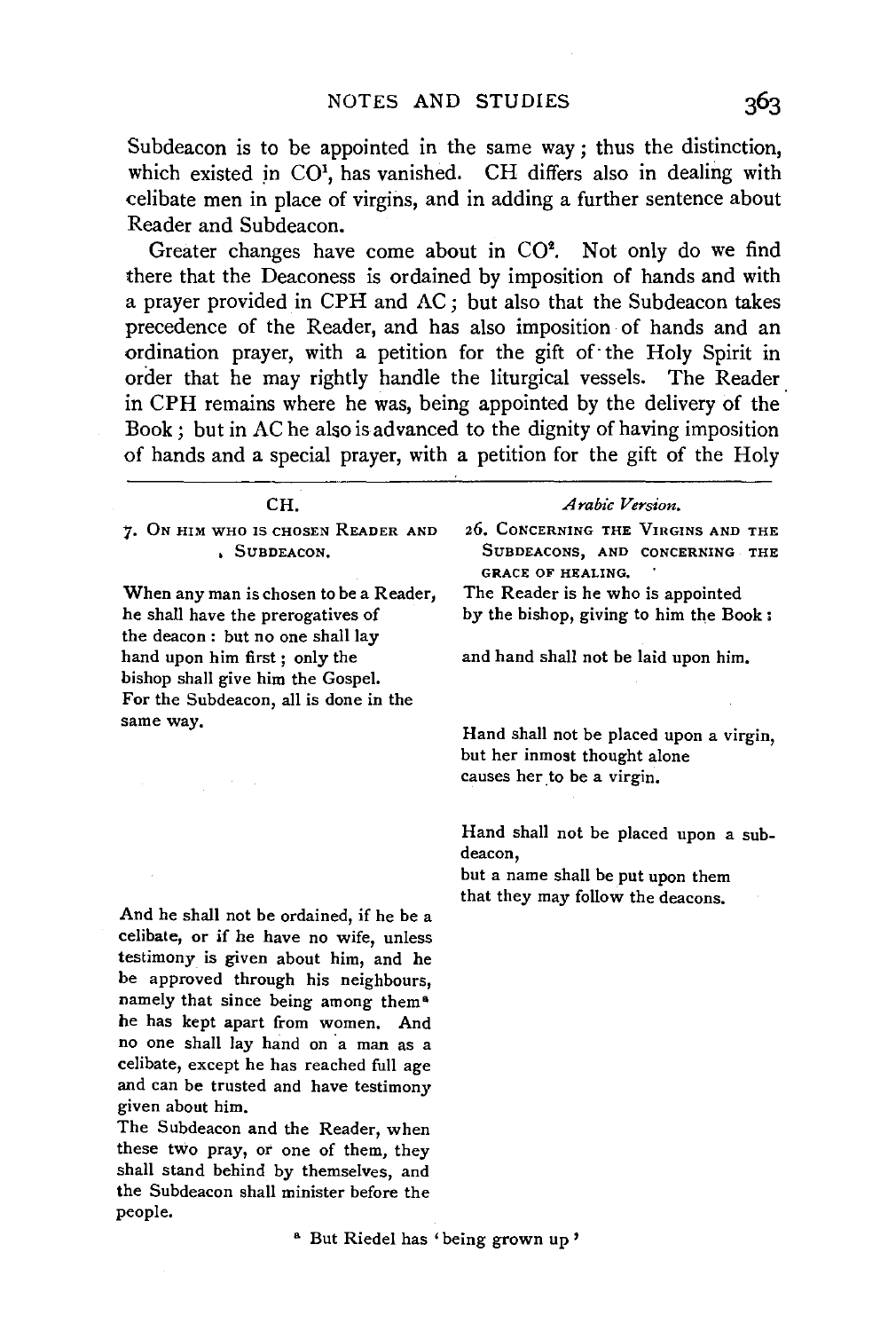Spirit, in order that he may like Ezra worthily read the scriptures to the people and be found worthy of promotion to a higher ministry.<sup>a</sup>

In *Test.* a new feature is introduced, viz. a charge is given to the Subdeacon and the Reader by the Bishop, as his method of appointment.

Finally we reach what seem to be the last clauses of the original tract ; and characteristically they are concerned with the relation of special *charismata* to the ministry. The order, which is given, is differently understood in the extant versions belonging to  $CO<sup>1</sup>$  and CH. One seems to imply that such gifts, when attested, are not equivalent to an ordination, though they may be taken as qualifications for ordination. The other seems merely to say that no laying on of hands is required as authorization for the exercise of such gifts, because the fact will shew whether the healing gifts are genuine or not. The former of these (C01 Ethiopic and CH) seems more likely to be the original than the latter (C01 Arabic and Coptic and *Test.).* It is certainly more in place as a part (and probably the conclusion) of a pair of tracts on *Charismata* and Ordination. There is no evidence that any desire was expressed by those who had *charismata* to have their position recognized by an imposition of hands. Whereas there is evidence that such persons claimed a place in the hierarchy on the ground of such gifts ; and the purpose of the author is to deny the pretensions of those who boasted of their *charismata*.

| Ethiopic Version (continued).        | Saidic Version.                      |  |  |  |  |  |  |  |  |
|--------------------------------------|--------------------------------------|--|--|--|--|--|--|--|--|
|                                      | 39. CONCERNING THE GRACE OF HEALING. |  |  |  |  |  |  |  |  |
| As for the grace of healing          |                                      |  |  |  |  |  |  |  |  |
| if some one says                     | Further when any one says            |  |  |  |  |  |  |  |  |
| I have acquired the grace of healing | 'I received gifts of healing by a    |  |  |  |  |  |  |  |  |
| and prophecy'                        | revelation'                          |  |  |  |  |  |  |  |  |
| they shall not lay hand upon him     | hand shall not be laid upon him :    |  |  |  |  |  |  |  |  |
| until his deed make evident that     | for the deed itself shall make him   |  |  |  |  |  |  |  |  |
| he is trustworthy.                   | manifest, if he speaks the truth.    |  |  |  |  |  |  |  |  |

. a Funk makes this passage his third proof of the priority of AC to CPH : he calls attention to the differences between it and the rest, and treats them as innovations. But this passage in CPH corresponds very closely with  $CO<sup>1</sup>$ ; and its peculiarities are due to its being less altered than the rest. Besides, the condition of the Reader which it describes, appointed by a tradition of the Book without imposition of hands, is certainly anterior to that described in AC-ordination with imposition of hands and an ordination prayer.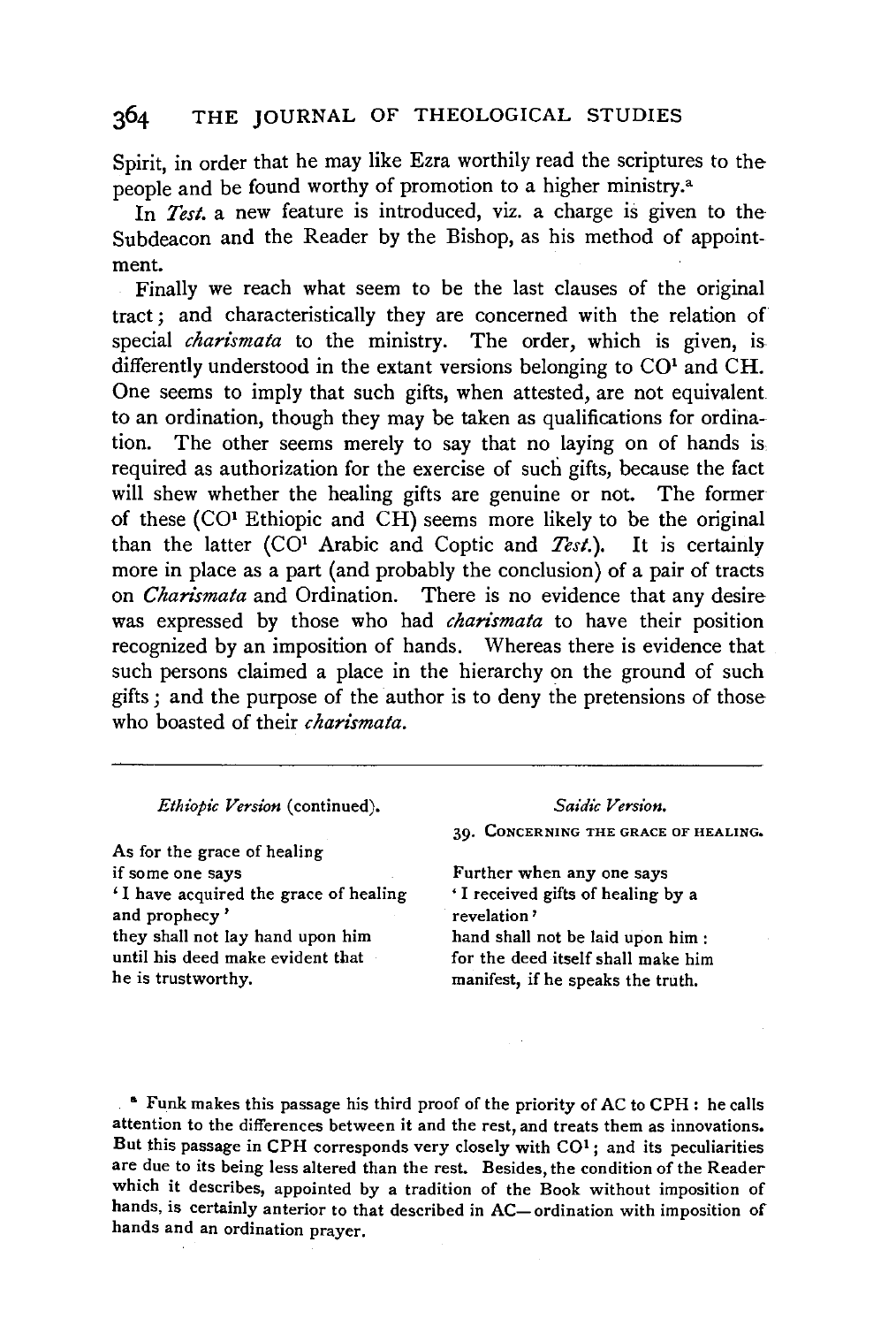In C02 this becomes a chapter about an exorcist ; but it preserves some of the old language: δ γάρ λαβών χάρισμα *ιαμάτων δι' αποκαλύψεως υπ*ό  $\theta$ εού αναδείκνυται, φανερας ούσης πασιν της εν αυτώ χάριτος (AC VIII xxvi). As exorcist he receives no imposition of hands ; but he needs it to become bishop, priest, or deacon. By this time we have passed out ·of the period when any living claim to such gifts is being generally made.

### XII

At this point it seems that the Treatise  $\Pi_{\epsilon} \rho \partial_x \chi_{\epsilon} \rho_0 \partial_x \sigma_0 \partial_y \rho_0$  ended. If it ever had an epilogue like the  $\Pi \epsilon \rho \lambda \chi a \rho \omega \sigma \mu \dot{\alpha} \tau \omega \nu$ , it has been robbed of it. In all the sources where the little tract is found, it runs on straight into other things.

It has seemed likely that these tracts arose in the era of Montanism : and in the light of what has gone before, we have now to examine afresh a the evidence which introduces, in this connexion the name of Hippolytus, to see if there is any good reason for ascribing the authorship to him.

1. His name stands at the head of the  $\Pi_{\epsilon} \rho \partial \chi_{\epsilon}$  *X* $\epsilon \rho \partial \sigma \sigma \nu \partial \omega$  in CPH : *Διατάξεις των αύτων άγίων αποστόλων περι χειροτονιων δια 'Ιππολύτου, and* the word  $a\dot{v}\tau\hat{\omega}\nu$  refers back to the heading of the previous document, viz. the Περί χαρισμάτων, which reads thus: Διδασκαλία τῶν ἀγίων ἀπο*tTT6..\wv 7r£pt xapttrp.aTWY.* 

| CH.                                                                                                                                                                                                                                                                   | Arabic Version (continued).                                                                                                                                                                |  |  |  |  |  |  |  |  |
|-----------------------------------------------------------------------------------------------------------------------------------------------------------------------------------------------------------------------------------------------------------------------|--------------------------------------------------------------------------------------------------------------------------------------------------------------------------------------------|--|--|--|--|--|--|--|--|
| 8. CONCERNING THE GIFT OF HEALING.                                                                                                                                                                                                                                    | CONCERNING THE GRACE OF HEALING.                                                                                                                                                           |  |  |  |  |  |  |  |  |
| When any one asks for ordination, say-<br>ing, 'I have received the gift of<br>healing',<br>he shall not be ordained until after the<br>matter is clear,<br>and whether the Healing which shall<br>be through him, is from God.<br>A presbyter whose wife has borne a | If any one says<br>I have acquired a grace of healing by<br>revelation'.<br>hand shall not be placed upon him:<br>because the deed shall make evident<br>whether he is speaking the truth. |  |  |  |  |  |  |  |  |
| child is not to be cut off.                                                                                                                                                                                                                                           |                                                                                                                                                                                            |  |  |  |  |  |  |  |  |

(For§ 9 see above.)

a Achelis has been the main advocate of the Hippolytean authorship. Funk contests it, but Harnack supports Ac'helis *Gesch. der altchristl. Litet·.* (Leipzig 1893) 647. But none of them distinguish the original tracts from the modified forms in which they are extant. See also Leclercq *Mon. Eccl. Liturg.* 1 ii pp. xlv and ff.  $\blacksquare$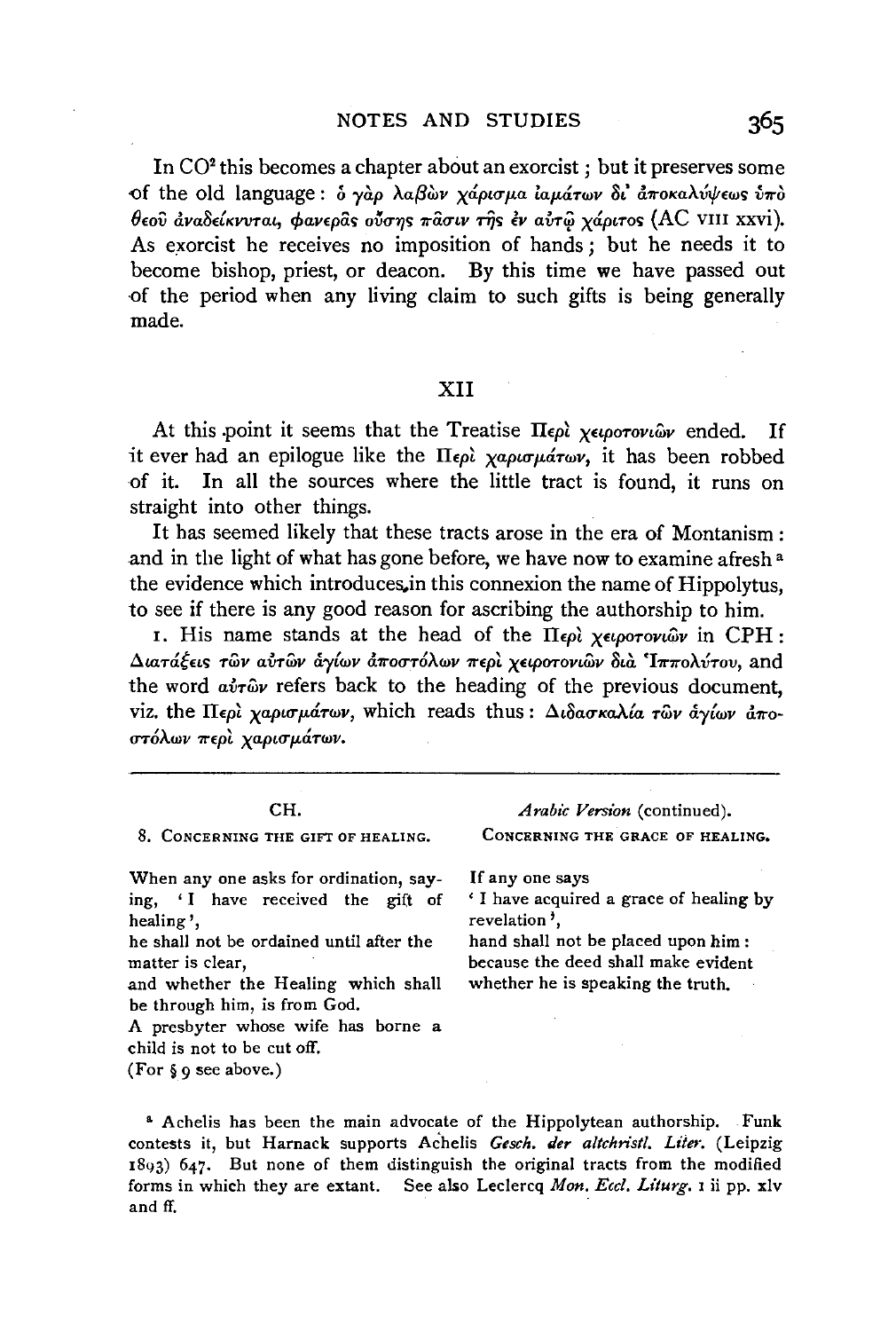2. In CH the heading is in some such form as this  $:$ --

These are the Canons of the Church [and] the commands which Hippolytus wrote, the chief of the bishops of Rome, &c.<sup>a</sup>

The evidence of such headings would not in itself be worth much. Hippolytus had a curious reputation in the East, and many things, which were not his own, were ascribed to him.<sup>b</sup> But it is known, from the list of his real works which is inscribed on his statue, that he wrote a work called  $\Pi_{\epsilon}$  *xapto párov, anooroliky mapádoois*. Now this title not only agrees with the first treatise in general, but it also describes the unusual form in which it is cast. The  $\frac{\partial \pi}{\partial \sigma}$   $\frac{\partial \phi}{\partial \sigma}$  *Tapa*. put by the writer in the mouth of the Apostles.<sup>c</sup>

This literary fiction became a common one ; we see it made more explicit in the *Didascalia, The Apostolic Church Order*, in AC vIII, and in the subsequent parts of CPH which run parallel to AC. A fiction of this sort is perhaps a device which we should not have expected of Hippolytus; but the indisputable title of his  $\Pi_{\epsilon}$  *xaptoruares* suggests it.

It seems quite possible then that the writer may be Hippolytus; that this  $\Pi \epsilon \rho \hat{i}$  *xaptoplares* is his  $\Pi \epsilon \rho \hat{i}$  *xaptoplares*; and that he was even the inaugurator of the literary fiction which afterwards went to so much greater lengths in the developement of this group of documents.

It is true there is no mention of a  $\Pi \epsilon \rho \hat{i}$  *x* $\epsilon \rho \rho \sigma \sigma \sigma \nu \hat{\omega} \nu$  among his works; but the two treatises are but parts of one work ; even together they make but a small tractate; and there is no reason why the single title may not briefly have described both.

Further, Hippolytus is known to have combated Montanism, and his II£pl *xaptup.&.rwv* was probably anti-Montanist.d

What other evidence is there which can help to determine the date of the Treatise and thus shew whether that is consistent with a Hippolytean authorship?

1. The relation of the bishop to the presbyters is of a primitive kind. If it survived as a living feature of church life into the third century at all, no place was more congenial to such a survival than Rome, and Rome on its most conservative side, as represented by Hippolytus.

2. Not only in the original treatise, but also in the modified form which it takes in  $CO<sup>t</sup>$ , CH, there is no sign of the stipulation for three bishops to be present at a consecration. Such a stipulation was

 $^*$  See Riedel, 200; and also P. G. x 959.

<sup>&</sup>lt;sup>b</sup> See *Works* I, edd. Bonwetsch and Achelis (Leipzig 1897).<br><sup>0</sup> See Achelis I. c. 269 sqq. He takes the words as forming two titles, the second one belonging to the  $\Pi \epsilon \rho \partial \chi \epsilon \rho \partial \sigma \sigma \partial \nu \partial \nu$ . This is possible but seems less probable. For the inscription see *Revue Blnid.* (1900) xvii pp. 246-248. 4 Bonwetsch *Geschichte des Montanismus* 36 sqq. (Erlangen 1881).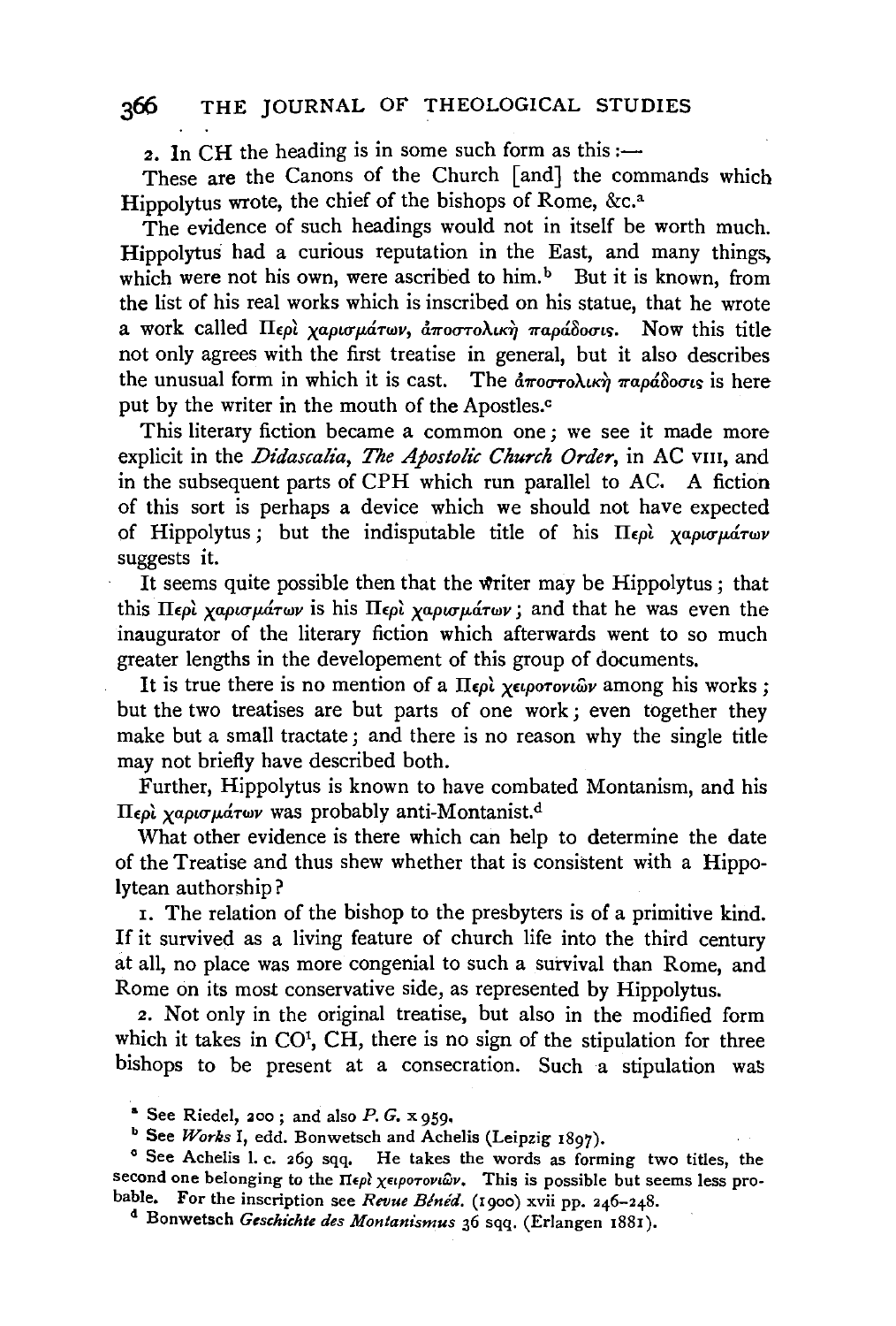emphasized by the Nicene Canon and it has been imported into the directions given in CO<sup>2</sup>. Both the earlier sources therefore probably belong to the third century ; and the original tract accordingly to the early part of it.

The original does not contemplate any difficulty in securing the co-operation of neighbouring bishops. This again suggests the third century, a time before the movement began for restricting bishoprics to the larger places, for discouraging  $\chi_{\omega\rho\epsilon\pi'\sigma\kappa\sigma\pi o\iota}$ , and depressing them into an inferior position.

3· The position of the minor ranks of the hierarchy preserves early features. The list comprises Confessor, Widow, Reader, Virgin, Subdeacon, and at first in that order. Only in  $CO<sup>2</sup>$  is the list enlarged by the addition of Deaconess and Exorcist, probably under local Syrian influence.

(a) The Reader is superior to the Subdeacon. This Harnack has shewn to be characteristic of the days before the middle of the third century.<sup>2</sup> At Rome the evidence is clear that in  $251$  the list was-bishop, priests, deacons, subdeacons, acolytes, exorcists, readers, doorkeepers  $\frac{b}{r}$ ; and at Carthage the Reader occupied the same position at that time. Tertullian, however, seems to mention only widows and readers (apart from the first three orders)  $c$  among the ordained persons. The Reader's office historically preceded the. rise of the Subdiaconate, and for a time he had precedence. This is also the position in the *Didascalia.d* 

It is true that Hippolytus elsewhere mentions only bishops, priests, and deacons among the clergy ; but this is ·not evidence that he did not know the Reader, but only that he did not regard him in that *category*—and very naturally as he had no laying on of hands.<sup>e</sup>

(b) The relation of Confessor, Widow, and Virgin to Reader and Subdeacon is remarkable, and their place in the original order of precedence. C02 alters this very significantly, setting all that group after the Subdeacon and Reader. This was natural when office, and even minor office, had come to count for more in the matter of precedence, than special religious experience such as had given a special status in earlier days to Confessor, Widow, and Celibate.

 $(c)$  The special status of the Confessor is the most remarkable of the three. It shews probably a date before the Decian persecution. At that point Cyprian was being forced to curtail the privileges which

• *Sources of the Apostolic Canons* chap. vii (London 1895).

 $<sup>b</sup>$  Euseb. H. E. vi 43.</sup>

c I cannot agree with Harnack in taking Tertullian's *lector* to be *laicus.* 

 $d$  Ed. Gibson, pp. 49, 51 (Cambridge 1903), cp. Hauler, pp. 39, 40.

• Harnack I. c. p. 63 note. And compare the list in Hipp. *in Danielem* i 17 (edd. Bonwetsch and Achelis i pp. 28, 29), where a list comprises Patriarchs, Prophets, Apostles, Martyrs, Virgins, with the choir of Teachers and the Order of Bishops, Priests, and Deacons.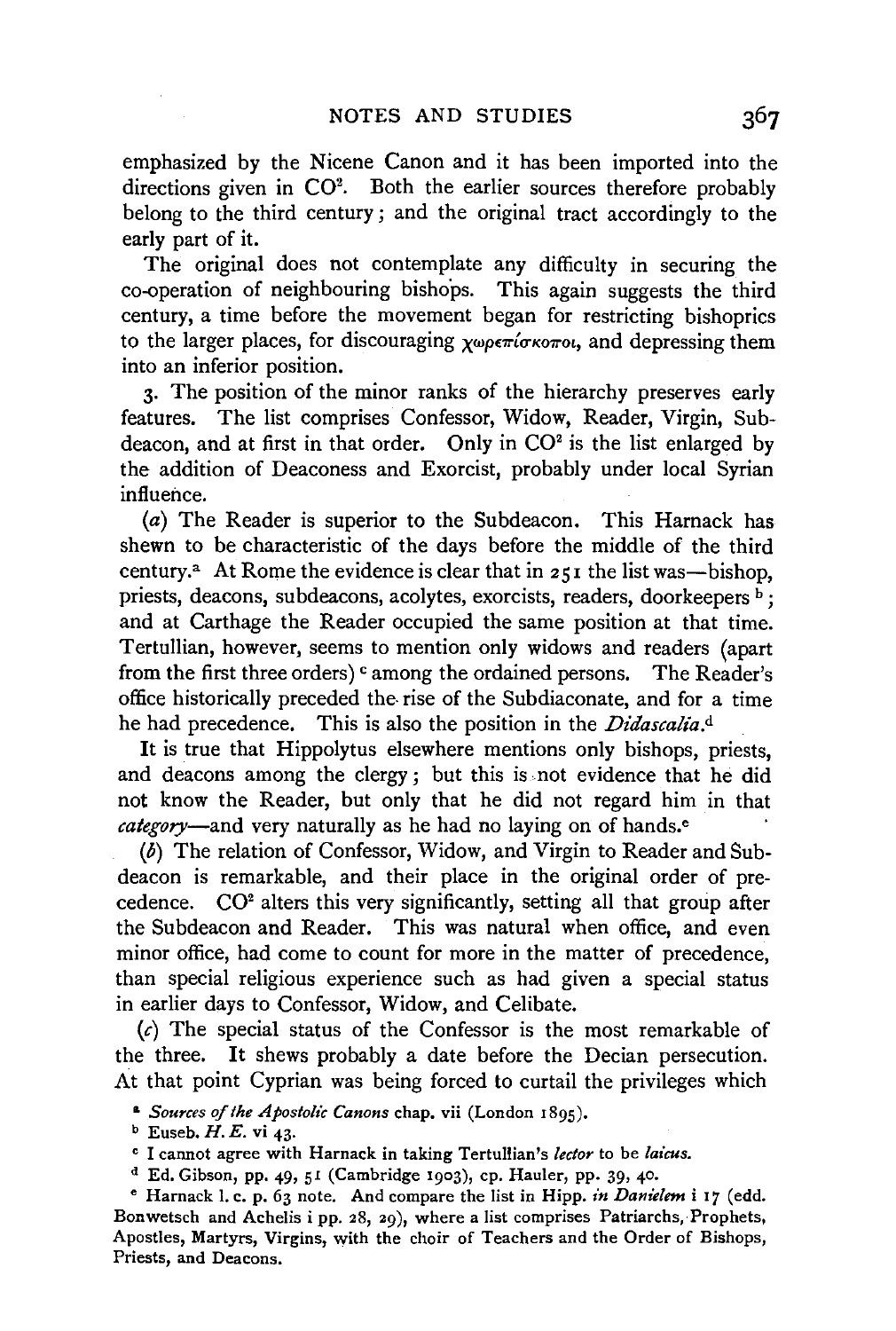had long been popularly accorded to confessors. When he ordained the Confessor Aurelius he held that his confession was an adequate qualification for the presbyterate; but he regarded him as needing ordination. On the ground of his youth he was to begin as a Reader, so far as his office went; and he was ordained by Cyprian accordingly. The same plan was followed in the case of Celerinus. But both of them, though Readers only in office, had the honour and emoluments of the presbyter assigned to them; and when older they were to take their seat in the presbyteral council.<sup>2</sup>

This is the procedure of some later forms of our document, not of the original. The greater degree of privilege, granted to the confessor there, is probably the legacy of the troubles under Septimius Severus, or even of some earlier persecution.

There is nothing here which points to a later date than that of Hippolytus, and much that points to his era.

Some minor points may also be noticed that tell in the same  $direction:$ 

(a) The Christological alterations in the credal passage of the  $\Pi \epsilon \rho \hat{i}$  $\chi$ αρισμάτων which we noticed in comparing CPH with AC, and a similar one in the Bishop's ordination prayer, may be brought in here (unless the passage is to be regarded as an interpolation), because Hippolytus had a reputation for leaning to ditheism and subordinationism, and the passages, which are found in AC but have been altered in CPH, have that flavour.

 $(b)$  It is interesting to compare the epilogue and prologue of our tracts with the prologue to the *Philosophoumena*, and set Hippolytus's phrase-

`Αλλ' ἐπεὶ ἀναγκάζει ἡμᾶς ὁ λόγος εἰς μέγαν βυθὸν διηγήσεως ἐπιβῆναι, side by side with our-

Νົυν δε έπι το κορυφαιότατον της εκκλησιαστικής διατυπώσεως δ λόγος  $\boldsymbol{\dot{\eta}}\mu\boldsymbol{\hat{a}}$ ς ἐπεί $\gamma$ ει.

Also the description which the writer gives of himself there corresponds with the point of view of the Twin Treatises and their language :-

... τὸ ἐν ἐκκλησία παραδοθὲν ἄγιον πνεῦμα, οὗ τυχόντες πρότεροι οἱ απόστολοι μετέδοσαν τοίς όρθως πεπιστευκόσιν· ων ήμεις διάδοχοι τυγχάνοντες, της δε αύτης χάριτος μετέχοντες, άρχιερατείας τε και διδασκαλίας και φρουροι της εκκλησίας λελογισμένοι κτλ.

Later, in dealing with Montanism, Hippolytus's complaint is (Philos. viii  $r_9$ —

Υπέρ τε άποστόλους και παν χάρισμα ταυτα τα γύναια δοξάζουσι, a phrase which sums up the position of the Two Treatises.

<sup>a</sup> See Cyprian's letters testimonial for them,  $Epp$ . 38, 39.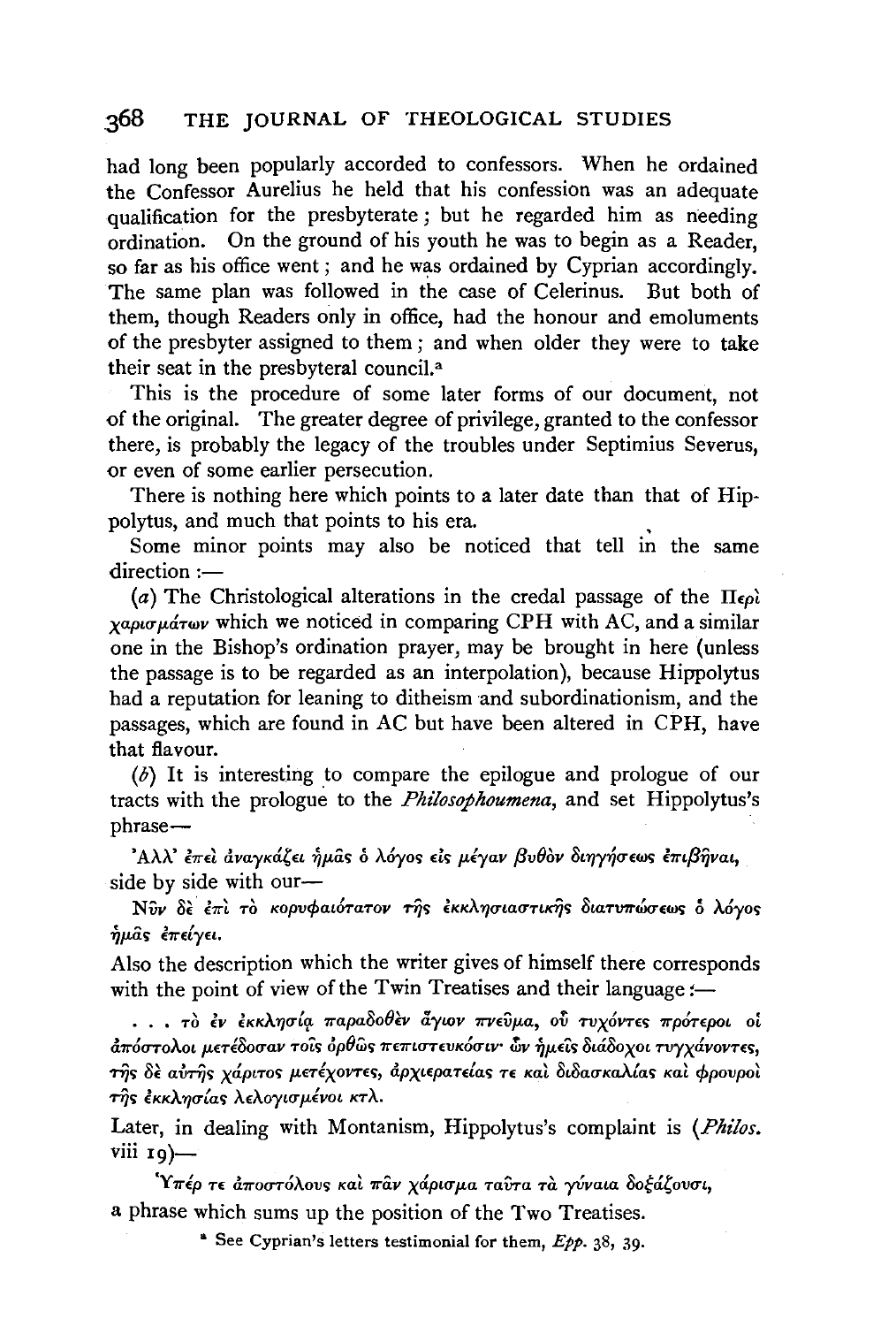(c) The digression about false bishops, already noticed, in the  $\Pi \epsilon \rho \lambda$ *xaptap.d.Twv* is not unexpected if the writer was Hippolytus, the leader of the rival party in Rome, who held that the recognized bishops had forfeited their position through faults of personal character and by unjustifiable acts of administration.

Finally, it will be well to set out a conspectus of the material in tabular form shewing the. documents and the grouping that has been adopted throughout. It is hoped that this fourfold grouping will be seen to have been justified, as our survey proceeded,-at any rate as regards those parts of the different compilations which, in one or another form, reproduce the two tracts. It is not necessarily contended that the compilations themselves fall into the same sequence; for it is dear about compilations that the chronology of the parts is not necessarily the same as.the chronology of the wholes. The arguments of Achelis, Funk, Leclercq, and others as to the relationship between these compilations need not therefore necessarily come into question here. But it may be noted that the sequence adopted here for the parts embodying these two tracts is not very different from that adopted for the whole compilations by Achelis and others, as against Funk. It must, however, be clearly stated that this grouping does not imply immediate filiation, but only a rough chronological order. It is quite possible that (except in the case of mere versions) no one of the existing documents is derived directly from any other. A number of other documents representing different stages and filiations must have disappeared.<sup>a</sup> But the contention is that all these sources have utilized two early tracts; and that this grouping roughly shews the degree of nearness of the extant documents to the tracts in their original form.

If our analysis of this group of documents is correct, we have been able to disinter two little treatises on Gifts and Ministry, belonging to the early part of the third century and probably written by Hippolytus: and further to trace some of the modifications which they underwent at the hands of successive compilers and translators in the two centuries that followed.

*w.* H. FRERE.

<sup>&</sup>lt;sup>a</sup> The Syrian Octateuch also contains a form of the same two tracts in Books iv and v ; but these have not been published. From the description given by Rahmani *(Testamentum* p. xi) this form seems to belong to the Second Church Order group. It omits the account of the Liturgy.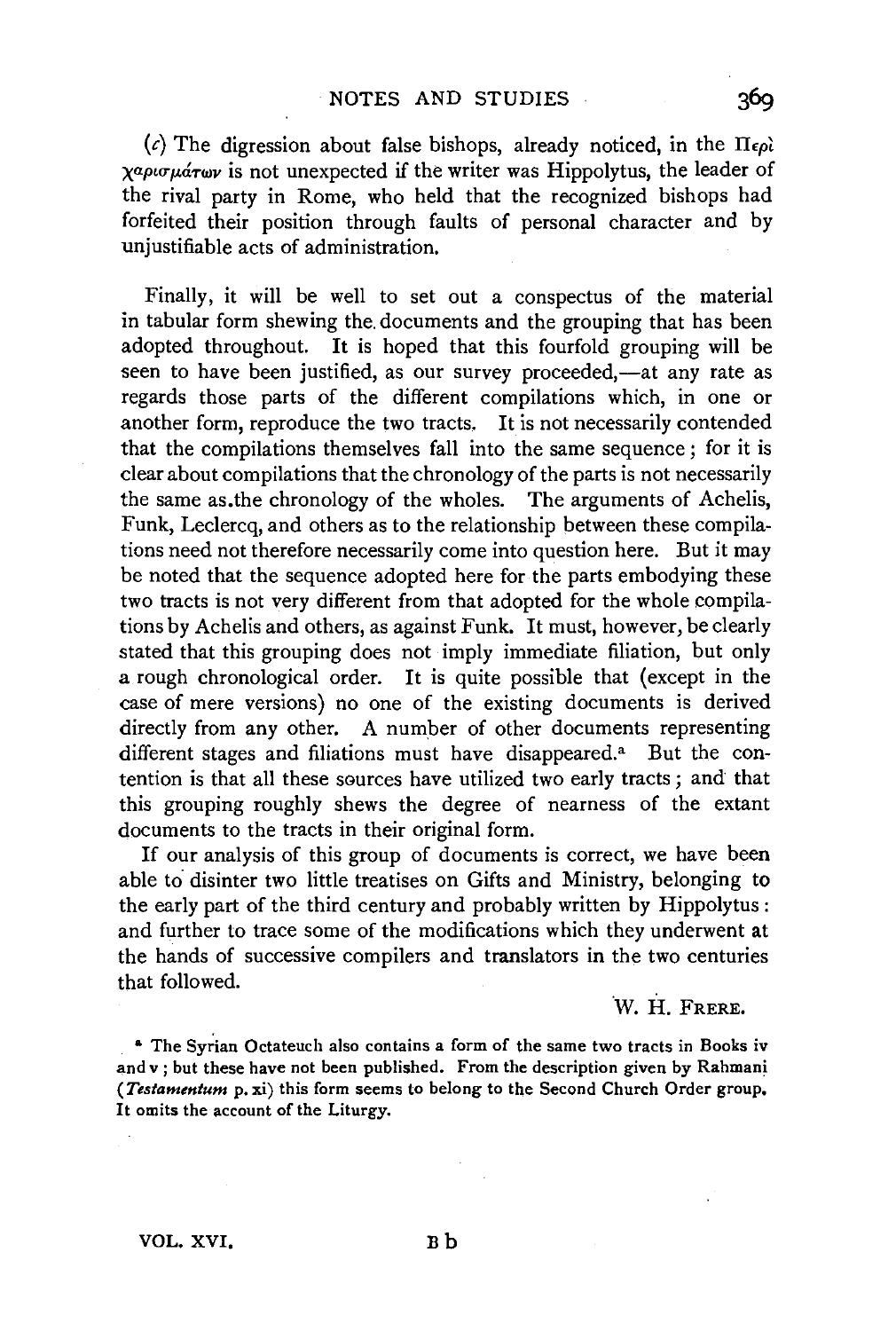|                                                                                                                                                             | First Church Order                             |                                                |                                                                                        |                                                                                       |                                                                      |  | Canons of<br>Hippolytus                                          |  | Second Church Order                                                                       |                                                                                   |                                                                                                      |                                                                              |                                                                                         |                                                                                             | Testa-<br>ment<br>of our |                                                                    |  |  |  |  |  |  |  |  |  |  |  |  |  |  |  |  |      |     |  |            |       |  |      |
|-------------------------------------------------------------------------------------------------------------------------------------------------------------|------------------------------------------------|------------------------------------------------|----------------------------------------------------------------------------------------|---------------------------------------------------------------------------------------|----------------------------------------------------------------------|--|------------------------------------------------------------------|--|-------------------------------------------------------------------------------------------|-----------------------------------------------------------------------------------|------------------------------------------------------------------------------------------------------|------------------------------------------------------------------------------|-----------------------------------------------------------------------------------------|---------------------------------------------------------------------------------------------|--------------------------|--------------------------------------------------------------------|--|--|--|--|--|--|--|--|--|--|--|--|--|--|--|--|------|-----|--|------------|-------|--|------|
|                                                                                                                                                             | Eth.                                           | Ar.                                            | Said.                                                                                  | Boh.                                                                                  | Lat.                                                                 |  |                                                                  |  |                                                                                           |                                                                                   |                                                                                                      |                                                                              |                                                                                         |                                                                                             |                          |                                                                    |  |  |  |  |  |  |  |  |  |  |  |  |  |  |  |  | Eth. | Ar. |  | Said. Boh. | A. C. |  | Lord |
| CONCERNING<br>А.                                                                                                                                            |                                                | <b>SPIRITUAL GIFTS</b>                         |                                                                                        |                                                                                       |                                                                      |  | 1                                                                |  |                                                                                           |                                                                                   |                                                                                                      |                                                                              |                                                                                         |                                                                                             |                          |                                                                    |  |  |  |  |  |  |  |  |  |  |  |  |  |  |  |  |      |     |  |            |       |  |      |
| §§ I and 2                                                                                                                                                  |                                                |                                                |                                                                                        |                                                                                       |                                                                      |  |                                                                  |  | 1, 2                                                                                      | $49 -$<br>52a<br>52c                                                              | $48 -$<br>51a<br>51b                                                                                 | 63a<br>63b                                                                   | 63<br>64                                                                                | I, 2<br>3                                                                                   |                          |                                                                    |  |  |  |  |  |  |  |  |  |  |  |  |  |  |  |  |      |     |  |            |       |  |      |
| Epilogue<br>В.<br>CONCERNING                                                                                                                                |                                                | <b>ORDINATIONS</b>                             |                                                                                        |                                                                                       |                                                                      |  |                                                                  |  |                                                                                           |                                                                                   |                                                                                                      |                                                                              |                                                                                         |                                                                                             |                          |                                                                    |  |  |  |  |  |  |  |  |  |  |  |  |  |  |  |  |      |     |  |            |       |  |      |
| Prologue<br>I. Bishops and<br>Eucharist<br>2. Presbyters<br>3. Deacons<br>4. Confessors<br>5. Widows<br>6. Readers<br><b>Virgins</b><br>Subdeacon<br>Healer | 40<br>22a<br>22b<br>23<br>24<br>25<br>26<br>27 | --<br>2Id<br>21b<br>22<br>23<br>24<br>25<br>26 | $\overline{\phantom{a}}$<br>31a<br>31b<br>32<br>33<br>34<br>37<br>35<br>38<br>36<br>39 | --<br>3Ia<br>31 b<br>32<br>33<br>34<br>37<br>$\frac{35}{38}$<br>$\overline{3}6$<br>39 | LXVII<br>LXVIII<br>$LXIX -$<br><b>LXXI</b><br>LXXI<br>LXXII<br>* * * |  | 2, 3a<br>3 <sub>b</sub><br>4<br>Deaconess<br>6<br>9a<br>9 b<br>8 |  | 3, 4<br>----<br>5, 6<br>8<br>7,<br>9, 10<br>14<br>16<br>13<br>15<br>11, 12<br>Exorcist 17 | 53a<br>53b<br>54a<br>54b<br>54c<br>55<br>56 b<br>$\frac{54}{56}$ a<br>54c<br>56 c | 52a<br>5 <sup>2</sup> b<br>53a<br>53 <sub>b</sub><br>53 c<br>54<br>55 b<br>53c<br>55a<br>53 c<br>55c | 64a<br>64b<br>65<br>66a<br>66 b<br>66c<br>67<br>69<br>66c<br>68<br>66c<br>70 | 65a<br>65b<br>66<br>67a<br>67b<br>67c<br>68<br>70<br>67c<br>69<br>67c<br>7 <sup>T</sup> | 4, 5a<br>$5b - 15$<br>16<br>17, 18<br>19,20<br>23<br>25<br>22<br>$^{24}$<br><b>2T</b><br>26 |                          | i, 21<br>23<br>30<br>34,38<br>39<br>40, 41<br>45<br>46<br>44<br>47 |  |  |  |  |  |  |  |  |  |  |  |  |  |  |  |  |      |     |  |            |       |  |      |

## A COMPARATIVE TABLE OF THE SOURCES.

After this point the parallelism of the different documents ceases to be so marked, and divergence sets in